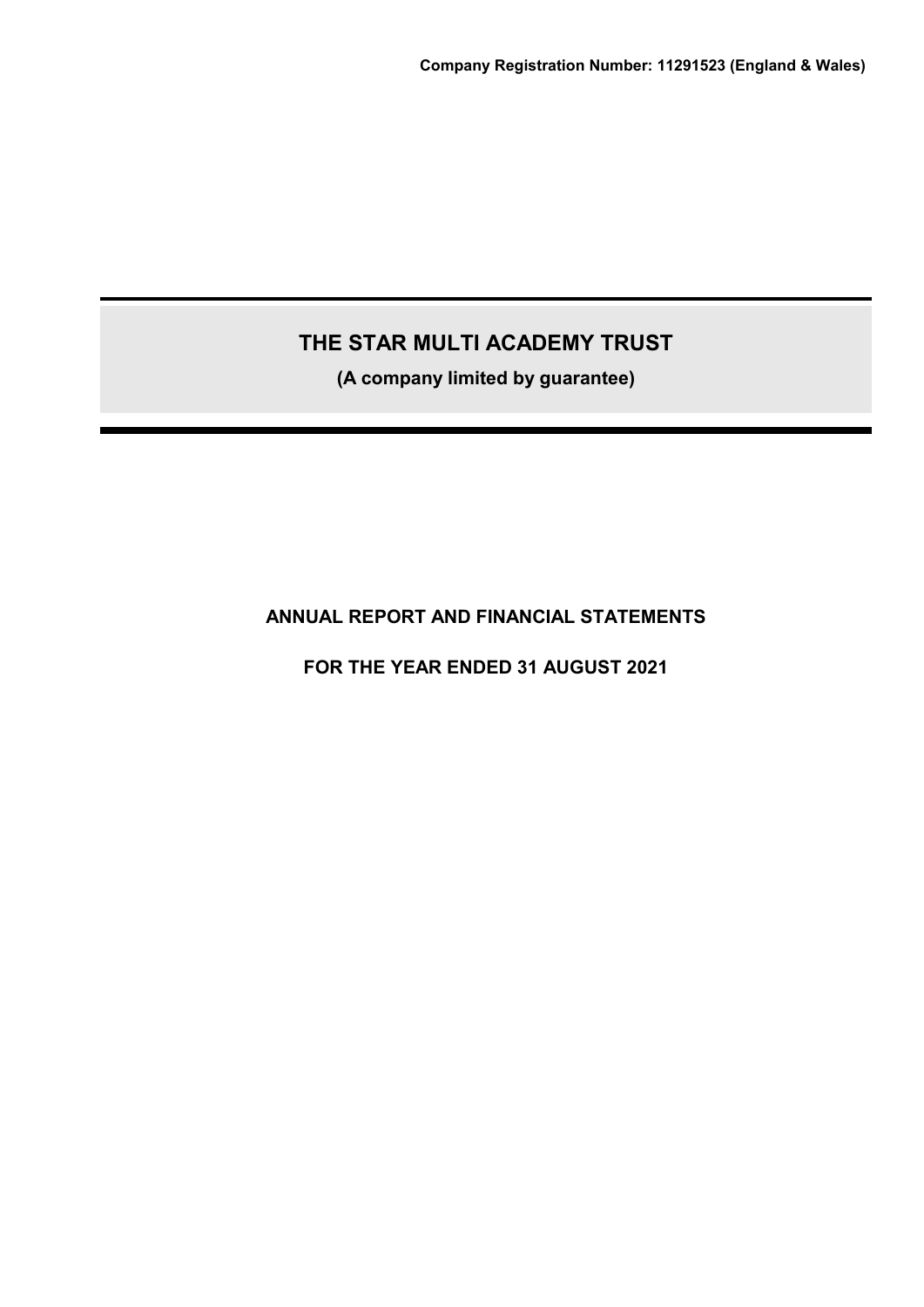**(A company limited by guarantee)**

## **CONTENTS**

|                                                                                | Page      |
|--------------------------------------------------------------------------------|-----------|
| Reference and administrative details                                           | $1 - 2$   |
| <b>Trustees' report</b>                                                        | $3 - 19$  |
| Governance statement                                                           | $20 - 23$ |
| Statement on regularity, propriety and compliance                              | 24        |
| <b>Statement of Trustees' responsibilities</b>                                 | 25        |
| Independent auditors' report on the financial statements                       | $26 - 30$ |
| Independent reporting accountant's report on regularity                        | $31 - 32$ |
| Statement of financial activities incorporating income and expenditure account | $33 - 34$ |
| <b>Balance sheet</b>                                                           | $35 - 36$ |
| <b>Statement of cash flows</b>                                                 | 37        |
| Notes to the financial statements                                              | $38 - 68$ |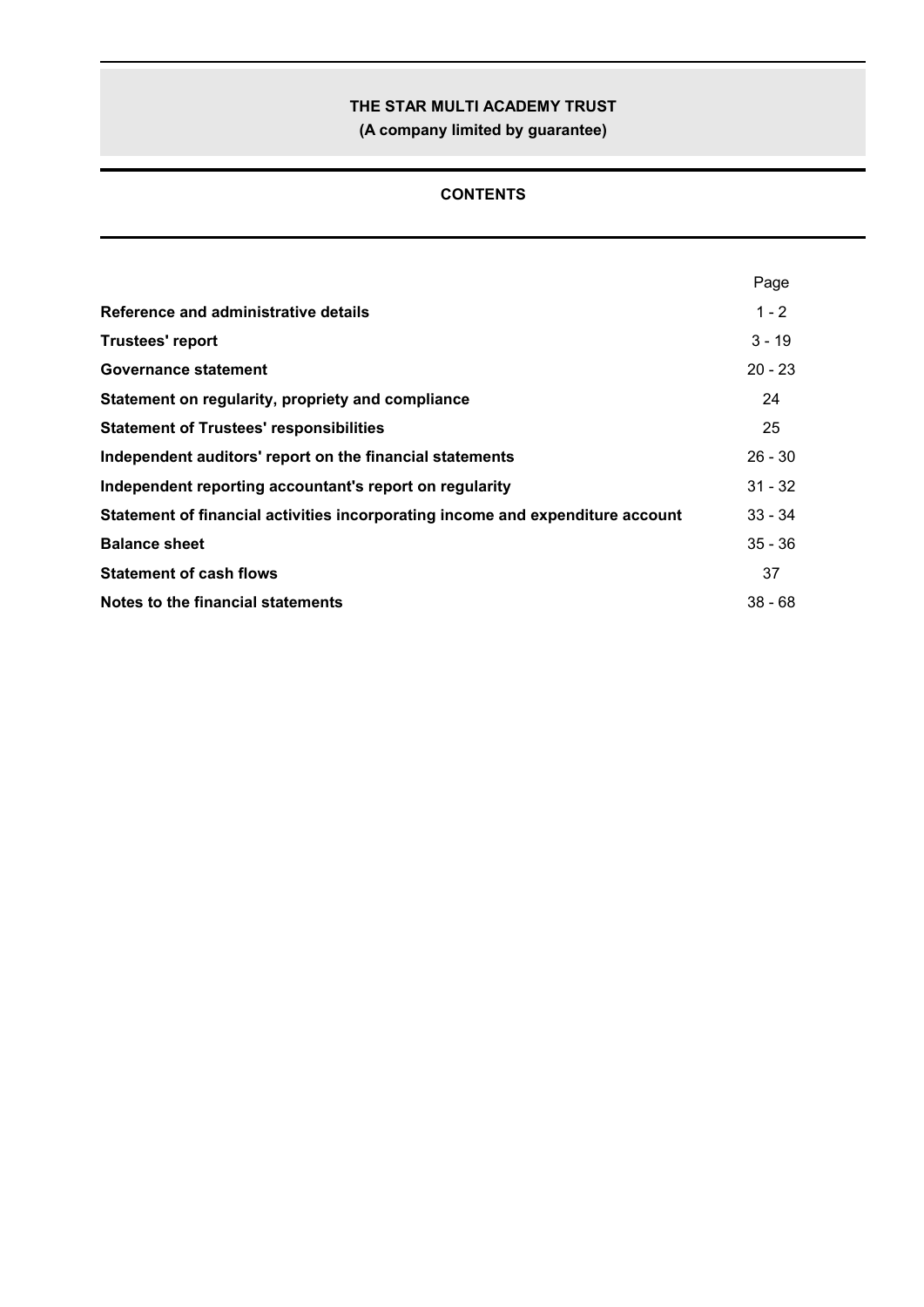**(A company limited by guarantee)**

## **REFERENCE AND ADMINISTRATIVE DETAILS**

| <b>Members</b>                                                   | R Hall<br>J Hattam<br>A Lee<br>I Butler<br>D Younge                                                                                                                                                                                                                                                                                                                                                                                                                                                                                                                                                                 |
|------------------------------------------------------------------|---------------------------------------------------------------------------------------------------------------------------------------------------------------------------------------------------------------------------------------------------------------------------------------------------------------------------------------------------------------------------------------------------------------------------------------------------------------------------------------------------------------------------------------------------------------------------------------------------------------------|
| <b>Trustees</b>                                                  | R Coy<br>F Dodd (resigned 31 July 2021)<br>T Fielden<br>S Peacock<br>K Sheppard<br>A Smith<br>C Thornton-Eckford, Chair<br>P Wilson<br>D Hastie                                                                                                                                                                                                                                                                                                                                                                                                                                                                     |
| <b>Company registered</b><br>number                              | 11291523                                                                                                                                                                                                                                                                                                                                                                                                                                                                                                                                                                                                            |
| <b>Company name</b>                                              | The STAR Multi Academy Trust                                                                                                                                                                                                                                                                                                                                                                                                                                                                                                                                                                                        |
| <b>Principal and registered</b><br>office                        | <b>Tadcaster Grammar School</b><br>Toulston<br>Tadcaster<br><b>LS24 9NB</b>                                                                                                                                                                                                                                                                                                                                                                                                                                                                                                                                         |
| <b>Company secretary &amp;</b><br><b>Chief Operating Officer</b> | M Boyes                                                                                                                                                                                                                                                                                                                                                                                                                                                                                                                                                                                                             |
| <b>Chief executive officer</b>                                   | I Yapp                                                                                                                                                                                                                                                                                                                                                                                                                                                                                                                                                                                                              |
| Senior management<br>team                                        | A Commins, Headteacher, Appleton Roebuck Primary School<br>H Humphries, Headteacher, Kellington Primary School<br>K Williams, Headteacher, Kirk Fenton CE Primary School<br>R Weights, Executive Headteacher, Monk Fryston & Saxton CoE Primary Schools<br>A Woodward, Acting Headteacher, Riverside Primary School (appointed 12 April 2021)<br>M Broom, Headteacher, Sherburn Hungate Primary School<br>M Lawrence, Headteacher, South Milford Primary School<br>A Parkinson, Headteacher, Tadcaster Grammar School<br>M Oakley, Headteacher, Sherburn High School<br>R Robinson, Headteacher, Brayton CE Primary |
| <b>Independent auditors</b>                                      | <b>Sagars Accountants Ltd</b><br>Gresham House<br>5-7 St Paul's Street<br>Leeds<br>LS1 2JG                                                                                                                                                                                                                                                                                                                                                                                                                                                                                                                          |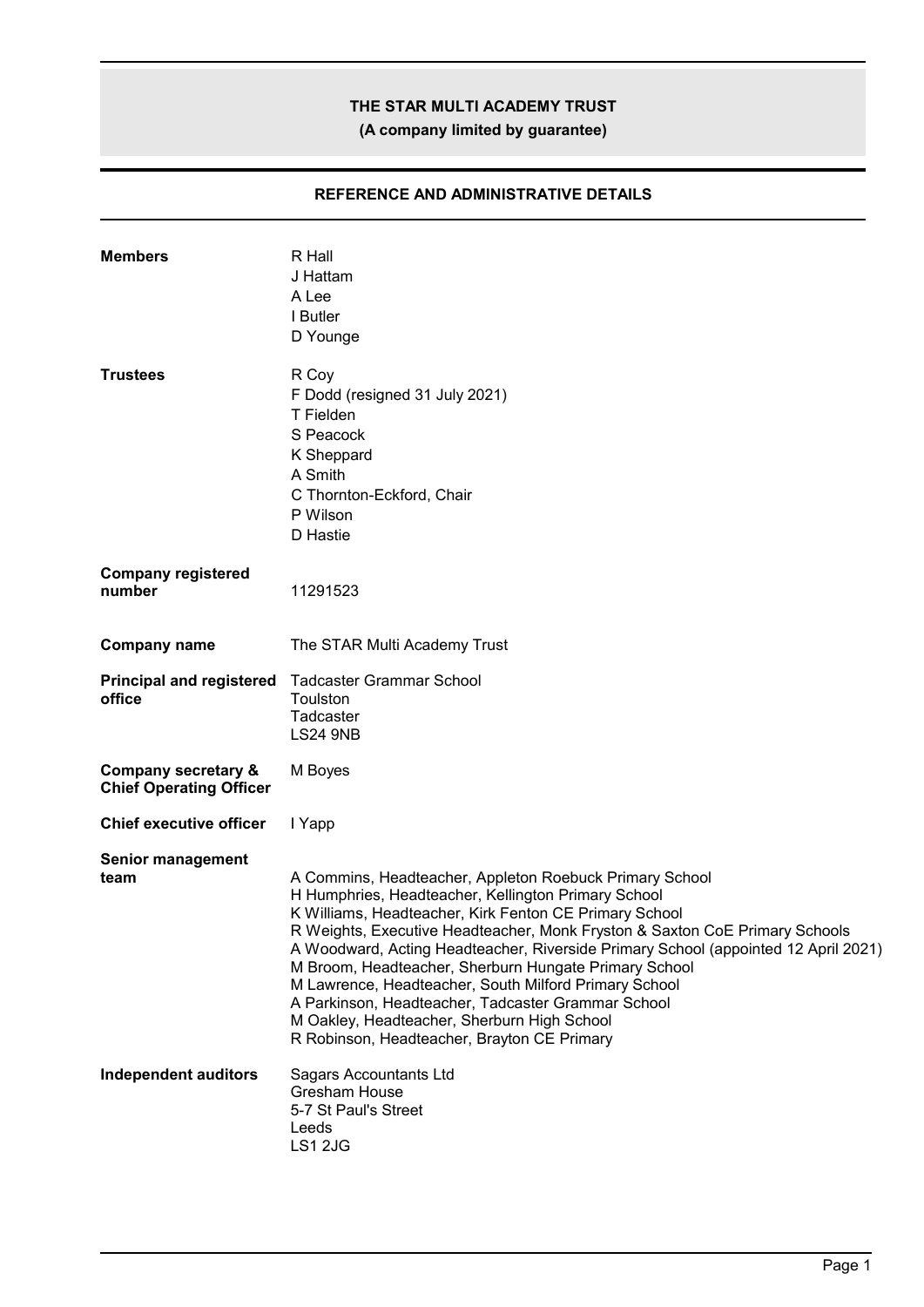**(A company limited by guarantee)**

#### **REFERENCE AND ADMINISTRATIVE DETAILS (CONTINUED) FOR THE YEAR ENDED 31 AUGUST 2021**

| <b>Bankers</b>    | Lloyds Bank Plc<br>25 Gresham Street<br>I ondon<br>EC <sub>2V</sub> 7HN |
|-------------------|-------------------------------------------------------------------------|
| <b>Solicitors</b> | Stone King<br>13 Queen Square<br>Bath<br>BA1 2HJ                        |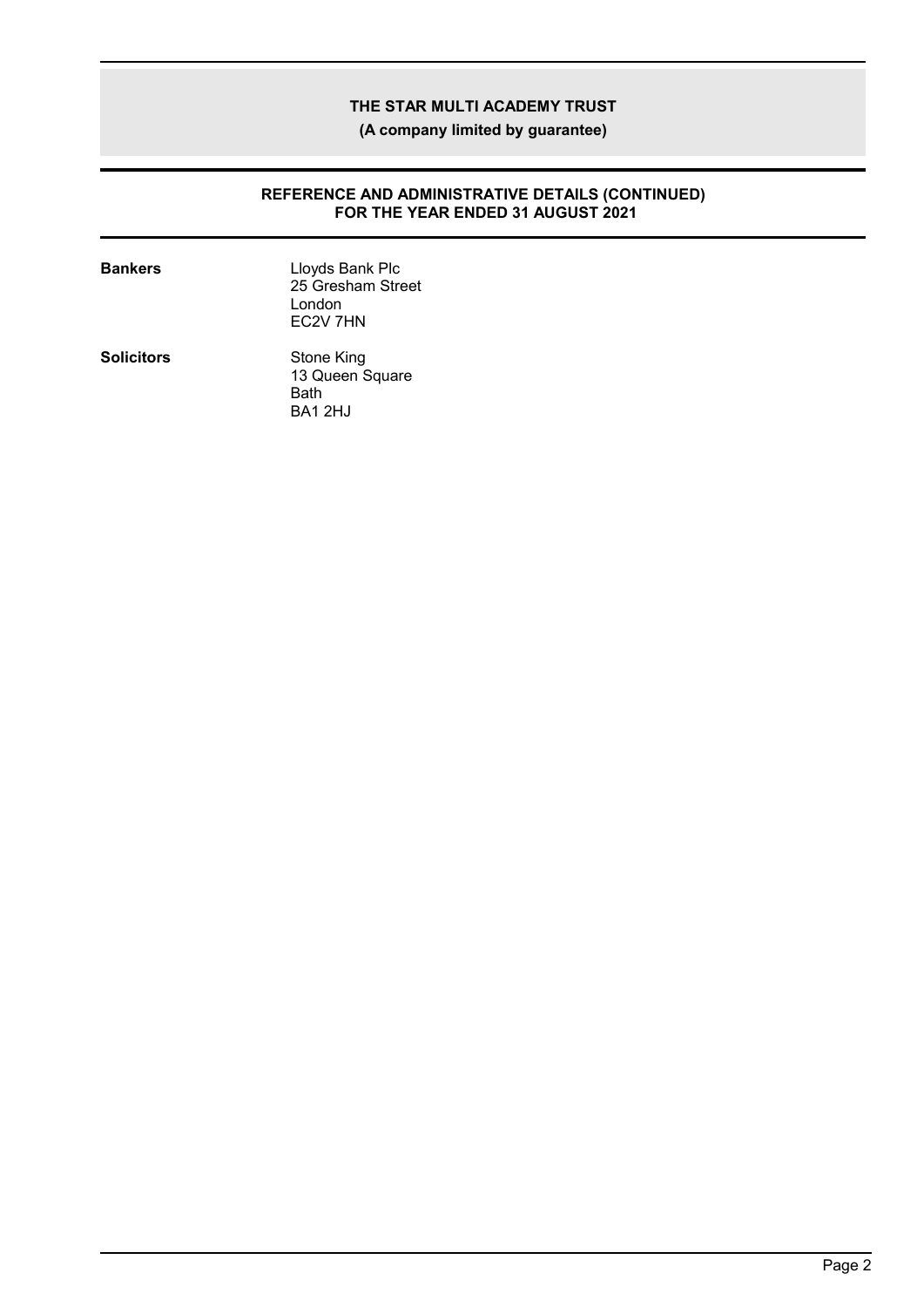#### **(A company limited by guarantee)**

### **TRUSTEES' REPORT FOR THE YEAR ENDED 31 AUGUST 2021**

The Trustees present their annual report together with the financial statements and auditors' report of the charitable company for the year 1 September 2020 to 31 August 2021. The annual report serves the purposes of both a Trustees' report and a directors' report under company law.

The STAR MAT serves Tadcaster, Sherburn and surrounding rural localities. There are nine primary schools in the Trust and two secondary schools with sixth form provision. The Trust was established in April 2018. There were 4,151 pupils on role as reported on the October 2020 census.

Our strategic energy in 2020-21 year has very much been in two core aspects:

- 1. To ensure that our Trust has a full, secure and comprehensive response to the Covid-19 pandemic with regard health and safety, wellbeing and welfare, educational continuity and building the long term foundations for recovery
- 2. To ensure that Trust business and operations are kept on course despite the ongoing operational challenges; that the Trust infrastructure and capacity continues to develop as our Trust moves beyond its 'embryonic' phase.

#### **Structure, governance and management**

#### **a. Constitution**

The Academy is a charitable company limited by guarantee and an exempt charity.

The charitable company's Memorandum and Articles of Association are the primary governing documents of the Academy.

The Trustees of The STAR Multi Academy Trust are also the directors of the charitable company for the purposes of company law.

The charitable company is known as The STAR Multi Academy Trust.

Details of the Trustees who served during the yearyear, and to the date these accounts are approved are included in the Reference and administrative details on page 1.

### **b. Members' liability**

Each member of the charitable company undertakes to contribute to the assets of the charitable company in the event of it being wound up while they are a member, or within one year after they cease to be a member, such amount as may be required, not exceeding £10, for the debts and liabilities contracted before they ceased to be a member.

### **c. Trustees' indemnities**

There are no qualifying third-party indemnity provisions in respect of the Trustees, other than Trustees' and officers' insurance arrangements, which are in place.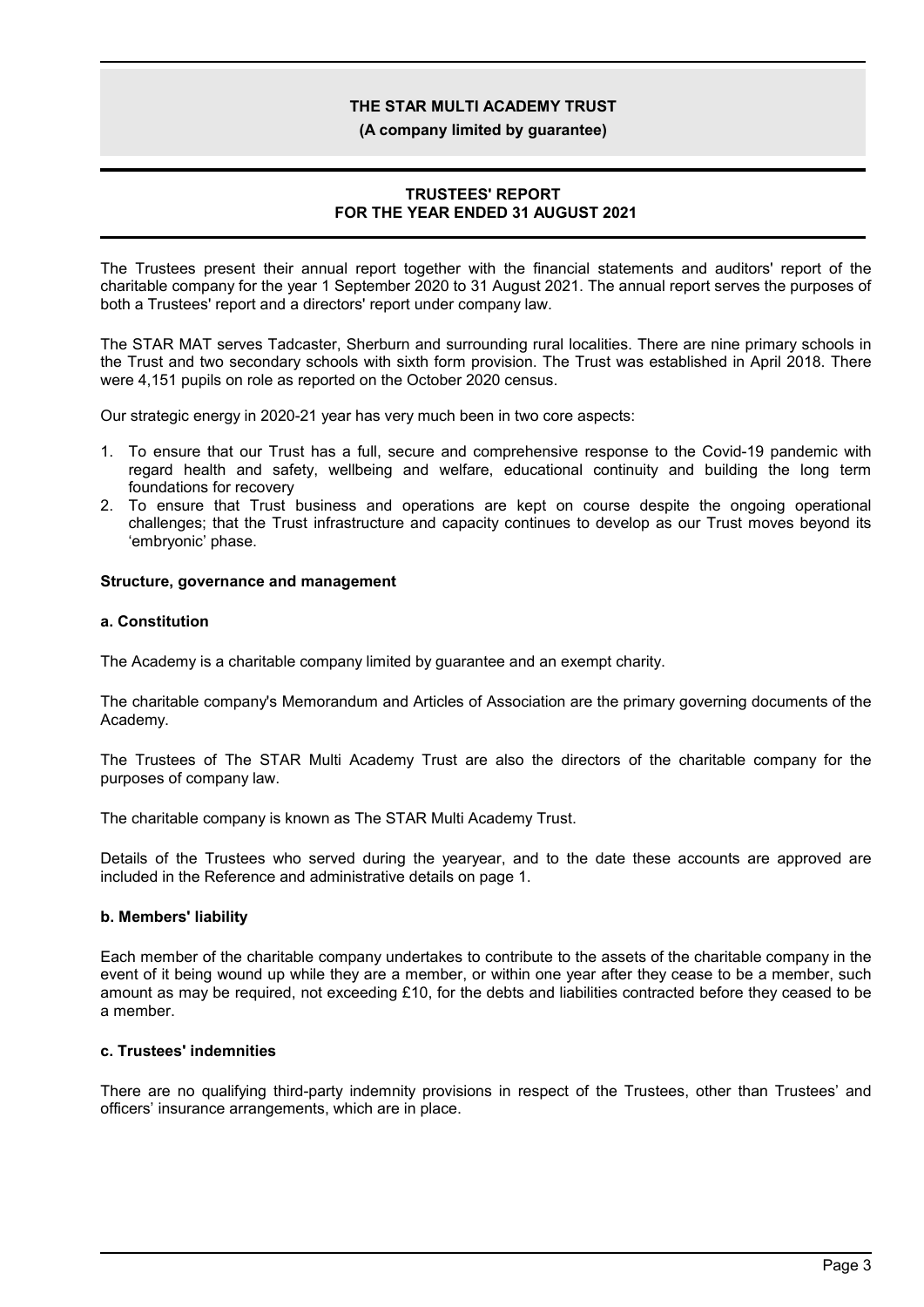**(A company limited by guarantee)**

### **TRUSTEES' REPORT (CONTINUED) FOR THE YEAR ENDED 31 AUGUST 2021**

### **Structure, governance and management (continued)**

#### **d. Method of recruitment and appointment or election of Trustees**

Trustees are appointed by the Members of the STAR Multi Academy Trust, under the rules contained within its Articles of Association. Potential new Trustees are identified by the Board when required, ensuring that their skills and experience are complementary to those of existing Board members.

The membership of the Board is in accordance with the structure contained within its Articles of Association. Trustees have a breadth of skills and experience which are beneficial to The STAR MAT. The Trust Board have completed a comprehensive skills audit process in July 2021 in preparation to recruit to the Trust Board in the Autumn term of 2021.

#### **e. Policies adopted for the induction and training of Trustees**

All Trustees are provided with copies of the Code of Conduct, procedures, minutes, accounts, budget plans and other documents required to undertake their roles as Trustees. All Trustees are aware of relevant information in the Academies Financial Handbook and updates. Trustees are invited to attend various training sessions on governance organised by the Governance Support Officer.

#### **f. Organisational structure**

The Trustees are responsible for

- Setting policy,
- Adopting an annual plan and budget,
- Monitoring key performance indicators, most importantly pupil progress and outcomes and financial information,
- Making strategic decisions about the direction of the STAR MAT and
- Reviewing local governing body pay recommendations for school staff.

The CEO has responsibility for the running of the MAT as an organisation. He works closely with the COO and the school leaders in the Headteacher group, which meets fortnightly. Due to the Covid-19 pandemic, the vast majority of these meetings during the 2020/21 academic year have progressed 'virtually.'

Headteachers, with their Local Governing Bodies (LGBs), are responsible for the day to day operational running and oversight of individual schools, on the principle of 'tiered autonomy'. The Scheme of Delegation allows for higher levels of support and intervention if a school is considered vulnerable.

There is also a small 'executive team' supporting the CEO, including the COO, who oversees trust-wide functions and finance and line manages recently implemented roles within Estates, Compliance and Operations and Policy development and coordination.

Chairs of Governors of the STAR MAT schools meet once every term to encourage networking, promoting good practice and to enable dialogue between themselves and the Trust Board. These Chairs' Forums have progressed in full, virtually, despite the pandemic and have proven an extremely beneficial means to evolve governance to suit need during what has been an atypical year.

The relationship between Members and Trustees, LGBs, Headteachers and the CEO, and their respective decision-making powers are outlined in The Scheme of Delegation and the Finance Manual, which are reviewed by the Board annually.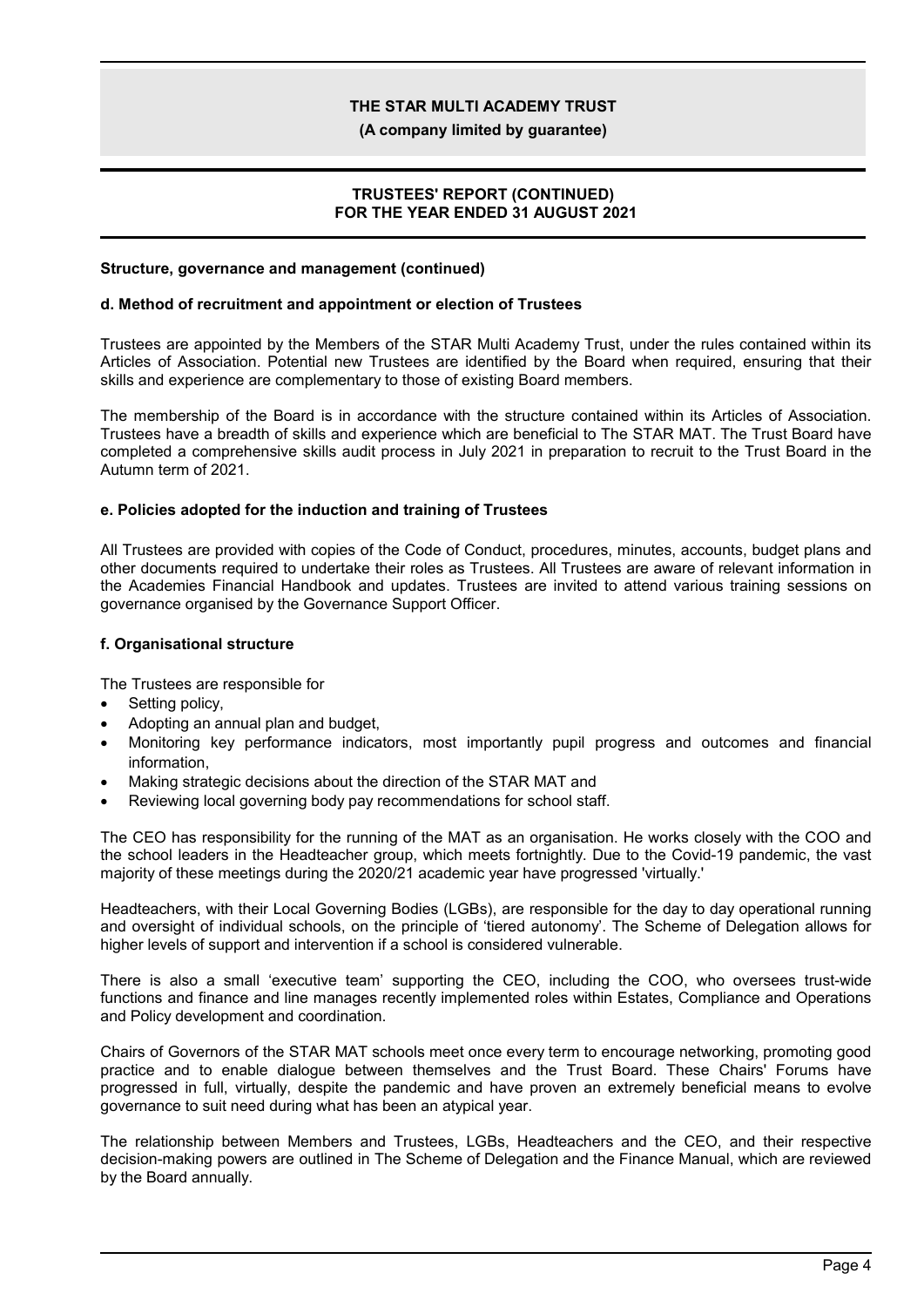**(A company limited by guarantee)**

### **TRUSTEES' REPORT (CONTINUED) FOR THE YEAR ENDED 31 AUGUST 2021**

#### **Structure, governance and management (continued)**

#### **g. Arrangements for setting pay and remuneration of key management personnel**

The STAR MAT board annually approves a Pay Policy, which sets out the benchmarks, parameters and criteria for setting the pay of senior school leaders. The pay and remuneration of the CEO is set by the Pay Committee. The performance management of the CEO is guided by a committee of at least three Trustees, who are supported by an external education advisor and HR to provide advice and support.

#### **h. Trade Union Facility Time**

The STAR MAT has continued to buy into the North Yorkshire trade union facilities arrangement. This is included within the MAT central service fee. The total annual cost is expected to be £11.7k. Joint Consultation Meetings take place approximately 3 times a year, during the previous academic year (but will uplift to 6 times a year in 2021/22) chaired by the CEO, with union colleagues and HR in attendance on a range of policy and negotiation discussion items. Relationships are positive and productive and an agenda planner is in place along with a policy development cycle.

#### **i. Engagement with employees (including disabled persons)**

The Companies (Miscellaneous Reporting) Regulations 2018 introduced a requirement for companies with more than 250 employees to include a statement in their directors' (trustees') report summarising action taken during the period to introduce, maintain or develop arrangements aimed at:

- Providing employees with information on matters of concern to them
- Consulting employees or their representatives regularly so that the views of employees can be considered in making decisions which are likely to affect their interests
- Encouraging the involvement of employees in the company's performance
- Achieving a common awareness on the part of all employees of the factors affecting the performance of the company
- Its policy in respect of applications for employment from disabled persons, the treatment of employees who become disabled and the training, career development and promotion of disabled person

During the 2020/21 academic year the formal People Strategy document has remained in draft but much of the practical work within has progressed. The re-worked master document is being consulted during the Autumn Term 2021 for consideration as a 2021-24 Strategy document.

During the academic year the Trust formally launched our Wellbeing Strategy as planned which included a whole workforce survey and into 2021/22 plans to introduce mental health First Aiders and other appropriate accreditations.

Also, during the reporting period, within our People Strategy work, we have significantly reviewed our 'single employer duties' with regard recruitment and Policy and processes are set to launch in the Autumn Term 2021.

Very significantly, throughout the most challenging of years, at Trust and individual school level we have maintained open, transparent, 2-way communications with our nearly 600 employees including with regard the complexities of risk assessment, risk mitigation and adherence to national guidance.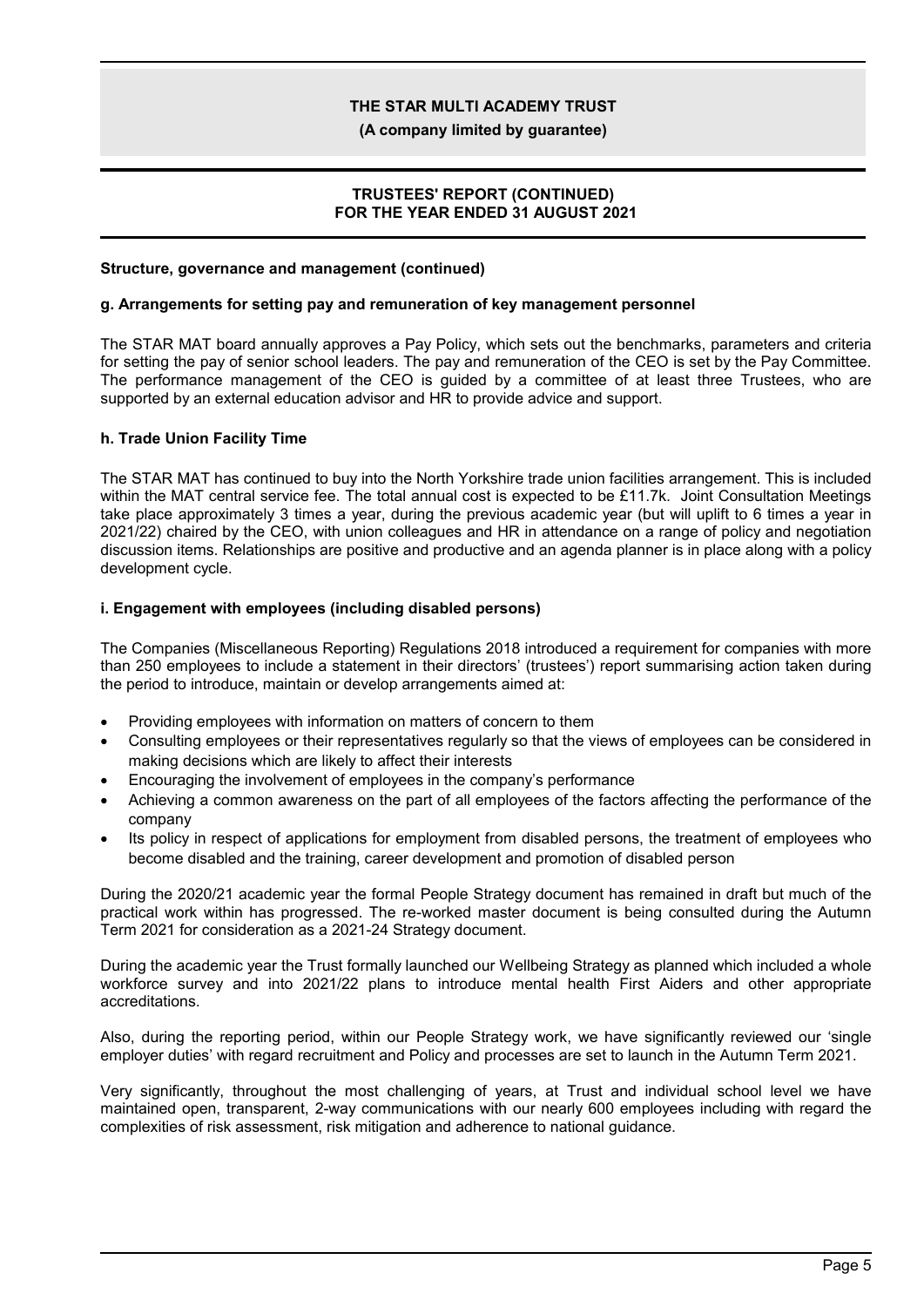**(A company limited by guarantee)**

### **TRUSTEES' REPORT (CONTINUED) FOR THE YEAR ENDED 31 AUGUST 2021**

#### **Structure, governance and management (continued)**

#### **j. Engagement with suppliers, customers and others in a business relationship with the Trust**

The Companies (Miscellaneous Reporting) Regulations 2018 introduced a requirement for large companies to include a statement in their directors' (trustees') report summarising how they have had regard to the need to foster the company's business relationship with suppliers, customers and others.

At the STAR MAT we take pride in maintaining strong, professional relationships with all parties:

- Routine meetings are held effectively and have been maintained throughout the pandemic, whilst they have been moved to a virtual or socially distanced environment.
- Our business processes ensure payments are made on time though an efficient and compliant system of controls.
- Through the pandemic we have appropriately maintained arrangements with contractors even when services have not been delivered, such as to support the supplier loss in income, following national guidance.

#### **k. Related parties and other connected charities and organisations**

The Trust has not conducted business with related parties or other connected charities or organisations.

#### **Objectives and activities**

#### **a. Objects and aims**

The objects of the STAR MAT set out in its Articles of Association are specifically restricted to the following: "to advance for the public benefit education in the United Kingdom, in particular but without prejudice to the generality of the foregoing by establishing, maintaining, carrying on, managing and developing Academies which shall offer a broad and balanced curriculum and which shall include:

i. Church of England schools designated as such which shall be conducted in accordance with the principles, practices and tenets of the Church of England both generally and in particular in relation to arranging for religious education and daily acts of worship, and having regard to any advice issued by the Diocesan Board of Education; and

ii. Other Academies whether with or without a designated religious character; but in relation to each of the Academies to recognise and support their individual ethos, whether or not designated Church of England."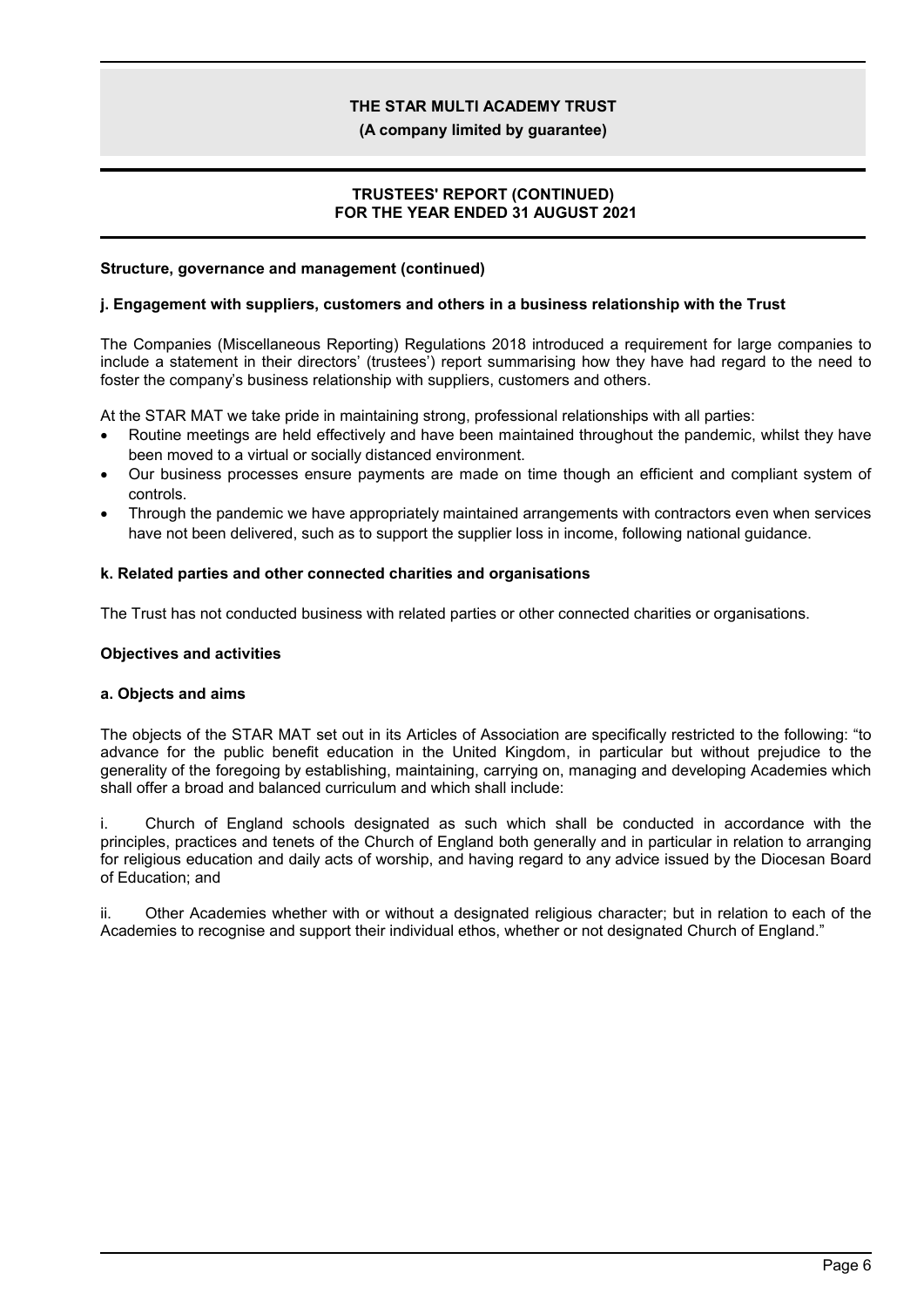**(A company limited by guarantee)**

### **TRUSTEES' REPORT (CONTINUED) FOR THE YEAR ENDED 31 AUGUST 2021**

#### **Objectives and activities (continued)**

#### **b. Objectives, strategies and activities**

The aims and values of the STAR MAT are to:

- Ensure that our children achieve the best possible outcomes
- Develop the whole child; personally, culturally and spiritually
- Be inclusive; have a particular commitment to our most vulnerable children
- Teach our children to live well together and to make wise choices
- Ensure that our children are safe from harm
- Work to ensure that our schools are enjoyable places for children to learn

The Trust schools work together to improve the learning and achievement of all of their young people. The STAR MAT strategic priorities for 2020-2021 cover the following areas:

1. Recovery from the Covid-19 Pandemic by:

- Implement full re-opening of schools according to DfE guidance
- Implement baseline re-assessment of all pupils and students
- Develop cost-effective and research-tested catch-up initiatives across all ages and phases
- Re-align policies, expectations and curriculum
- Well-being awareness, identifying children/colleagues who may require support to overcome barriers to learning

2. Further secure safeguarding and well-being by:

- Develop consistent and robust safeguarding/SEND processes and practice across our Trust
- Develop consistent communication regarding safeguarding across the Trust
- Ensure statutory training renewal cycles are robust and effective and implement a common 'baseline of understanding' with all pupil/student-facing employees in key areas of educational psychology
- Ensure that within all elements of PSHCE/RSHE pupils/students within our Trust have equality of opportunity to both a proactive curriculum and reactive support and mentorship to support their well-being

3. Improve outcomes and opportunities for children by:

- Share and develop principles of best pedagogy across the Trust including innovations in the use of Digital **Technology**
- Implement and evaluate our progression framework in all curriculum subject areas from EYFS to Y9
- Further develop opportunities for shared curriculum planning across our Trust
- Embed our strategy for consistent assessment and reporting of pupil progress in our primary schools
- Develop a consistent approach for assessing and reporting student progress in our secondary schools at KS3-5
- Evaluate the effectiveness of our School Improvement Strategy and refine to link in with national Teaching School Hubs

4. Continue to develop our Finance, Estate and Resources by:

- 10-year estates action plan and safety action plan to address reactive and proactive programmes
- Compliance roll out 'Every' building management tool
- BCP and policy consolidation
- Improve cleaning standards
- GDPR
- Trust v School contract register
- Contract metrics and KPIs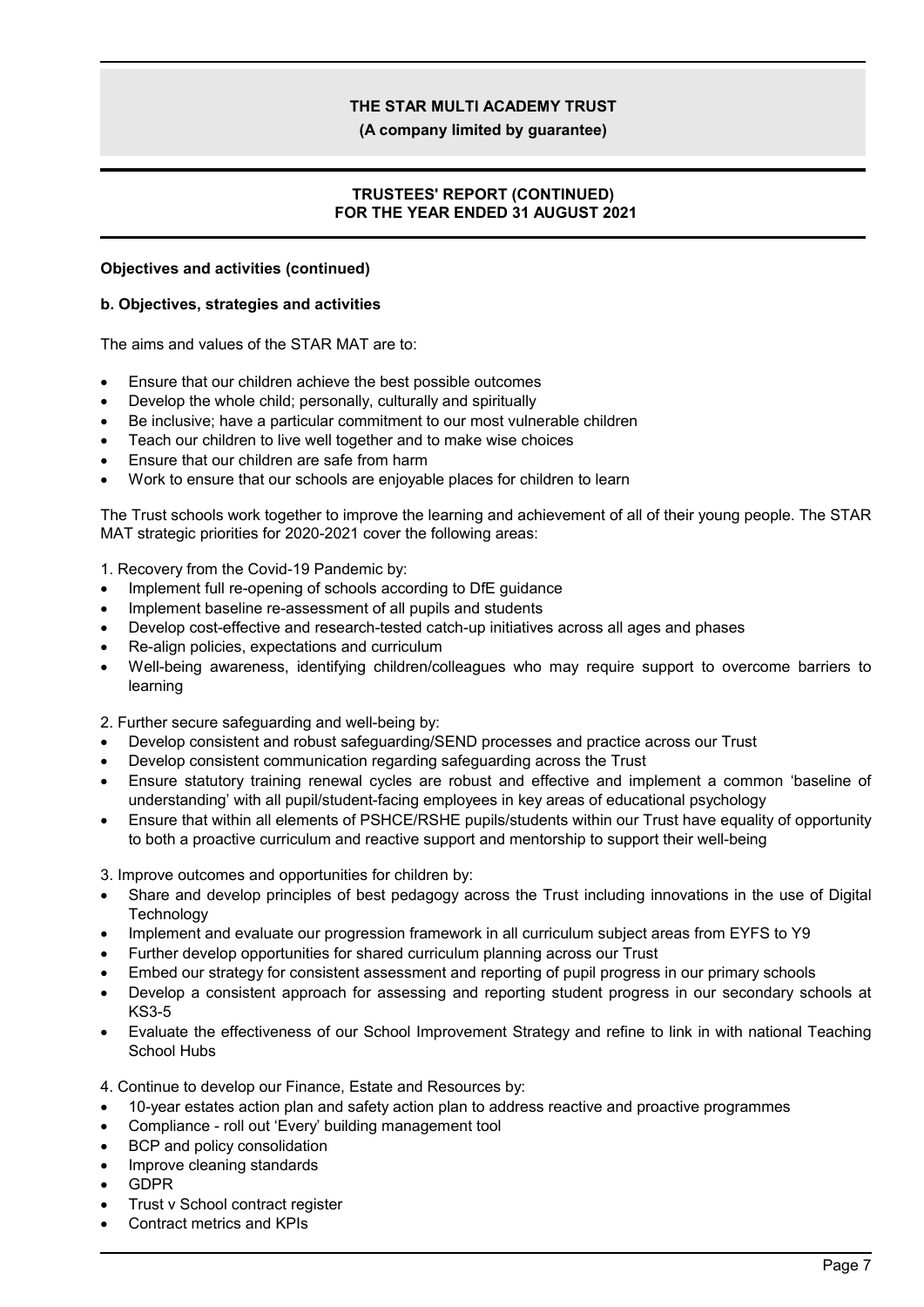**(A company limited by guarantee)**

### **TRUSTEES' REPORT (CONTINUED) FOR THE YEAR ENDED 31 AUGUST 2021**

### **Objectives and activities (continued)**

- Catering contract renewal
- Policy Creation, Alignment and Implementation
- Financial Control Framework
- Management accounts & budget Monitoring
- Budget management- creation and ownership
- System controls and procedures
- Develop KPIs and evaluation methodology for the central services offer
- 5. Further developing our People Strategy:
- harmonisation of expectations/requirements of staff; re-alignment of key Trust HR related policies
- creation of a wellbeing plan which positively engages on well-being issues
- refinement to recruitment processes, development and retention of staff
- further develop communications, engagement and Trust 'culture'
- a more effective appraisal and recognition process for all colleagues, including coherent links to learning and development
- ensure equality and diversity are built into all aspects of Trust strategy

6. Further explore the benefits of partnership and growth by:

- Explore developing/improving relationships with other Trusts, Local Authorities and the Diocese where there may be mutual benefits
- Ensure central structures and processes for due diligence and induction are aligned and ready to receive new schools
- Consider sponsoring other schools when opportunities arise; review 'ideal growth parameters' for proactive recruitment of other schools into 2021/2022
- Investigate possible funding streams that may be available from housing developers in our locality
- Investigate ways in which we can ensure that our Sixth Form provision is sustainable

7. Further develop governance within the Trust by:

- Continue to develop and implement consistent Trust policies
- Continue to Improve communication with LGBs and other stakeholders
- Evaluate governance structures ready for 21/22 capacity, skills, training and succession planning
- Ensure effectiveness of governance in CE schools
- Review the scheme of delegation to ensure that it is 'fit for purpose' on a yearly basis
- Implement annual Trustee and LGB self-review
- Commission an external peer review of the MAT
- Review expectations of our Chairs of LGBs

#### **c. Public benefit**

In exercising its powers and duties The STAR MAT has complied with its duty to have due regard to the guidance on public benefit published by the Charity Commission. The main public benefit delivered by the STAR MAT is the free provision of education to its learners.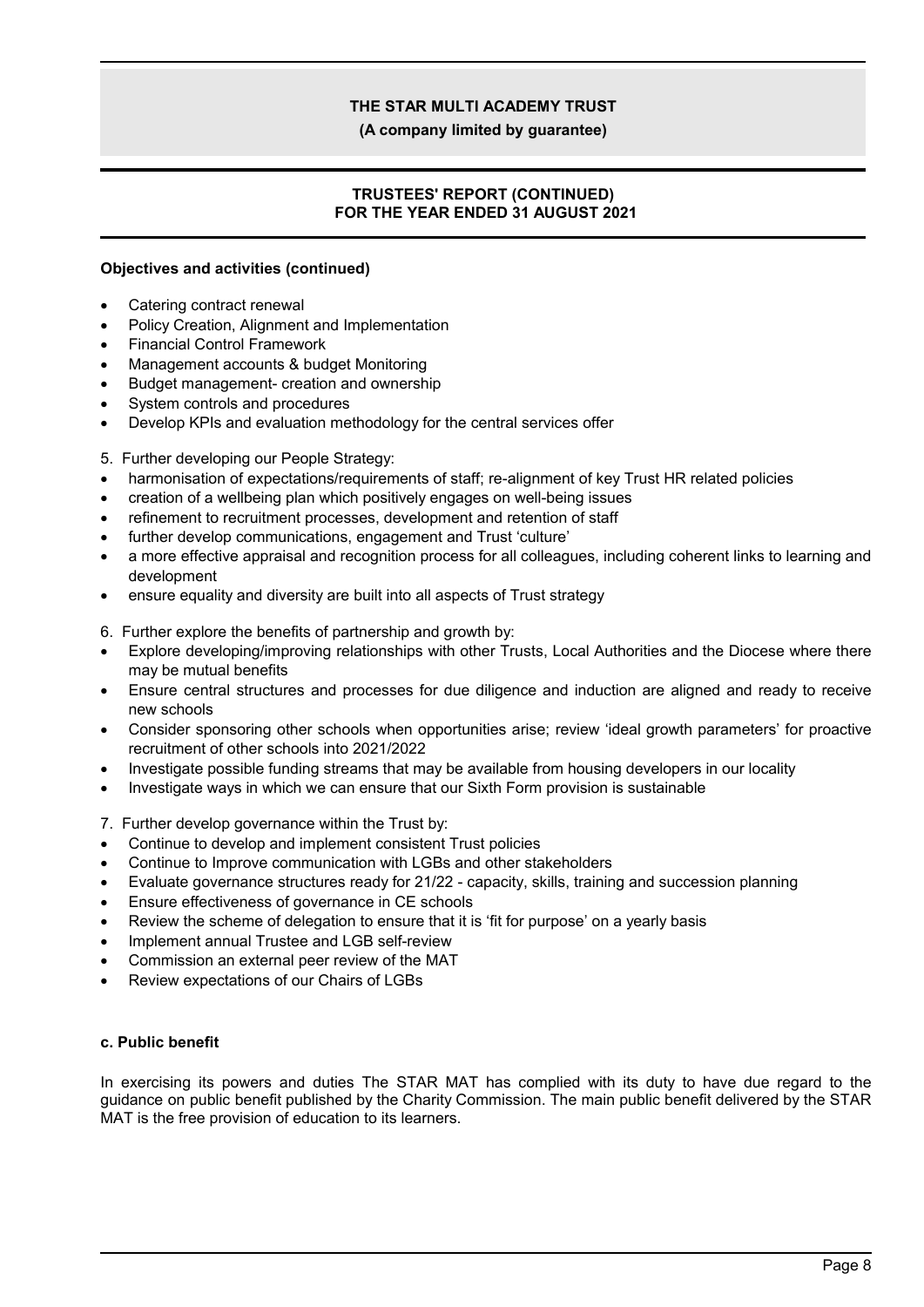**(A company limited by guarantee)**

### **TRUSTEES' REPORT (CONTINUED) FOR THE YEAR ENDED 31 AUGUST 2021**

### **Strategic report**

#### **Achievements and performance**

#### **a. Overview and key performance indicators**

The Covid-19 Pandemic had significant impact throughout the 2020-21 academic year and on most aspects of Trust business. On-site education was at best intermittent with contact tracing impacting 'bubble' and year group closures, significant operational challenges through staff absence, wellbeing, bereavement and illness and of course at times periods of school closure and the challenge of short notice change to remote learning. By and large however, many aspects of the Trust Strategic Plan remained on course and were reported as such to the July Board meeting; at all stages this was made possible through the considerable endeavour of our remarkable workforce.

During the 2020-21 academic year, the Trustees measured key performance against the operational plan in these key areas:

- Recovery from Covid
- Safeguarding and Wellbeing
- Outcomes and Opportunities
- Finance, Estates and Resources
- **Workforce**
- Growth
- Governance

41 tasks were measured, and only 2 remained as red, or not completed. The tasks have been reviewed by the Trustees and the delay in their completion does not represent a risk to the Trust.

#### **Other areas and considerations for 21/22:**

Given the challenges of the year, we have managed, in the main, to at least embark on most elements of our Strategic Plan, including very detailed pieces of work in many areas. This alongside some very complex responsive challenges such as multiple iterations of risk assessments, Remote Learning Policy development and attempting to sustain positive communications and morale for our workforce, community and students. Some areas which need to carry forward are through pro-active choice because of the workload demands either centrally or on schools, some due to changes or temporary adjustment in DfE policy and some simply need to continue and embed.

Notable themes to carry forward:

- Continued delivery of 'catch up' and recovery; best use of assessment to tune in precision of teaching
- Facilitation of Trust-wide pedagogy groups including impact of digital technology
- Facilitation of curriculum groups including review of PSHE best practise and impact against Ofsted review of sexual abuse in schools and colleges
- Wellbeing strategy and linkage with People Strategy
- Review of impact of Equalities and Diversity impact on workforce, community and young people
- Collation of Safeguarding Audits and action plans and evaluation report from recent NYCC audit
- SEND action plan for Trust
- Ensuring all aspects of our School Improvement Strategy are having best impact
- Readiness for growth and the wider implications of this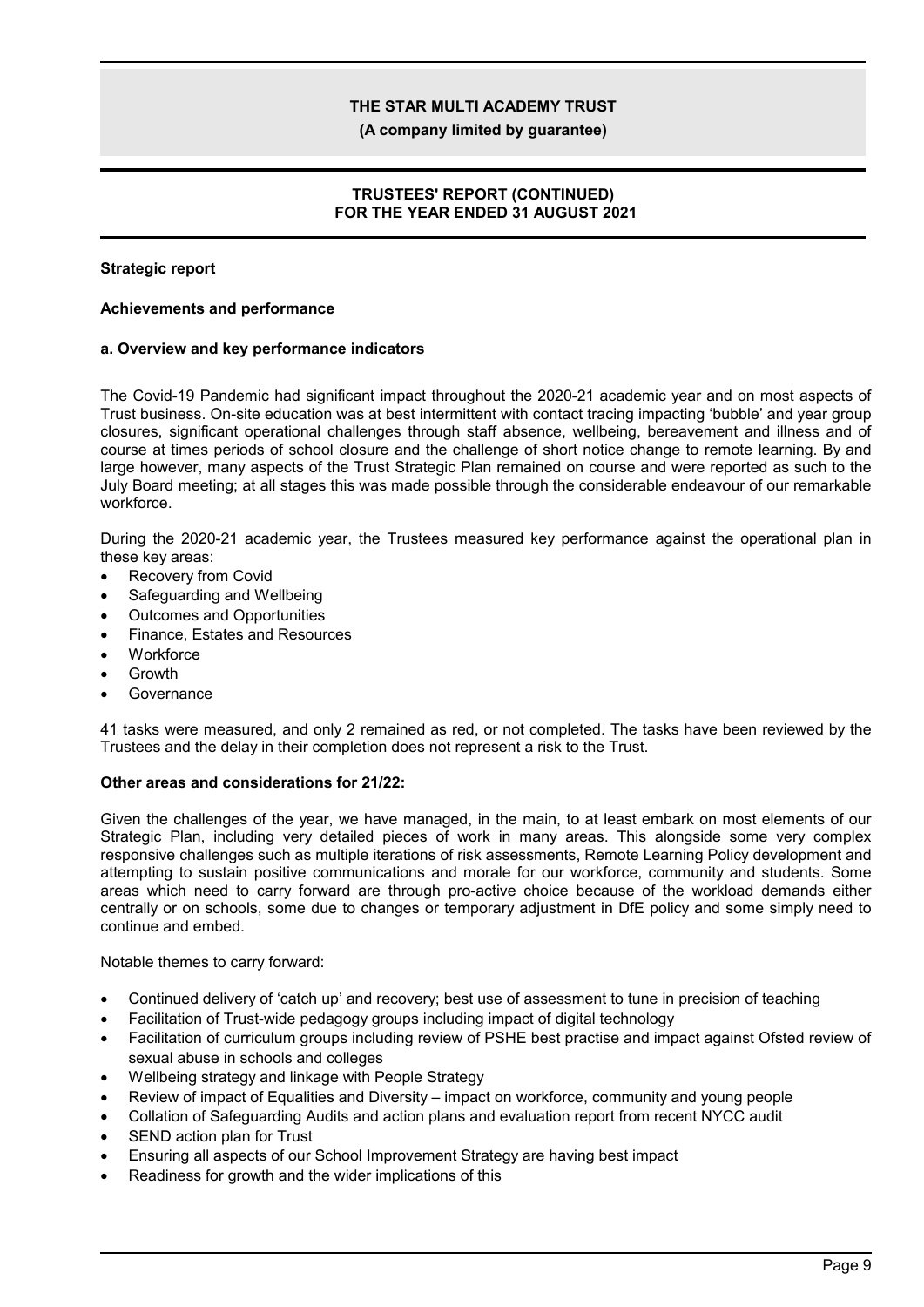**(A company limited by guarantee)**

### **TRUSTEES' REPORT (CONTINUED) FOR THE YEAR ENDED 31 AUGUST 2021**

### **Strategic report (continued)**

#### **Achievements and performance (continued)**

#### **b. Response to the Pandemic**

Throughout the year the Trust has maintained a 'layered approach' to its response to the pandemic. The Chief Education Officer and Chief Operations Officer have ensured a rapid information flow is available to the Trust through subscriptions to the Confederation of Schools Trusts, Forum Strategy, chairing North Yorkshire Schools Forum and through the CEO being the education representative on the North Yorkshire Outbreak Management Advisory Board. Policy and guidance has been developed at Trust level using support from HR, Health and Safety and other contracts and then consulted with an in-house 'Cobra' Committee constituting Officers and Headteachers before taking to the main operational team to put into practice. The Trust Board have also delegated some authority to a Covid Task Force who have met at least half-termly.

The Trust has, on many occasions, been praised for its structured and effective response, by the NYCC team, as well as by staff and parents for the endeavour and communication in place to ensure educational continuity for our young people. At all times, all schools have maintained comprehensive, Trust approved risk assessments and maximised on-site attendance and where this has not proved possible, implemented a quality remote offer which has been scrutinised and reported to LGBs and Trust Board. Nonetheless, there has been considerable student and staff absence with varied and wide-ranging impact on student wellbeing and outcome. A comprehensive programme of diagnostic assessment has been implemented as part of the recovery strategy overlapping academic years as hopefully onsite attendance and full curriculum access is more secure moving forwards.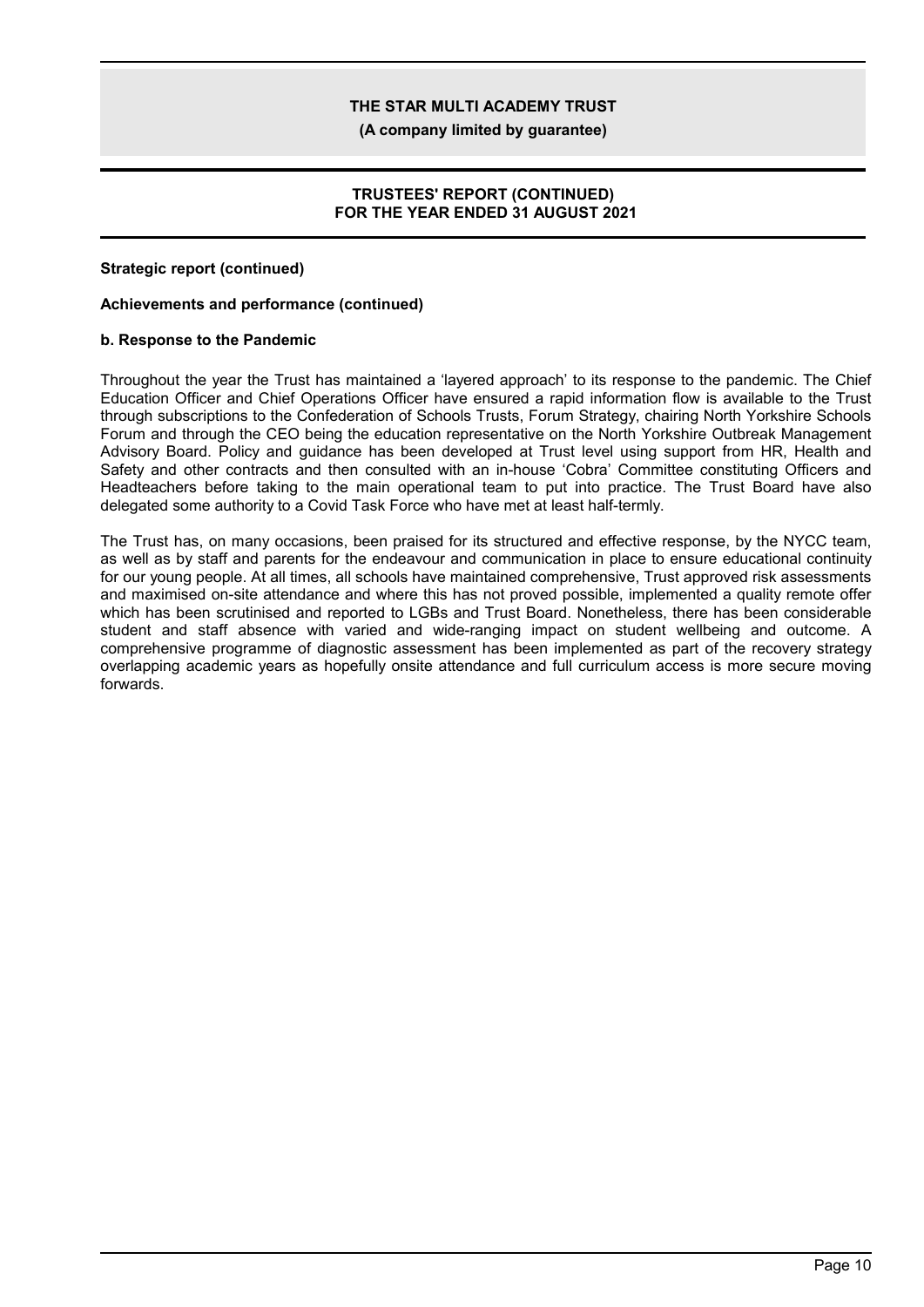**(A company limited by guarantee)**

### **TRUSTEES' REPORT (CONTINUED) FOR THE YEAR ENDED 31 AUGUST 2021**

#### **Strategic report (continued)**

#### **Achievements and performance (continued)**

#### **c. Education**

The Trust continues to operate a rigorous programme of self-evaluation and school improvement. A revised School Improvement Strategy was implemented for the academic year with primary schools reporting to LGBs on agreed data points in January, March and July. Because of the nuances of the year, these were not compared between schools, but were used diagnostically to allow for gaps analysis for individuals and cohorts, to best plan recovery interventions and to assist with school development planning and Trust Strategic Planning for 2021/22. Because of Covid-19 risk, much of our School Improvement Consultant work during the first two terms was either suspended or was conducted virtually; during the summer term however, a substantial amount of activity was complete apart from in those schools where contact tracing made this unviable.

As in 2019/20, in 2021 all elements of formal primary assessment were cancelled by the Department for Education due to the Covid-19 pandemic. For accountability purposes therefore, the most recent outcome data remains that from 2019: in 2019 outcomes for children at KS2 in the Trust's primary schools were encouraging but there is still the need to aim higher. Overall attainment was in line with national figures in all areas. Attainment was above national at Kirk Fenton CE, Monk Fryston CE, Saxton CE and Sherburn Hungate primaries. Overall progress of children in our schools was in line with national and significantly above national at Monk Fryston CE and Saxton CE primaries.

The Trust now has an established 'Continuing Conversation' process which is embedded within the School Improvement Strategy. Every term each school has a deep challenge discussion, linked to its previous, which interlinks data, school improvement consultant deployment and reports, governance evaluations and other evidence. This is still an evolving process, due to the absence of public accountability data, but the summer term 2021 visits have allowed for summer revisions to both the School level Risk Register and the implementation of a detailed Governance Risk Register. In the autumn term 2021 some additional depth is being implemented with regard Church school risk.

The Trust has been involved in several inspection processes during the reporting period. In the early autumn term 2020 we were involved in 4 pilot research-based inspections with HMI with regard the return to on-site education, curriculum adjustments, wellbeing etc. In April 2021 Appleton Roebuck volunteered for one of only 25 regional pilot s5 2-day inspections which was again research into adaptations which might be necessary in order to resume inspections in a Covid environment. None of these had written outcomes, but all were extremely useful and developmental.

In June 2021, Brayton Primary was subject to a no notice, no formal designation 1 day safeguarding inspection from two HMI. The outcome letter is publicly available and is positive with safeguarding at the school found to be effective.

In 2021, GCSE and A level examinations were again cancelled. This year's results were processed through a further iteration of Centre Assessed Grades which were submitted to exam bodies for moderation and subsequently issued to students with possible right to appeal. The results gained at both KS4 and KS5 alongside the extremely low incidence of appeal demonstrates a real credit to the transparency of process in addition to the rigour and attention to detail. At both schools and at both key stages, outcomes were positively comparable to previous years with retention into year 12 and destination choice being favourable and extremely low prevalence of NEET.

Within our work on Curriculum Intent, during the academic year, the Trust has developed its own 'Deep Dive' suite of curriculum analysis materials to support subject inspections in schools. These will be trialled and rolledout internally in schools during the autumn term 2021 and in January 2022 our Primary School Improvement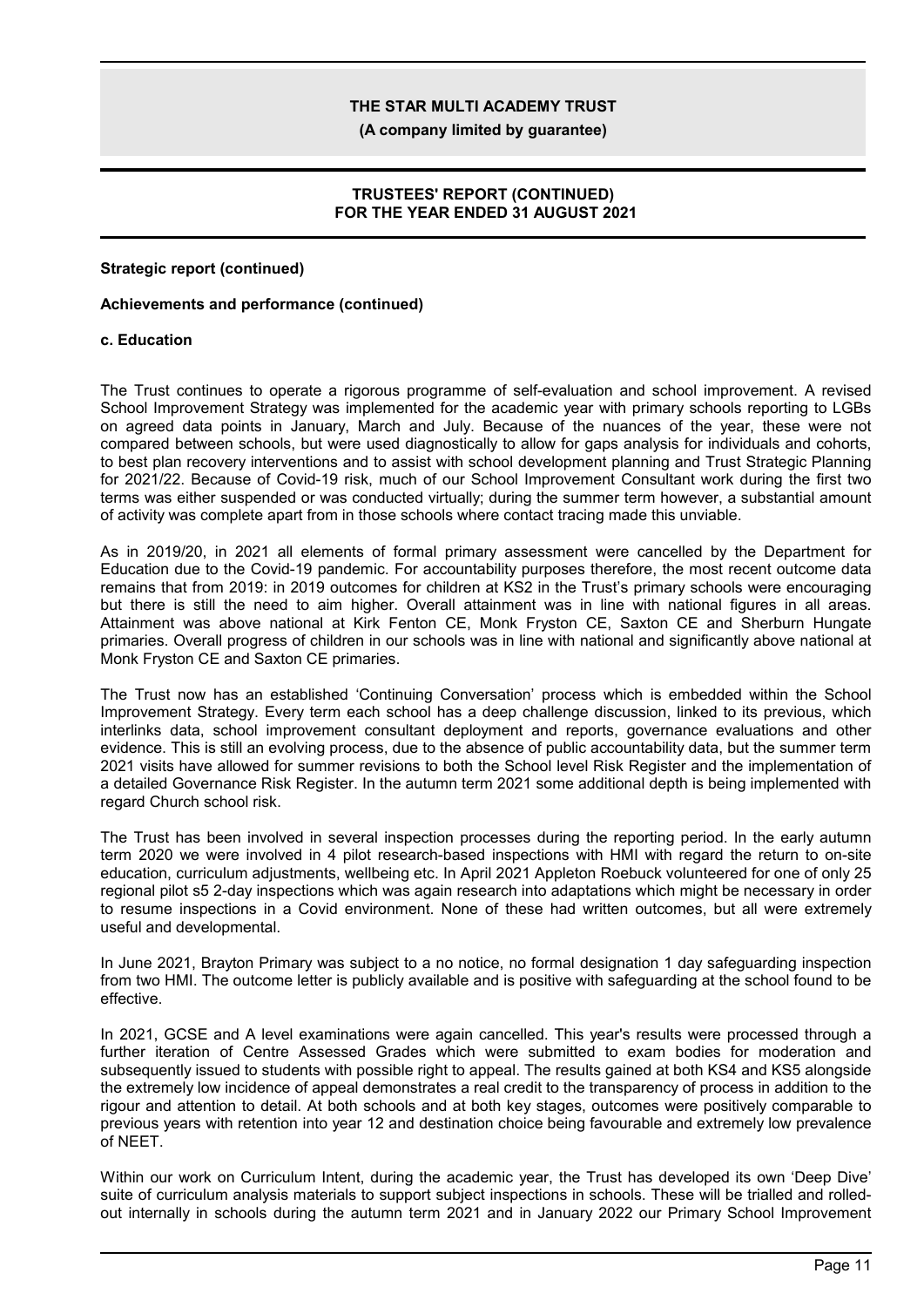**(A company limited by guarantee)**

### **TRUSTEES' REPORT (CONTINUED) FOR THE YEAR ENDED 31 AUGUST 2021**

#### **Strategic report (continued)**

### **Achievements and performance (continued)**

Consultant (who is undergoing OFSTED training) will be leading training for our leaders on the suite of materials to aid consistency. Teams have also met to forward work with regard digital teaching and learning and early years pedagogy.

In the spring term the Trust Board extended the interim appointment of our Trust Safeguarding and Inclusion Lead, through to August 2022. This post will be reviewed during the Autumn Term 2021 for substantive advert in Spring 2022.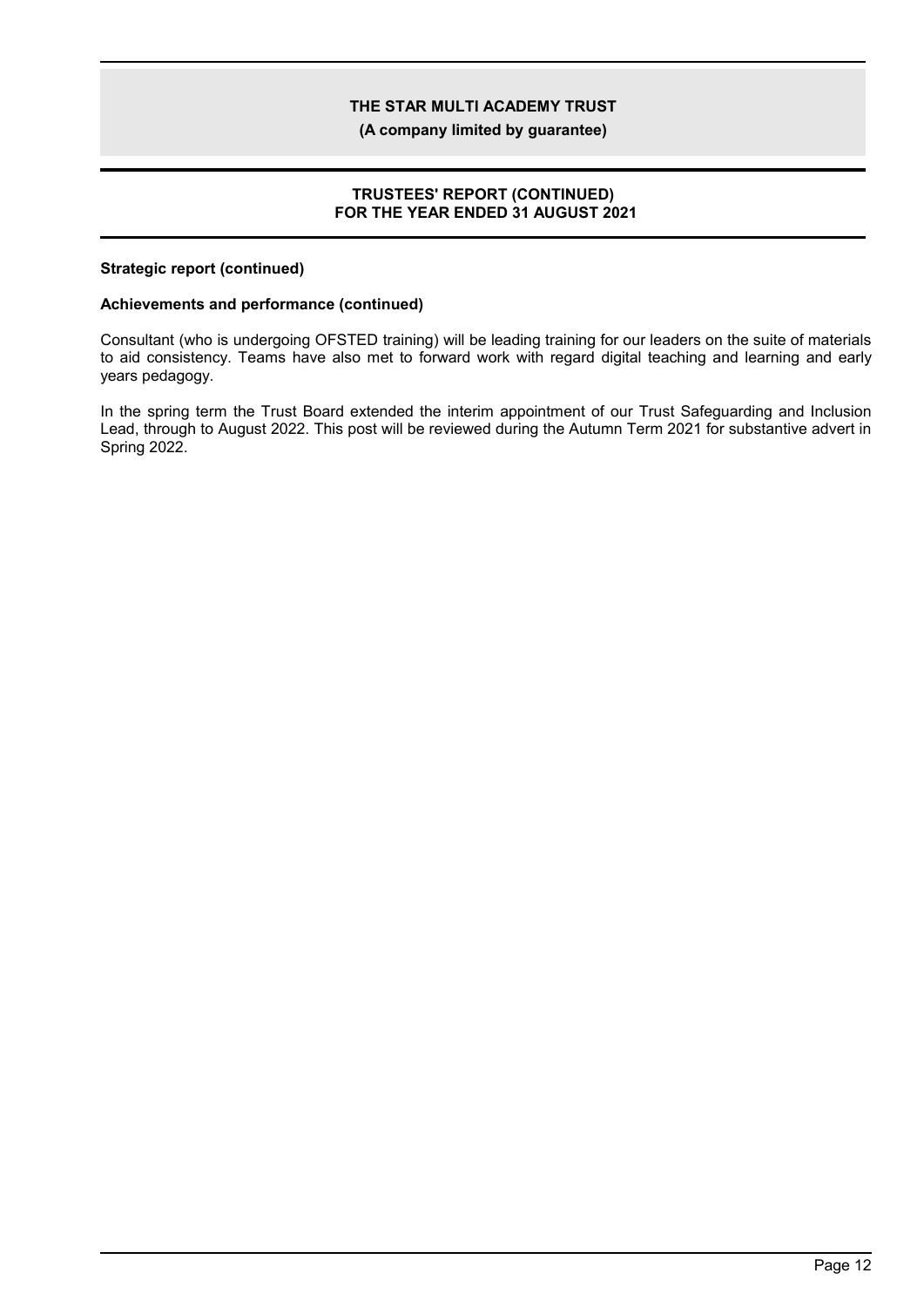**(A company limited by guarantee)**

### **TRUSTEES' REPORT (CONTINUED) FOR THE YEAR ENDED 31 AUGUST 2021**

### **Strategic report (continued)**

### **Achievements and performance (continued)**

#### **d. Resources**

The Trust Central Team has embedded significantly during the reporting period. Capacity has been sufficient, despite the challenges through the pandemic.

The CEO post was made permanent on the 12<sup>th</sup> of April 2021 following a robust, external recruitment process. The Trust continues to benefit from 'School Conditions Allowance' (SCA). The level of funding allocated to date is £3.5 million. The Trust is forecasting a further allocation of around £1.7million anticipated next April.

This money will be spent on improving our ageing school buildings.

- The projects completed during the reporting period include:
- New boilers and plant room refurbishments
- Roofing repairs for six of our schools
- A new reception area for a primary school enhancing site security and safeguarding of students
- Site security or visitor systems for all schools
- Critical risk mitigation work to improve fire safety systems

Additional to the above premises works, it is of significance to note that NYCC expansion works at Sherburn Hungate were completed this academic year which doubled the capacity of the school to accommodate growth in the local area.

All necessary compliant systems, processes, controls, and policies have now been established. We have successfully undergone both regular internal and external scrutiny through audit, an SRMA (Schools Resource Management Advisor), and an independent review of our central services.

A new HR contract has been negotiated and commenced 1 September 2020 with very favourable quality of service to date. As an educational organisation, our most important resource is people. During the year, we commissioned and consulted on an external review of our People Strategy. Alongside our new HR provider, we have also procured a new cleaning contract, signed a new contract with our catering team and migrated to a new payroll provider.

The 2020-21 academic year has also seen us further develop our ICT Strategy. We have commissioned a full external school-by-school review of hardware and infrastructure, with the next step to look at a structured implementation plan.

Much partnership work has been undertaken, informally, during the academic year, and continues currently with Trusts locally, regionally and nationally, as well as with the local authority and Diocese as key partners, on wide ranging topics including school improvement, career development and training.

All our schools are clerked by City of York Governance Services as is the Board of Trustees. This continues to have significant impact on the consistency and quality of governance across the Trust and assists in keeping communication between governing bodies and the Trust board. The 2021/22 academic year will see the need for re-procurement of this service. The link Trustee role has been developed during the academic year, thereby ensuring our Trustees have more developed knowledge of link schools.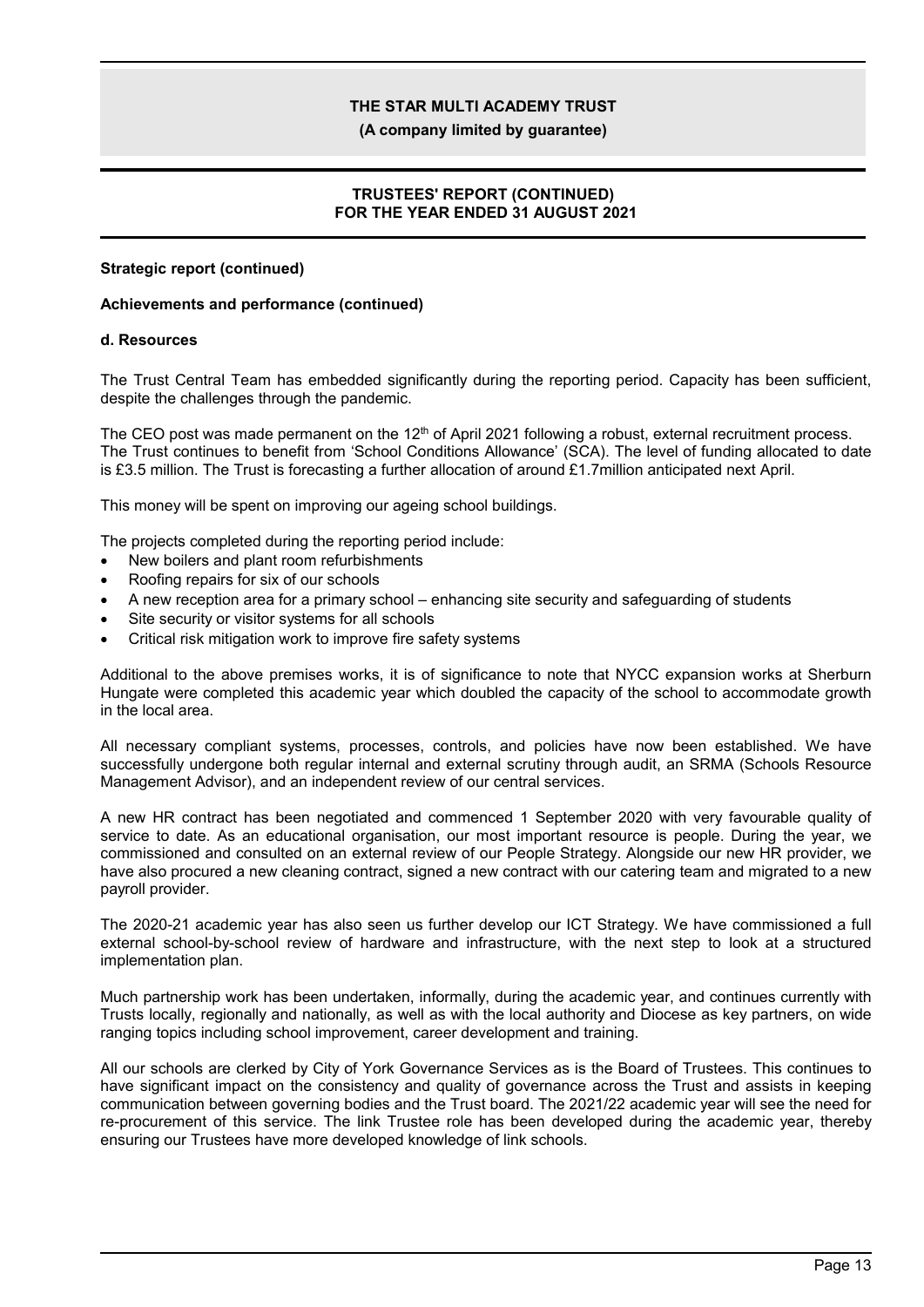**(A company limited by guarantee)**

### **TRUSTEES' REPORT (CONTINUED) FOR THE YEAR ENDED 31 AUGUST 2021**

### **Strategic report (continued)**

#### **Achievements and performance (continued)**

#### **e. Going Concern**

After making appropriate enquiries, the Board of Trustees has a reasonable expectation that the Academy has adequate resources to continue in operational existence for the foreseeable future. For this reason, they continue to adopt the going concern basis in preparing the financial statements. Further details regarding the adoption of the going concern basis can be found in the accounting policies note of the financial statements.

#### **Financial review**

#### **a. Overview**

The STAR MAT has had a successful financial period. Net incoming resources were £28,011k (2020 - £46,565k). Net current assets as at 31 August 2021 were £3,862k (2020 - £4,045k).

No schools have joined the Trust during the reporting period.

As at 31 August 2021 The STAR MAT had cash reserves of £5,804k (2020 - £4,672k).

The STAR MAT's income is derived in the main from the Department for Education (DFE) and the Local Authority (LA) in the form of recurrent and capital grants, the use of which is restricted to particular purposes. The grants received from the DFE and LA during the year ended 31 August 2021 and the associated expenditure are shown as restricted funds in the Statement of Financial Activities.

The STAR MAT also received grants for the acquisition of fixed assets from the DFE. In accordance with the Charities Statement of Recommended Practice 'Accounting and Reporting by Charities'. (SORP 2019), such grants are shown in the Statement of Financial Activities as restricted income in the fixed asset fund. The restricted fixed assets fund is reduced by annual depreciation charges over the expected useful life of the assets concerned.

#### **b. Statement of principal financial management policies adopted**

The financial management policies that have been adopted include:

- Finance Manual (Budget Management policy)
- Investment policy
- Fixed Assets policy
- Anti-Fraud, Corruption and Bribery policy
- Employee expenses policy
- Member, Trustee, and Governor Expenses Policy
- Gifts and hospitality policy
- Procurement policy
- Competitive tendering policy
- Surplus and Deficits policy
- Accounting policies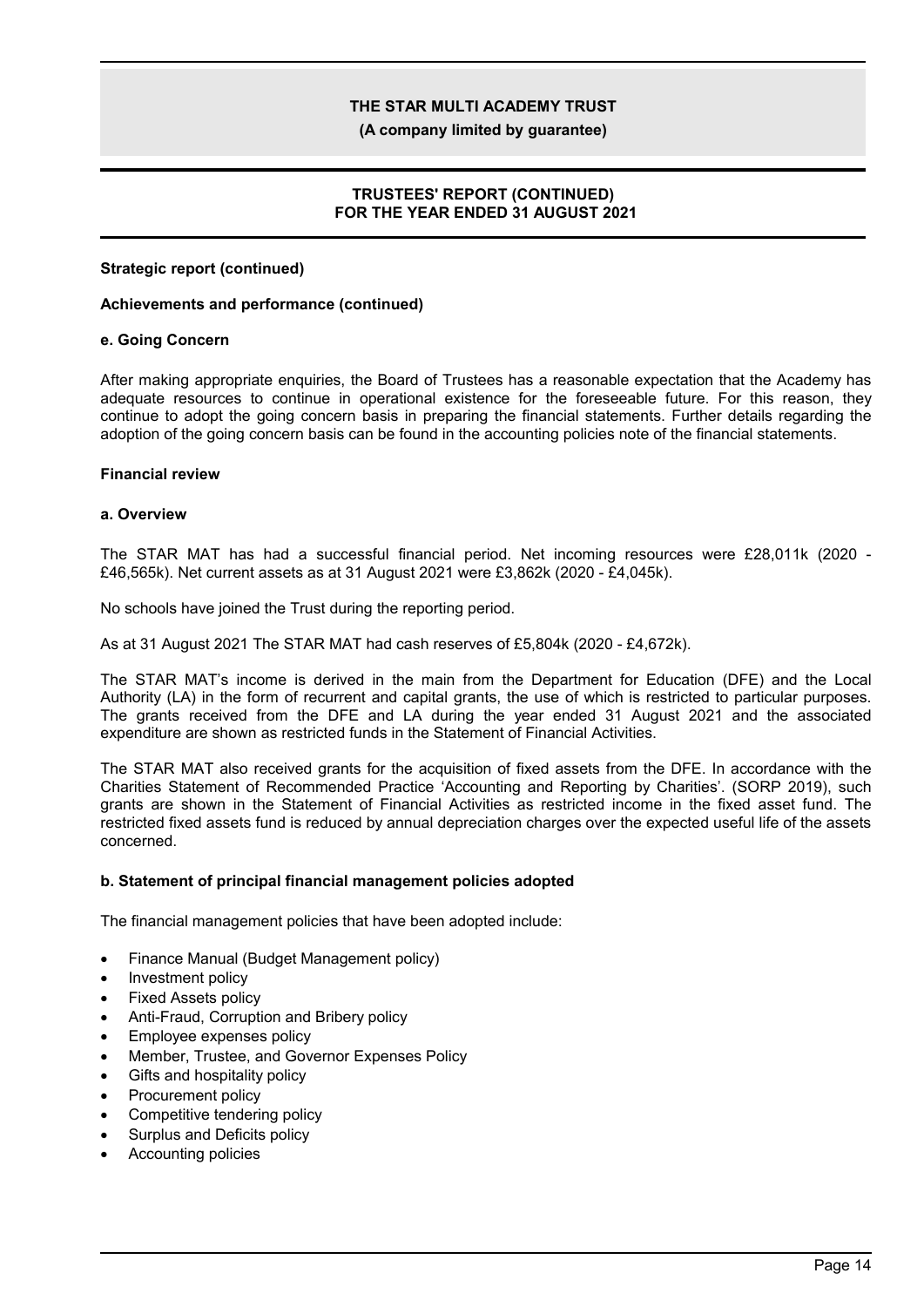**(A company limited by guarantee)**

### **TRUSTEES' REPORT (CONTINUED) FOR THE YEAR ENDED 31 AUGUST 2021**

### **Strategic report (continued)**

### **Financial review (continued)**

#### **c. Reserves Policy**

The STAR MAT has three categories of reserves:

- Restricted funds, such as the General Annual Grant, are used to carry out the principal objectives of the Trust;
- Fixed asset reserve used to finance fixed assets; and
- Unrestricted reserves which are used under the discretion of the Board of Trustees and are delegated to the Local Governing Bodies.

Trustees review the level of reserves on a termly basis. The review encompasses the nature of income and expenditure streams, the need to match income with commitments and the nature of reserves. Reserves are held to ensure the academy has sufficient resources to continue to advance the education of learners, including necessary capital expenditure.

As at 31 August 2021 the Trust held the following reserves:

|                                    | 2021<br>£'000 |
|------------------------------------|---------------|
| <b>Restricted General Fund</b>     | 502           |
| <b>Restricted Fixed Asset Fund</b> | 81.723        |
| Pension reserve                    | (7,590)       |
| Unrestricted Fund                  | 1,821         |
| Total                              | 76.456        |

The Trust's reserves policy states that a minimum level of 3% of GAG should be maintained. The Trust received £19.9 million in GAG in the academic year and has ended the year with £1,821k in unrestricted reserves. This level of reserves is above the £597.3k that is required by the policy.

It should be noted that although the total Trust reserve level is much higher than required, the Trust central reserves equate to £716k. The remainder of the reserve balance sits at school level.

The Trustees also require a contingency fund for capital works that is funded from the Schools Capital Allocation (SCA) grant. This year, £50k was set aside for emergency works.

### **d. Investment Policy**

The STAR MAT has an investment policy based on treasury management as defined by the Chartered Institute of Public Finance and Accountancy's (CIPFA's) Code of Practice. The objectives of treasury management are: to provide a means by with The STAR MAT can meet its commitments; to ensure that sufficient sums are available at short notice or no notice to meet foreseeable requirements; to earn an acceptable rate of return on surplus funds without undue risk; to spread risk between differing types of investments and institutions.

The Chief Executive Officer and the Board of Trustees have responsibility for the overall security and management of funds. The day to day management of the treasury function is controlled by the COO. The COO will liaise with the CEO and The STAR MAT Board in relation to strategy and market conditions.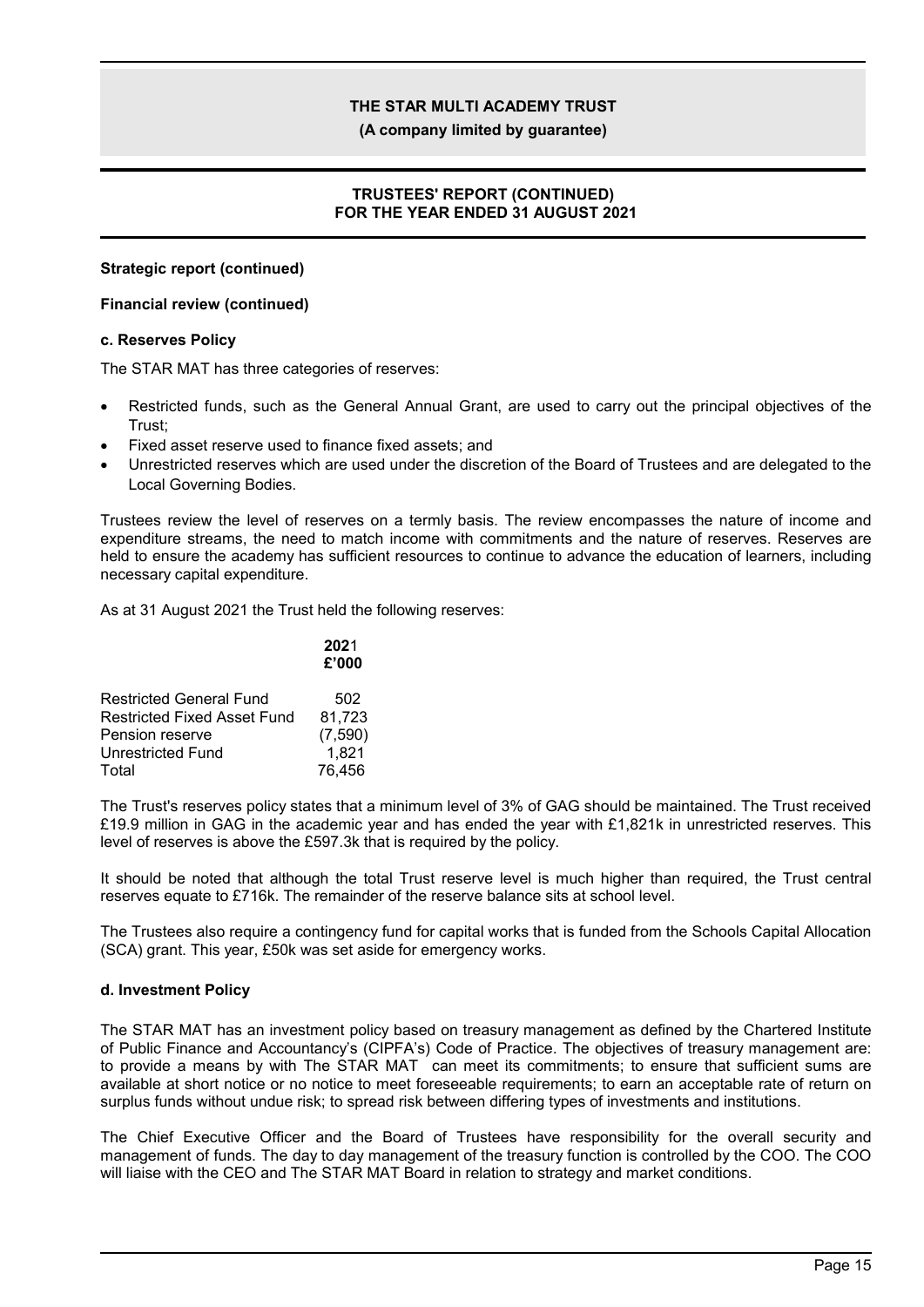**(A company limited by guarantee)**

### **TRUSTEES' REPORT (CONTINUED) FOR THE YEAR ENDED 31 AUGUST 2021**

### **Strategic report (continued)**

### **Financial review (continued)**

#### **e. Principal Risks and uncertainties**

The principal risks and uncertainties facing The STAR MAT concern finance and funding, pupil outcomes, the condition of our buildings and facilities and the viability of our post-16 provision.

The Trust is mitigating these risks in the following ways:

- Finance and funding by having robust financial controls, increasing efficiency with our procurement approaches including using Deals for Schools, looking at our growth strategy and placing additional bids to increase income generation;
- Pupil Outcomes by focusing on school improvement strategies and interventions;
- Building and Facilities conditions by establishing a coherent Estates strategy and to prioritise the capital expenditure plan;
- Post 16 provision continuing to develop a more shared post -16 provision with other local schools

The Trust has also developed a risk management strategy and reports both the Education and Resources risks to the Trust Board at each meeting.

### **Fundraising**

The schools in The STAR MAT undertake a number of fundraising initiatives which include fundraising on behalf of the schools themselves and fundraising on behalf of charities and good causes. Of course some of this activity has been decreased during the pandemic.

Trustees are committed to ensuring that fundraising activities are carried out in a controlled and ethical manner and are mindful of the guidance issued by the Charity Commission in relation to fundraising standards.

Whenever donations are made, monies are carefully accounted for and remitted to the beneficiaries as soon as possible.

If significant new or novel fundraising initiatives are planned these are referred to the local governors for approval.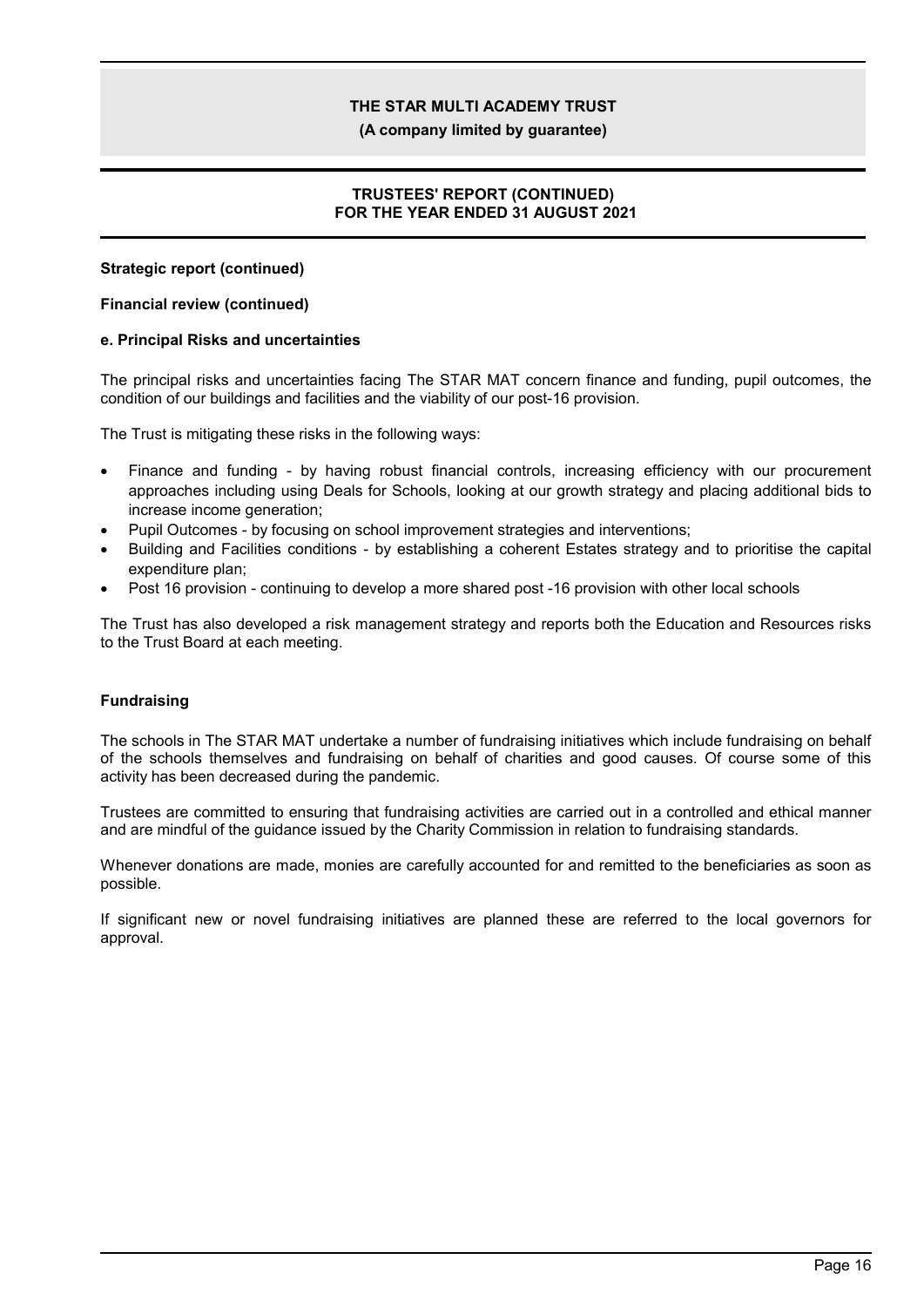**(A company limited by guarantee)**

### **TRUSTEES' REPORT (CONTINUED) FOR THE YEAR ENDED 31 AUGUST 2021**

## **Streamlined Energy and Carbon Reporting**

| UK Greenhouse gas emissions and energy used<br>data for the period 1 September 2020 to 31 |                    |
|-------------------------------------------------------------------------------------------|--------------------|
| August 2021                                                                               |                    |
| Energy Consumption used to calculate emissions<br>(kWh)                                   | 2,827,012          |
| Energy consumptions break down (kWh) - optional                                           |                    |
| Gas                                                                                       | 1,704,250          |
| Electricity                                                                               | 1,538,826          |
| Transport fuel                                                                            | N/A                |
| Scope 1 emissions in metric tonnes CO2e                                                   |                    |
| <b>Gas Consumption</b>                                                                    | 313,922 kgCO2e     |
| Owned transport - (ie - mini buses                                                        | N/A                |
| Total Scope 1                                                                             | 313,922 kgCO2e     |
| Scope 2 emissions in metric tonnes CO2e                                                   |                    |
| Purchased electricity                                                                     | 539,425kgCO2e      |
| Scope 3 emissions in metric tonnes CO2e                                                   |                    |
| Business travel in employee owned vehicles                                                | nil                |
| Total gross emissions in metric tonnes CO2e                                               | 853,347            |
| <b>Intensity Ratio</b>                                                                    |                    |
| Tonnes CO2e per pupil                                                                     | 205 CO2e per Pupil |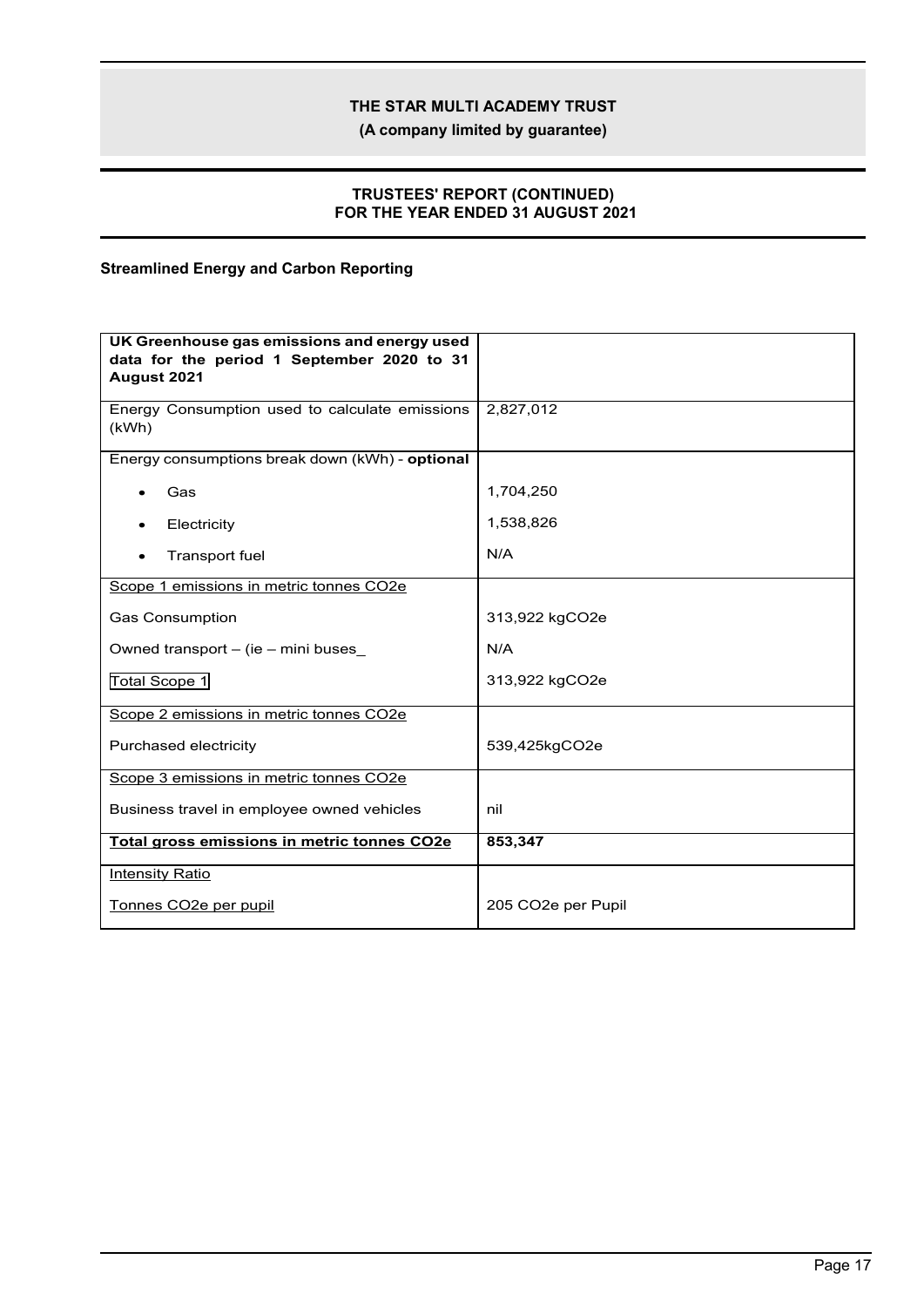**(A company limited by guarantee)**

### **TRUSTEES' REPORT (CONTINUED) FOR THE YEAR ENDED 31 AUGUST 2021**

### **Streamlined Energy and Carbon Reporting (continued)**

We have followed the 2019 HM Government Environmental Reporting Guidelines. We have also used the GHG reporting Protocol – Corporate Standard and have used the 2020 UK Government's Conversion Factors for Company Reporting.

The chosen intensity measurement ratio is total gross emissions in metric tonnes CO2e per pupil, the recommended ratio for the sector. The Trust has placed a bid for the Public Sector Low Carbon Skills Fund (LCSF), which allowed for LED lighting improvements in two of our schools.

#### **Promoting the success of the company**

The Trustees have acted in accordance with their duties codified in law, which include their duty to act in the way in which they consider, in good faith, would be most likely to promote the success of the Company for the benefit of its members, stakeholders and the matters set out in section 172(1) of the Companies Act 2006. The Charities Commission has issued guidance which explains that charitable companies should take "promoting the success of the company" to mean "promoting the success of the charity to achieve its charitable purposes."

The STAR Multi Academy Trust is governed by its charitable objects. These charitable objects set out the purpose of the charity. The consequences of all decisions and activities of the charity are assessed by how they drive us towards achieving that long-term purpose, including by reference to the charity's strategy, vision and values. As an educational charity, we are accountable not only to our funders and direct beneficiaries (our pupils) but also our parents and wider community. These stakeholders support us, engage with us, and challenge us. They ensure that the decisions we make as a charity, from the ground level through to the Board, are for their benefit.

We are a values driven organisation and our values mean that we are informed, shaped and powered by our determination to uphold our vision and values. Well-established involvement and consultation mechanisms, both direct, through parent and staff surveys, and indirect, through the involvement of parents and local people on our Local Governing Bodies and the Trust Board, ensure that decisions made by the Trustees are informed by the needs of the organisation's stakeholders and consideration of the following factors.

- The likely consequences of any decision in the long term
- The interests of the company's employees
- The need to foster the company's business relationships with suppliers, customers and others
- The impact of the company's operations on the community and the environment
- The desirability of the company maintaining a reputation for high standards of business conduct
- The need to act fairly as between members of the company

All matters reserved for decision by the Trustees are presented at Board or Committee meetings as appropriate. Trustees are briefed on any identified potential impacts and risks for our stakeholders and how they are to be managed. The Trustees take these factors into account before making a final decision which together they believe is in the best interests of the Trust and its stakeholders.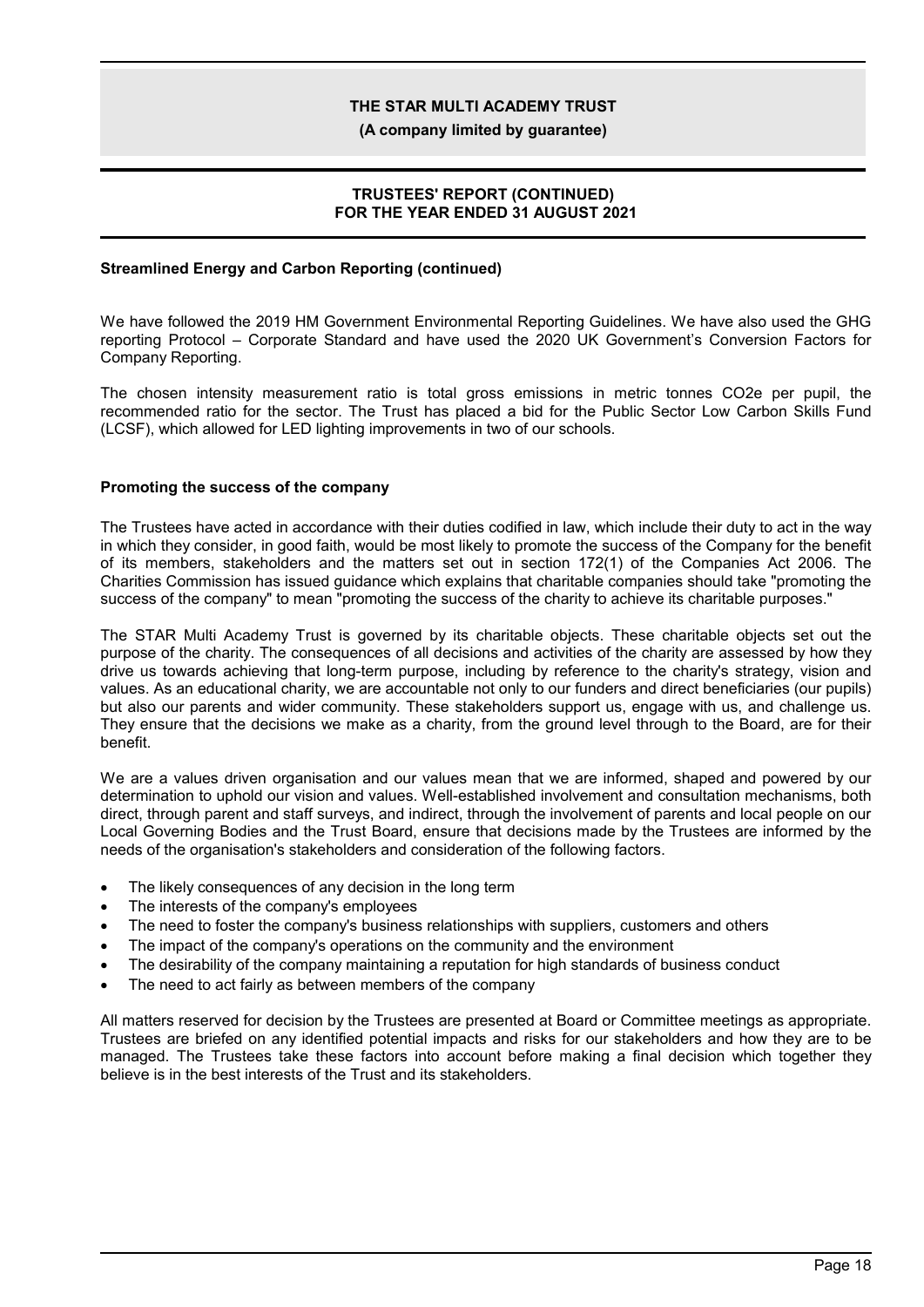**(A company limited by guarantee)**

### **TRUSTEES' REPORT (CONTINUED) FOR THE YEAR ENDED 31 AUGUST 2021**

### **Plans for future periods**

The overarching priority for the academic year 2021-22 and beyond is: Educational recovery, regeneration and advancement.

Intrinsically linked to our first priority but also with independent threads will be to:

- Continue to ensure that our Trust culture with regard safeguarding, inclusion and wellbeing is embedded and robust. Support for our students must positively benefit all aspects of student wellbeing, safety and equality of opportunity.
- Continue to develop Our Organisation as a Community Trust with collaborative approaches which benefit our young people's education and life chances, our employees and the wider community.

#### **Disclosure of information to auditors**

Insofar as the Trustees are aware:

- There is no relevant audit information of which the charitable company's auditors are unaware, and
- That Trustees have taken all steps that they ought to have taken to make themselves aware of any relevant audit information and to establish that the auditors are aware of that information.

The Trustees' report, incorporating a strategic report, was approved by order of the Board of Trustees, as the company directors, on 7 December 2021 and signed on its behalf by:

REEL

**C Thornton-Eckford** Chair of Trustees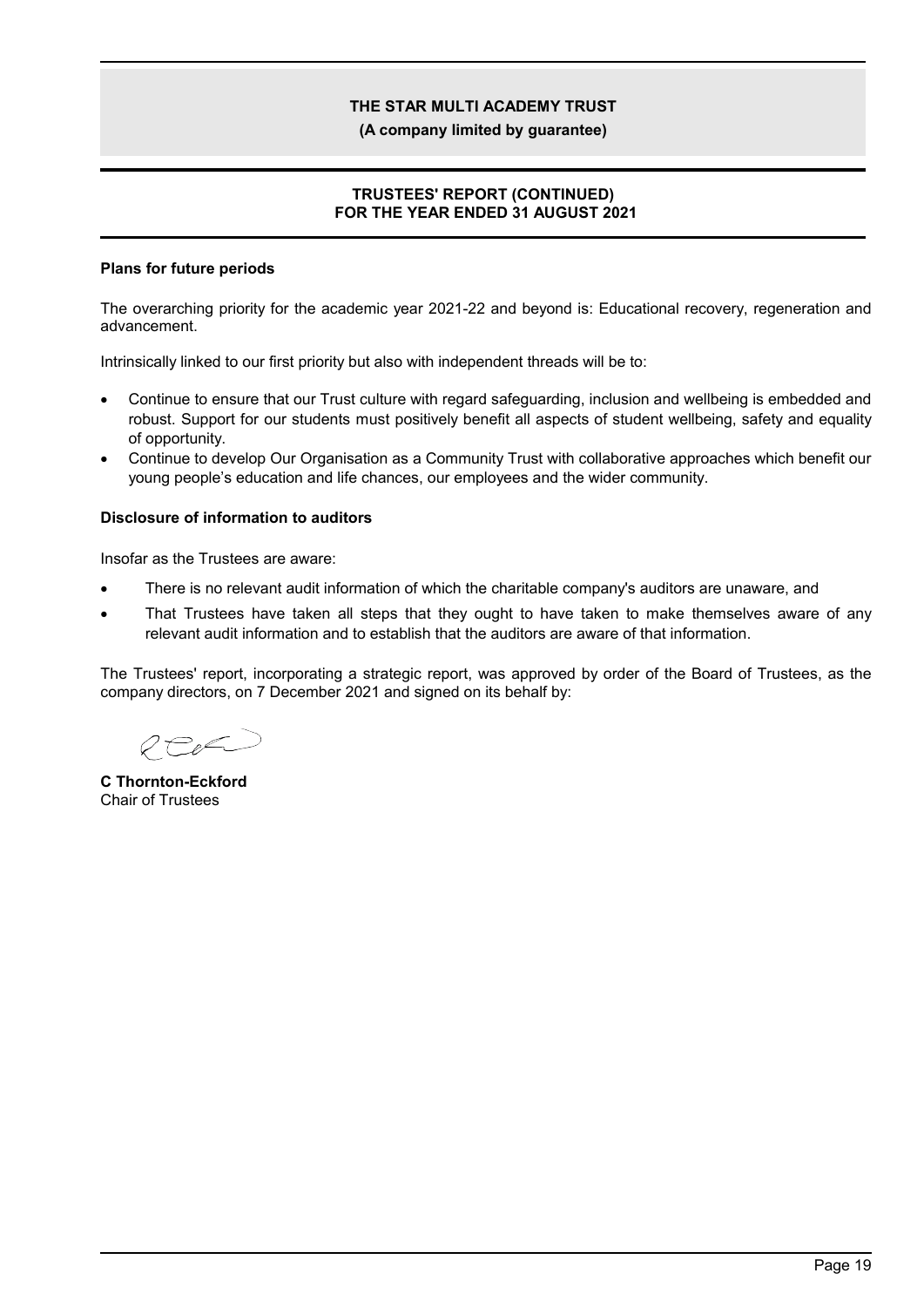**(A company limited by guarantee)**

### **GOVERNANCE STATEMENT**

#### **Scope of responsibility**

As Trustees, we acknowledge we have overall responsibility for ensuring that The STAR Multi Academy Trust has an effective and appropriate system of control, financial and otherwise. However, such a system is designed to manage rather than eliminate the risk of failure to achieve business objectives, and can provide only reasonable and not absolute assurance against material misstatement or loss.

As trustees, we have reviewed and taken account of the guidance in DfE's Governance Handbook and competency framework for governance.

The board of Trustees has delegated the day-to-day responsibility to the CEO, as accounting officer, for ensuring financial controls conform with the requirements of both propriety and good financial management and in accordance with the requirements and responsibilities assigned to it in the funding agreement between The STAR Multi Academy Trust and the Secretary of State for Education. They are also responsible for reporting to the board of Trustees any material weaknesses or breakdowns in internal control.

#### **Governance**

The information on governance included here supplements that described in the Trustees' report and in the statement of trustees' responsibilities. The board of Trustees has formally met 9 times during the year.

Attendance during the year at meetings of the board of Trustees was as follows:

| <b>Trustee</b>            | Meetings attended | Out of a possible |
|---------------------------|-------------------|-------------------|
| R Coy                     | 8                 | 9                 |
| F Dodd                    |                   | 9                 |
| T Fielden                 | 8                 | 9                 |
| S Peacock                 | 9                 | 9                 |
| K Sheppard                | 9                 | 9                 |
| A Smith                   | 9                 | 9                 |
| C Thornton-Eckford, Chair | 8                 | 9                 |
| P Wilson                  | 9                 | 9                 |
| D Hastie                  | 8                 |                   |

The Finance, Audit and Risk Committee is a sub-committee of the main board of Trustees.

Attendance during the year at meetings was as follows:

| Trustee            | Meetings attended | Out of a possible |
|--------------------|-------------------|-------------------|
| R Coy              |                   | 3                 |
| T Fielden          | 3                 |                   |
| A Smith            | 3                 | 3                 |
| K Sheppard         | 3                 | 3                 |
| C Thornton-Eckford | 3                 | 3                 |
| F Dodd             | 3                 | 3                 |
| S Peacock          | 3                 | 3                 |
| P Wilson           | 3                 |                   |
| D Hastie           |                   |                   |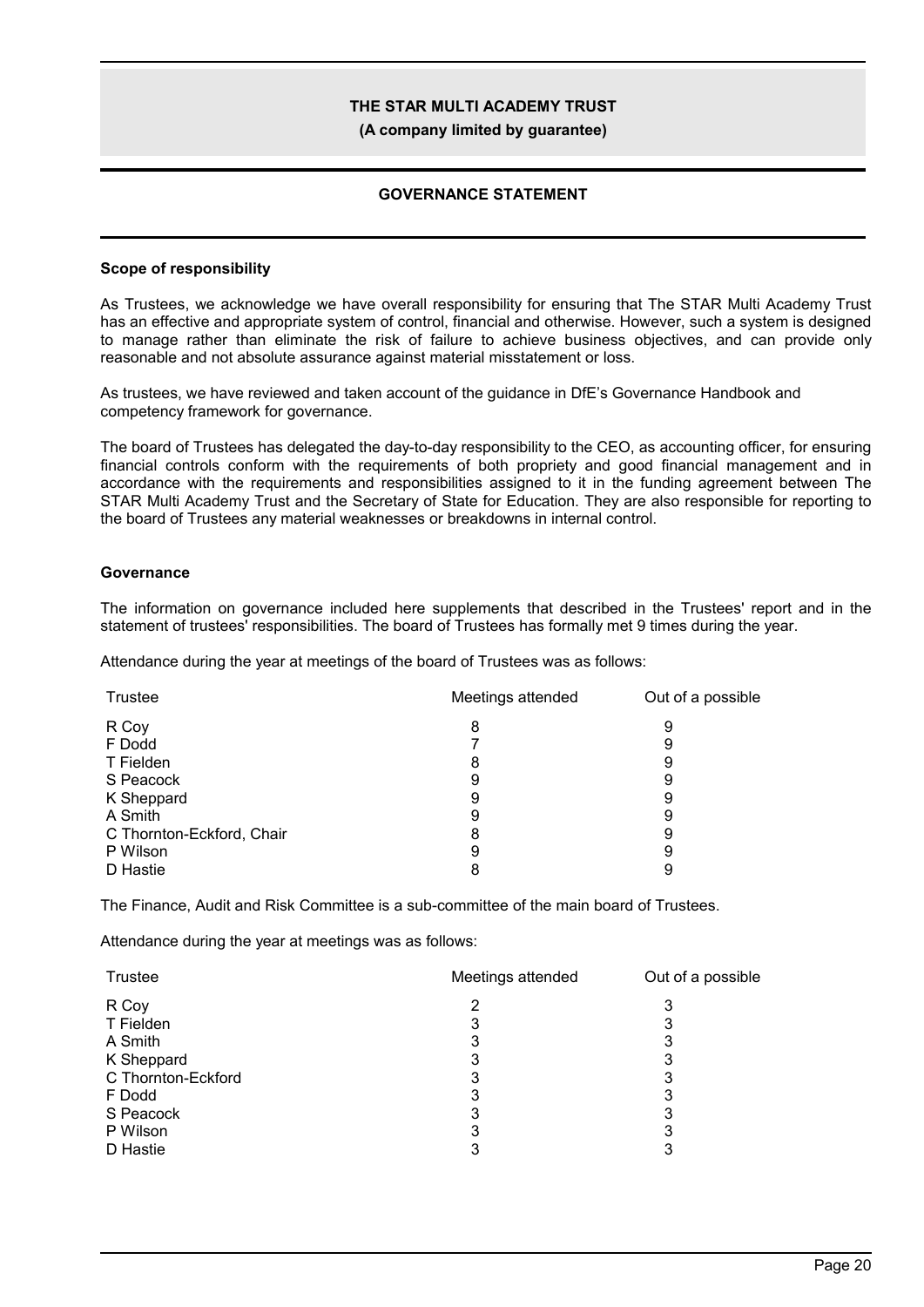#### **(A company limited by guarantee)**

### **GOVERNANCE STATEMENT (CONTINUED)**

#### **Review of value for money**

As accounting officer, the CEO has responsibility for ensuring that the Academy Trust delivers good value in the use of public resources. The accounting officer understands that value for money refers to the educational and wider societal outcomes achieved in return for the taxpayer resources received.

The accounting officer considers how the Academy Trust's use of its resources has provided good value for money during each academic year, and reports to the board of Trustees where value for money can be improved, including the use of benchmarking data where appropriate. The accounting officer for the Academy Trust has delivered improved value for money during the year by:

- Buying into the RPA scheme for insurance
- Re-tending contracts such as cleaning, payroll and broadband to maximise cost efficiency
- Participating in an ICFP audit and to continuously review staffing needs and identifying areas where staffing costs can be reduced whilst avoiding a negative impact on educational provision

#### **The purpose of the system of internal control**

The system of internal control is designed to manage risk to a reasonable level rather than to eliminate all risk of failure to achieve policies, aims and objectives. It can, therefore, only provide reasonable and not absolute assurance of effectiveness. The system of internal control is based on an on-going process designed to identify and prioritise the risks to the achievement of Academy Trust policies, aims and objectives, to evaluate the likelihood of those risks being realised and the impact should they be realised, and to manage them efficiently, effectively and economically. The system of internal control has been in place in The STAR Multi Academy Trust for the year 1 September 2020 to 31 August 2021 and up to the date of approval of the annual report and financial statements.

#### **Capacity to handle risk**

The board of Trustees has reviewed the key risks to which the Academy Trust is exposed together with the operating, financial and compliance controls that have been implemented to mitigate those risks. The board of Trustees is of the view that there is a formal ongoing process for identifying, evaluating and managing the Academy Trust's significant risks that has been in place for the year 1 September 2020 to 31 August 2021 and up to the date of approval of the annual report and financial statements. This process is regularly reviewed by the board of Trustees.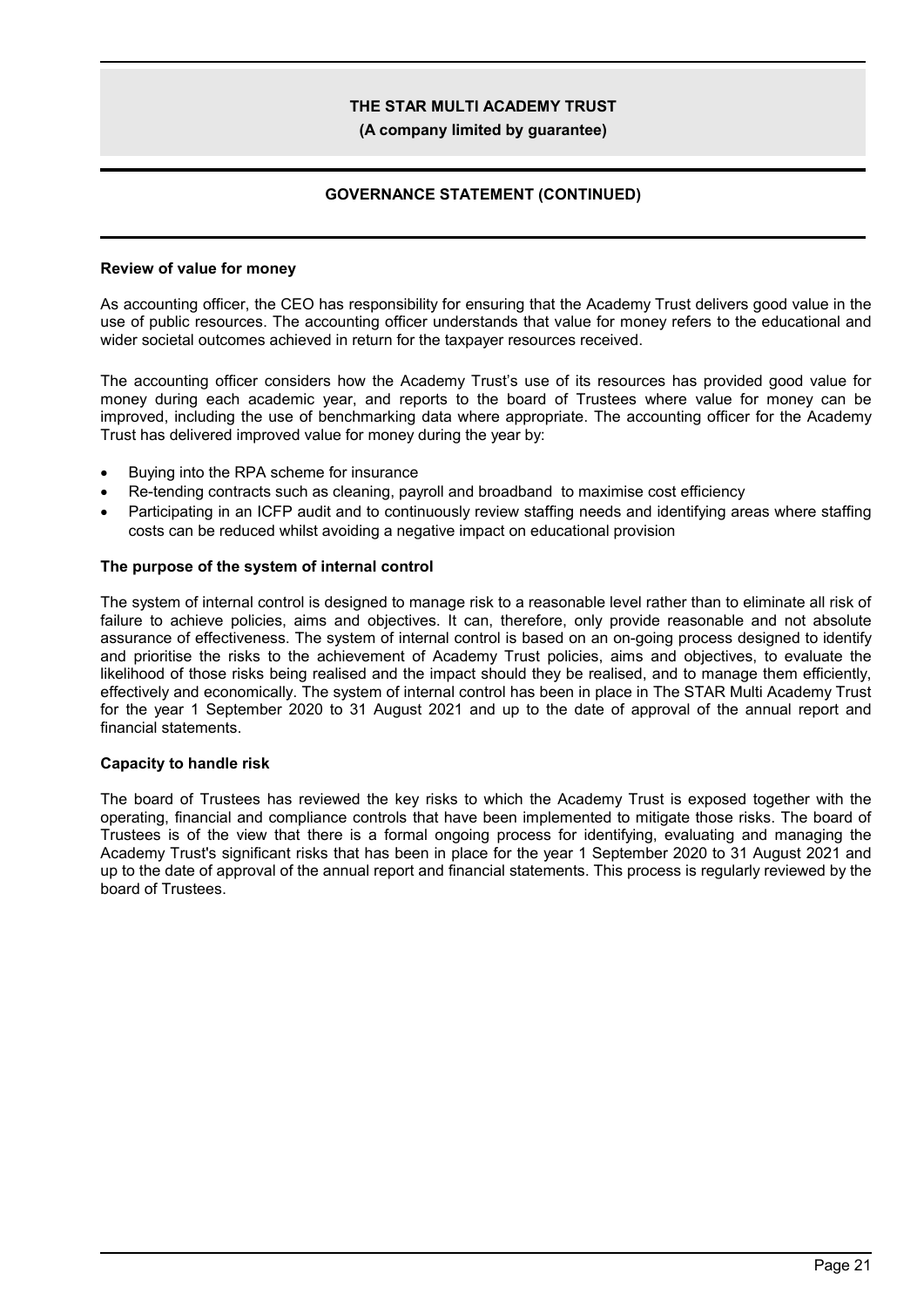**(A company limited by guarantee)**

### **GOVERNANCE STATEMENT (CONTINUED)**

### **The risk and control framework**

The Academy Trust's system of internal financial control is based on a framework of regular management information and administrative procedures including the segregation of duties and a system of delegation and accountability. In particular, it includes:

- Comprehensive budgeting and monitoring systems with an annual budget and periodic financial reports which are reviewed and agreed by the board of Trustees
- Regular reviews by the Finance and General Purposes Committee of reports which indicate financial performance against the forecasts and of major purchase plans, capital works and expenditure programmes
- Setting targets to measure financial and other performance
- Clearly defined purchasing (asset purchase or capital investment) guidelines
- Delegation of authority and segregation of duties
- Identification and management of risks

The STAR MAT continues to appoint Moorlands Learning Trust to provide an internal audit to carry out a programme of internal checks.

Three audits were completed during the year:

- Governance & Risk Management report date February 2021
- Data security & GDPR report date April 2021
- Procurement follow-up audit report date May 2021

A total of 27 recommendations were raised, of which 2 were rated as high, 13 medium and 12 low.

The 2 recommendations rated as high have been accepted by management and were prioritised during the year.

### **Review of effectiveness**

As accounting officer, the CEO has responsibility for reviewing the effectiveness of the system of internal control. During the year in question the review has been informed by:

- The work of the internal auditors;
- The work of The STAR MAT Board;
- The work of the external auditors;
- Legal services
- The work conducted by the School Resource Management Advisor (SRMA);
- The schools Resource Management Self-Assessment Tool (SRMSAT)

The accounting officer has been advised of the implications of the result of their review of the system of internal control by the committee and a plan to address weaknesses and ensure continuous improvement of the system is in place.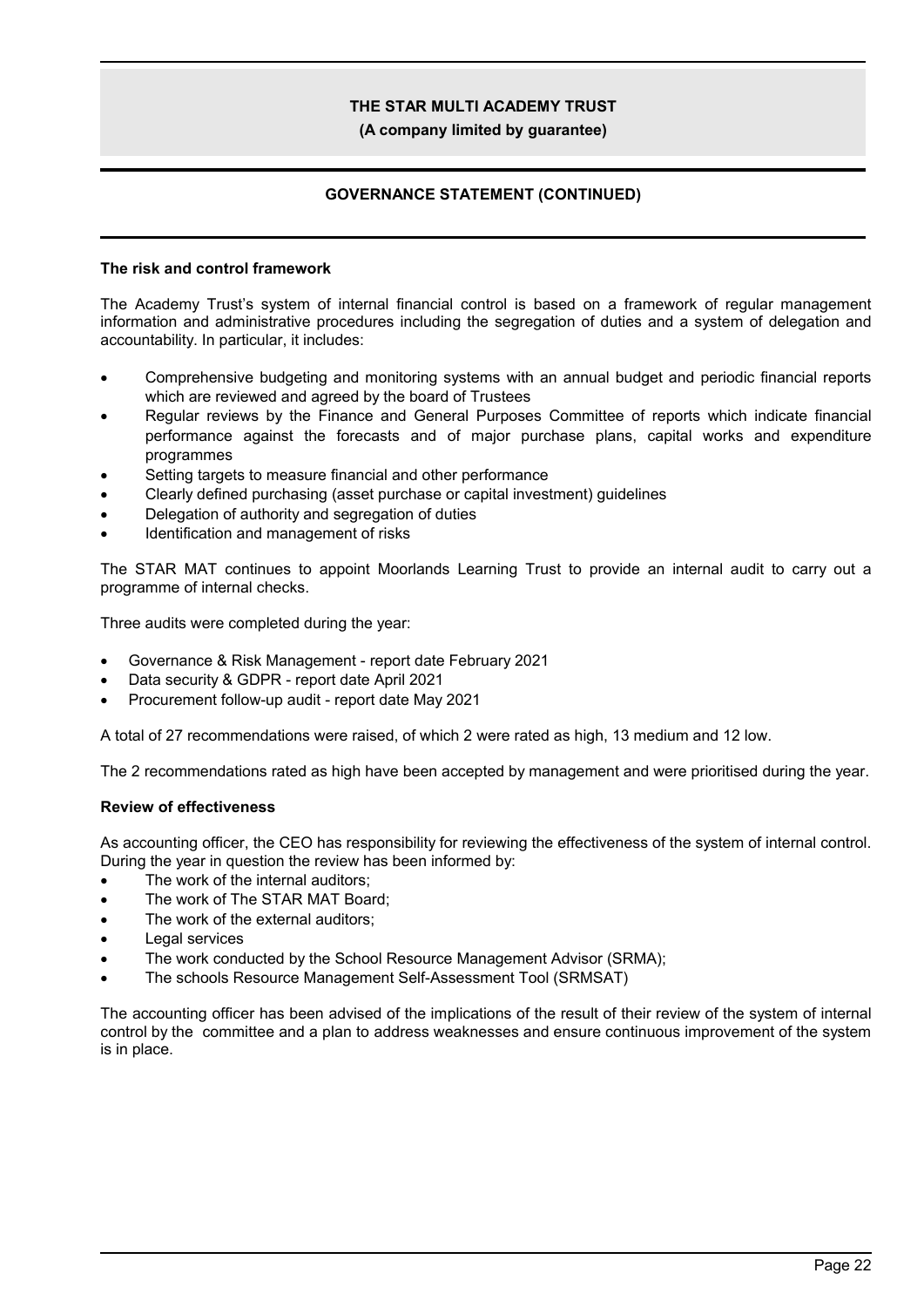**(A company limited by guarantee)**

## **GOVERNANCE STATEMENT (CONTINUED)**

Approved by order of the members of the board of Trustees on 7 December 2021 and signed on their behalf by:

REE

**Claire Thornton - Eckford** Chair of Trustees

lan Yapp

**I Yapp** Accounting Officer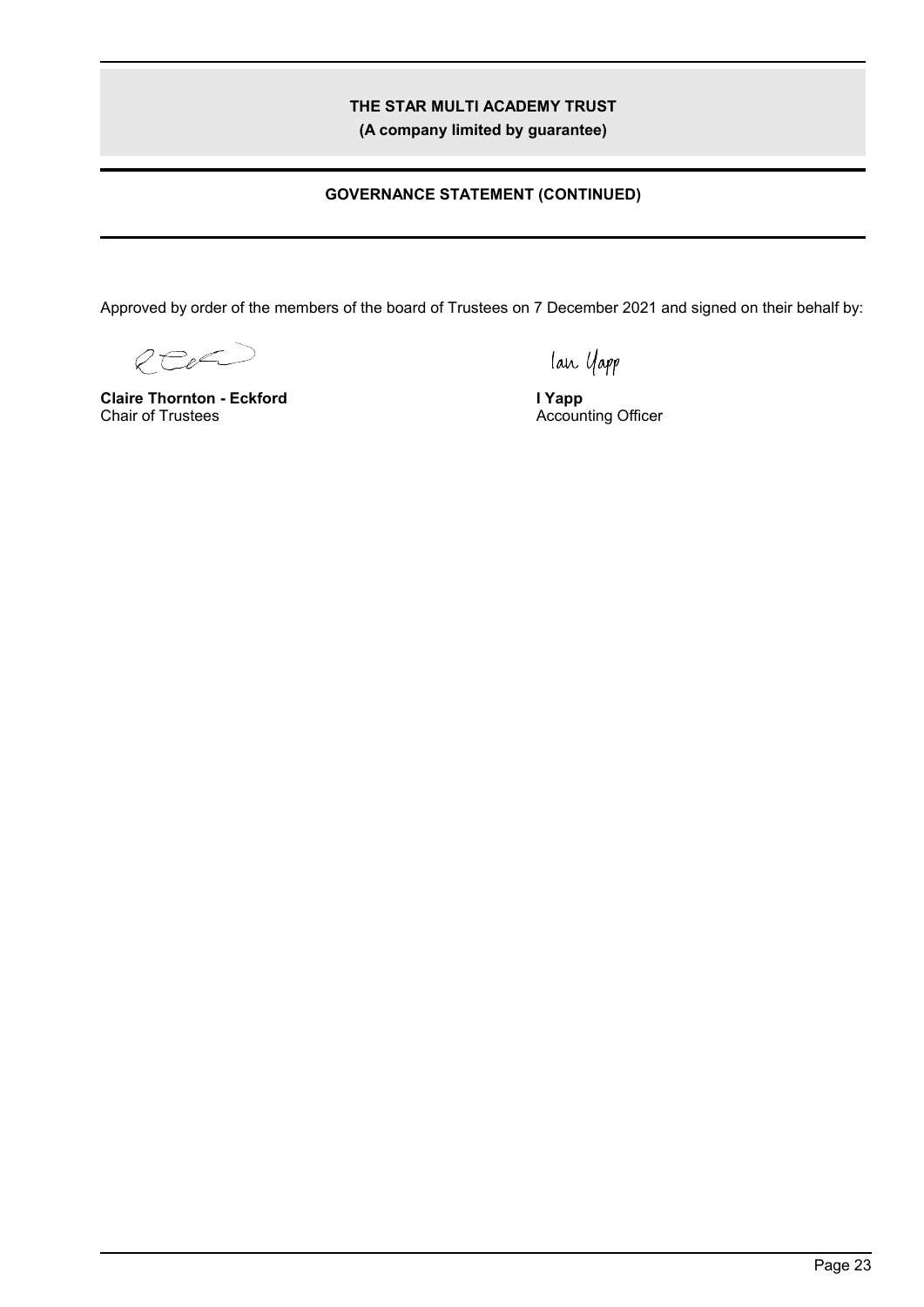**(A company limited by guarantee)**

### **STATEMENT ON REGULARITY, PROPRIETY AND COMPLIANCE**

As accounting officer of The STAR Multi Academy Trust I have considered my responsibility to notify the Academy Board of Trustees and the Education & Skills Funding Agency (ESFA) of material irregularity, impropriety and non-compliance with terms and conditions of all funding received by the Academy, under the funding agreement in place between the Academy and the Secretary of State for Education. As part of my consideration I have had due regard to the requirements of the Academies Financial Handbook 2020.

I confirm that I and the Academy Board of Trustees are able to identify any material irregular or improper use of all funds by the Academy, or material non-compliance with the terms and conditions of funding under the Academy's funding agreement and the Academies Financial Handbook 2020.

I confirm that no instances of material irregularity, impropriety or funding non-compliance have been discovered to date. If any instances are identified after the date of this statement, these will be notified to the Board of Trustees and ESFA.

lan Yapp

**I Yapp** Accounting Officer

Date: 7 December 2021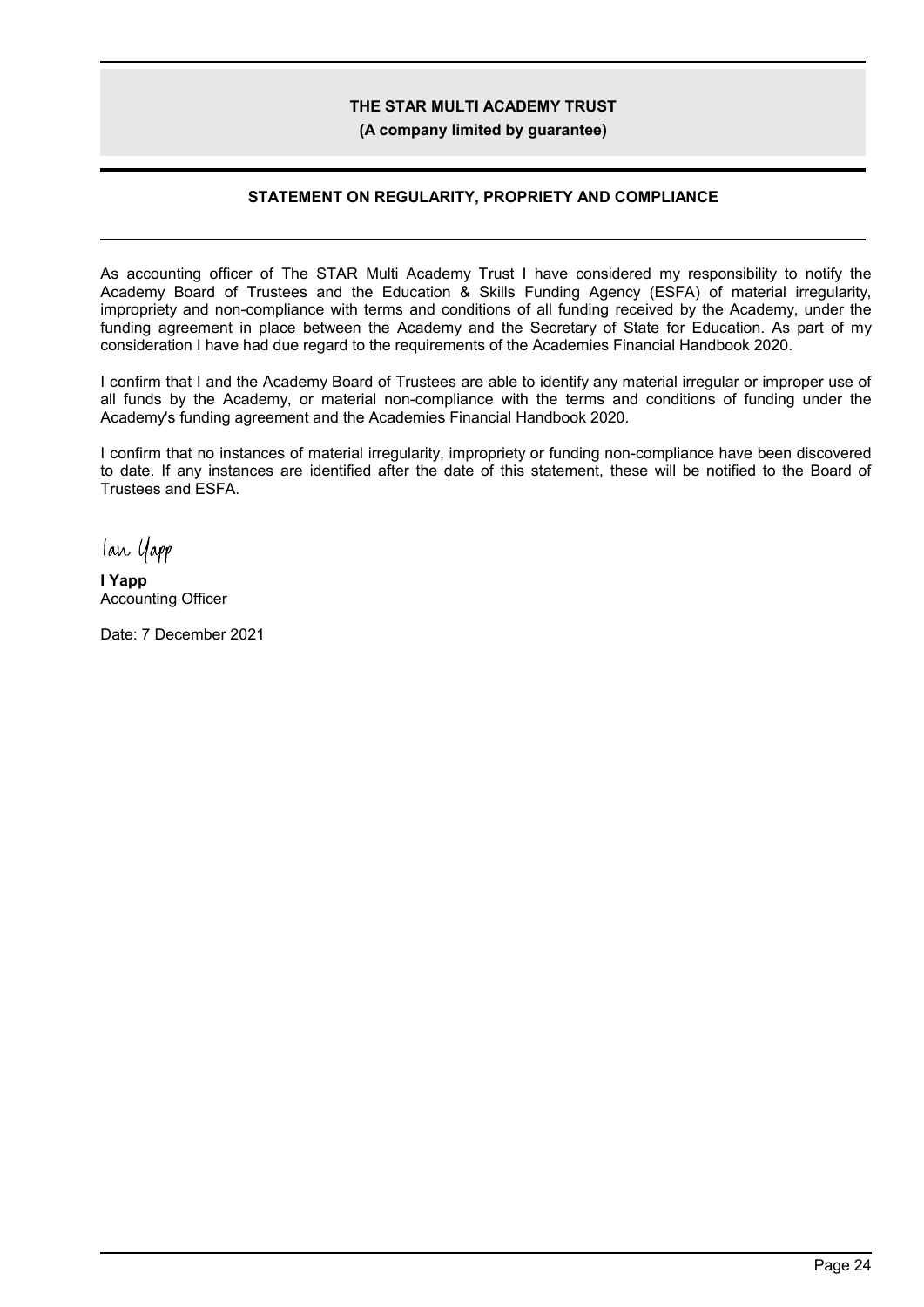#### **(A company limited by guarantee)**

### **STATEMENT OF TRUSTEES' RESPONSIBILITIES FOR THE YEAR ENDED 31 AUGUST 2021**

The Trustees (who are also the directors of the charitable company for the purposes of company law) are responsible for preparing the Trustees' report and the financial statements in accordance with the Academies Accounts Direction published by the Education & Skills Funding Agency, United Kingdom Accounting Standards (United Kingdom Generally Accepted Accounting Practice) and applicable law and regulations.

Company law requires the Trustees to prepare financial statements for each financial year. Under company law the Trustees must not approve the financial statements unless they are satisfied that they give a true and fair view of the state of affairs of the charitable company and of its incoming resources and application of resources, including its income and expenditure, for that period. In preparing these financial statements, the Trustees are required to:

- Select suitable accounting policies and then apply them consistently;
- Observe the methods and principles of the Charities SORP 2019 and the Academies Accounts Direction 2020 to 2021;
- Make judgments and accounting estimates that are reasonable and prudent;
- State whether applicable UK Accounting Standards have been followed, subject to any material departures disclosed and explained in the financial statements;
- Prepare the financial statements on the going concern basis unless it is inappropriate to presume that the charitable company will continue in business.

The Trustees are responsible for keeping adequate accounting records that are sufficient to show and explain the charitable company's transactions and disclose with reasonable accuracy at any time the financial position of the charitable company and enable them to ensure that the financial statements comply with the Companies Act 2006. They are also responsible for safeguarding the assets of the charitable company and hence for taking reasonable steps for the prevention and detection of fraud and other irregularities.

The Trustees are responsible for ensuring that in its conduct and operation the charitable company applies financial and other controls, which conform with the requirements both of propriety and of good financial management. They are also responsible for ensuring grants received from ESFA/DfE have been applied for the purposes intended.

The Trustees are responsible for the maintenance and integrity of the corporate and financial information included on the charitable company's website. Legislation in the United Kingdom governing the preparation and dissemination of financial statements may differ from legislation in other jurisdictions.

Approved by order of the members of the Board of Trustees on 7 December 2021 and signed on its behalf by:

 $OP_{R}C$ 

**C Thornton-Eckford** Chair of Trustees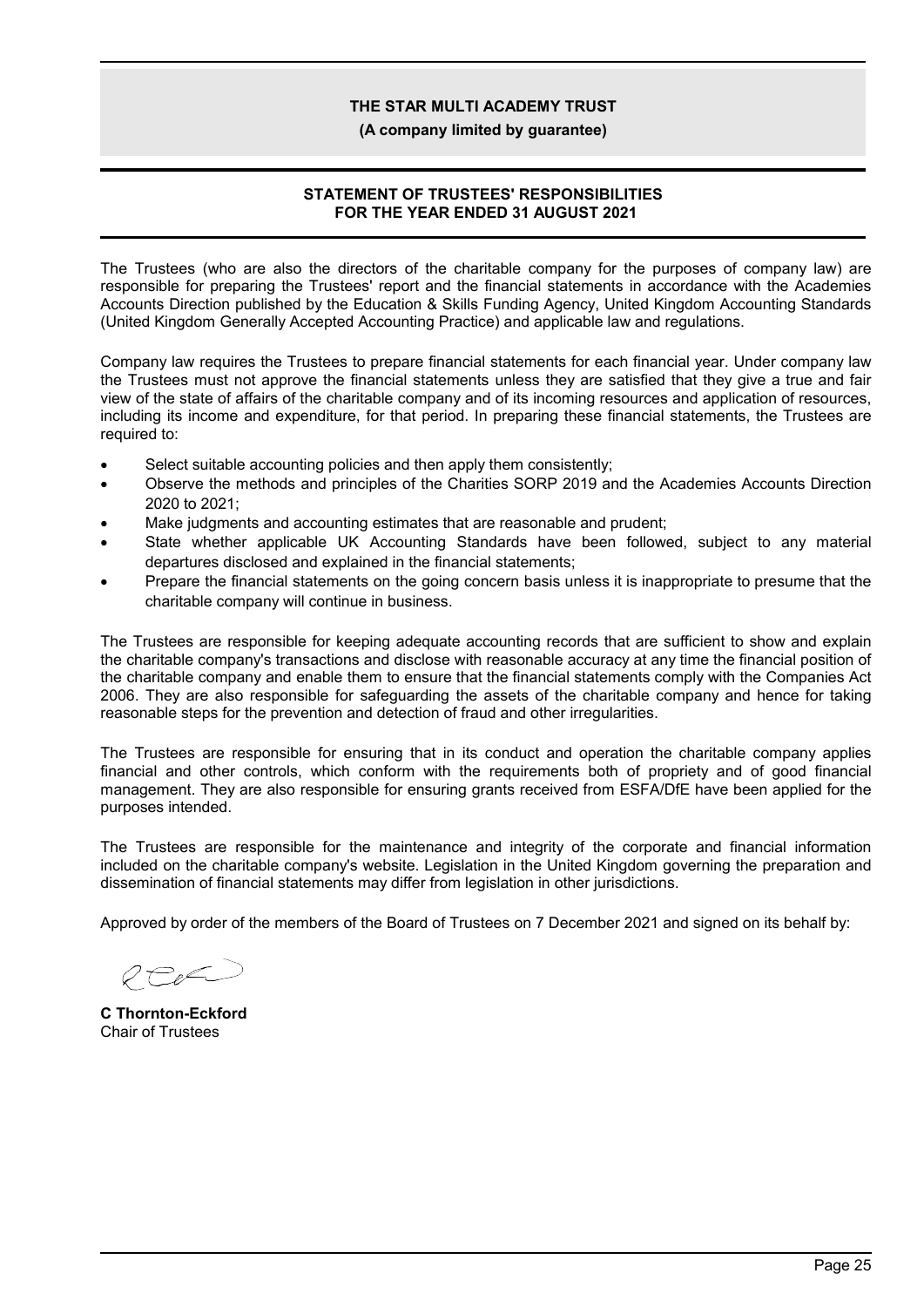#### **(A company limited by guarantee)**

### **INDEPENDENT AUDITORS' REPORT ON THE FINANCIAL STATEMENTS TO THE MEMBERS OF THE STAR MULTI ACADEMY TRUST**

#### **Opinion**

We have audited the financial statements of The STAR Multi Academy Trust (the 'academy') for the year ended 31 August 2021 which comprise the Statement of financial activities, the balance sheet, the statement of cash flows and the related notes, including a summary of significant accounting policies. The financial reporting framework that has been applied in their preparation is applicable law, United Kingdom Accounting Standards (United Kingdom Generally Accepted Accounting Practice), including Financial Reporting Standard 102 'The Financial Reporting Standard applicable in the UK and Republic of Ireland', the Charities SORP 2019 and the Academies Accounts Direction 2020 to 2021 issued by the Education and Skills Funding Agency.

In our opinion the financial statements:

- give a true and fair view of the state of the Academy's affairs as at 31 August 2021 and of its incoming resources and application of resources, including its income and expenditure for the year then ended;
- have been properly prepared in accordance with United Kingdom Generally Accepted Accounting Practice; and
- have been prepared in accordance with the requirements of the Companies Act 2006, the Charities SORP 2019 and the Academies Accounts Direction 2020 to 2021 issued by the Education and Skills Funding Agency.

#### **Basis for opinion**

We conducted our audit in accordance with International Standards on Auditing (UK) (ISAs (UK)) and applicable law. Our responsibilities under those standards are further described in the Auditors' responsibilities for the audit of the financial statements section of our report. We are independent of the Academy in accordance with the ethical requirements that are relevant to our audit of the financial statements in the United Kingdom, including the Financial Reporting Council's Ethical Standard, and we have fulfilled our other ethical responsibilities in accordance with these requirements. We believe that the audit evidence we have obtained is sufficient and appropriate to provide a basis for our opinion.

#### **Conclusions relating to going concern**

In auditing the financial statements, we have concluded that the Trustees' use of the going concern basis of accounting in the preparation of the financial statements is appropriate.

Based on the work we have performed, we have not identified any material uncertainties relating to events or conditions that, individually or collectively, may cast significant doubt on the Academy's ability to continue as a going concern for a period of at least twelve months from when the financial statements are authorised for issue.

Our responsibilities and the responsibilities of the Trustees with respect to going concern are described in the relevant sections of this report.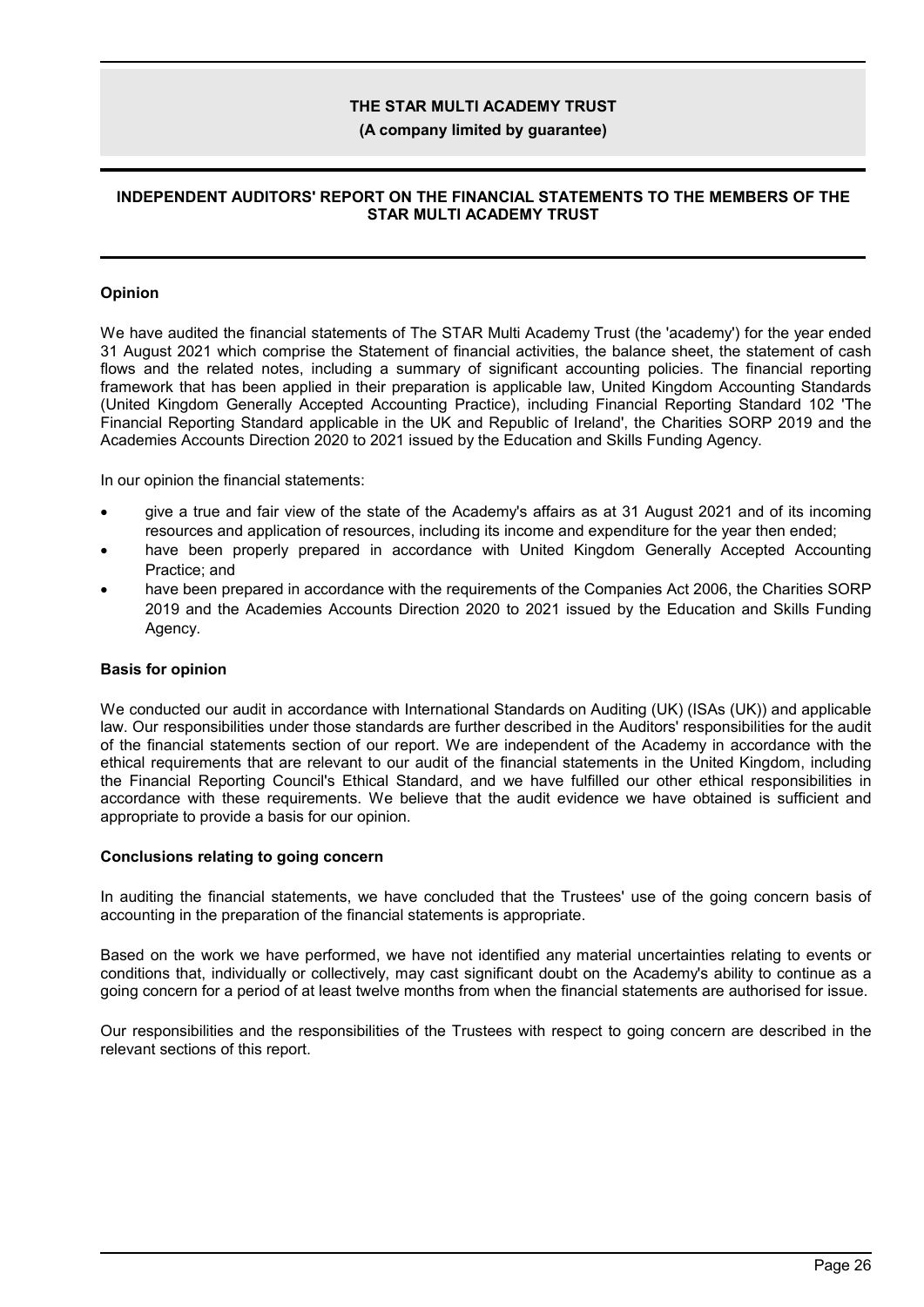#### **(A company limited by guarantee)**

### **INDEPENDENT AUDITORS' REPORT ON THE FINANCIAL STATEMENTS TO THE MEMBERS OF THE STAR MULTI ACADEMY TRUST (CONTINUED)**

#### **Other information**

The other information comprises the information included in the trustees annual report other than the financial statements and our auditors' report thereon. The Trustees are responsible for the other information contained within the trustees annual report. Our opinion on the financial statements does not cover the other information and, except to the extent otherwise explicitly stated in our report, we do not express any form of assurance conclusion thereon.

Our responsibility is to read the other information and, in doing so, consider whether the other information is materially inconsistent with the financial statements or our knowledge obtained in the course of the audit, or otherwise appears to be materially misstated. If we identify such material inconsistencies or apparent material misstatements, we are required to determine whether this gives rise to a material misstatement in the financial statements themselves. If, based on the work we have performed, we conclude that there is a material misstatement of this other information, we are required to report that fact.

We have nothing to report in this regard.

#### **Opinion on other matters prescribed by the Companies Act 2006**

In our opinion, based on the work undertaken in the course of the audit:

- the information given in the Trustees' report including the Strategic report for the financial year for which the financial statements are prepared is consistent with the financial statements.
- the Trustees' report and the Strategic report have been prepared in accordance with applicable legal requirements.

#### **Matters on which we are required to report by exception**

In the light of our knowledge and understanding of the Academy and its environment obtained in the course of the audit, we have not identified material misstatements in the Trustees' report including the Strategic report.

We have nothing to report in respect of the following matters in relation to which the Companies Act 2006 requires us to report to you if, in our opinion:

- adequate accounting records have not been kept, or returns adequate for our audit have not been received from branches not visited by us; or
- the financial statements are not in agreement with the accounting records and returns; or
- certain disclosures of Trustees' remuneration specified by law are not made; or
- we have not received all the information and explanations we require for our audit.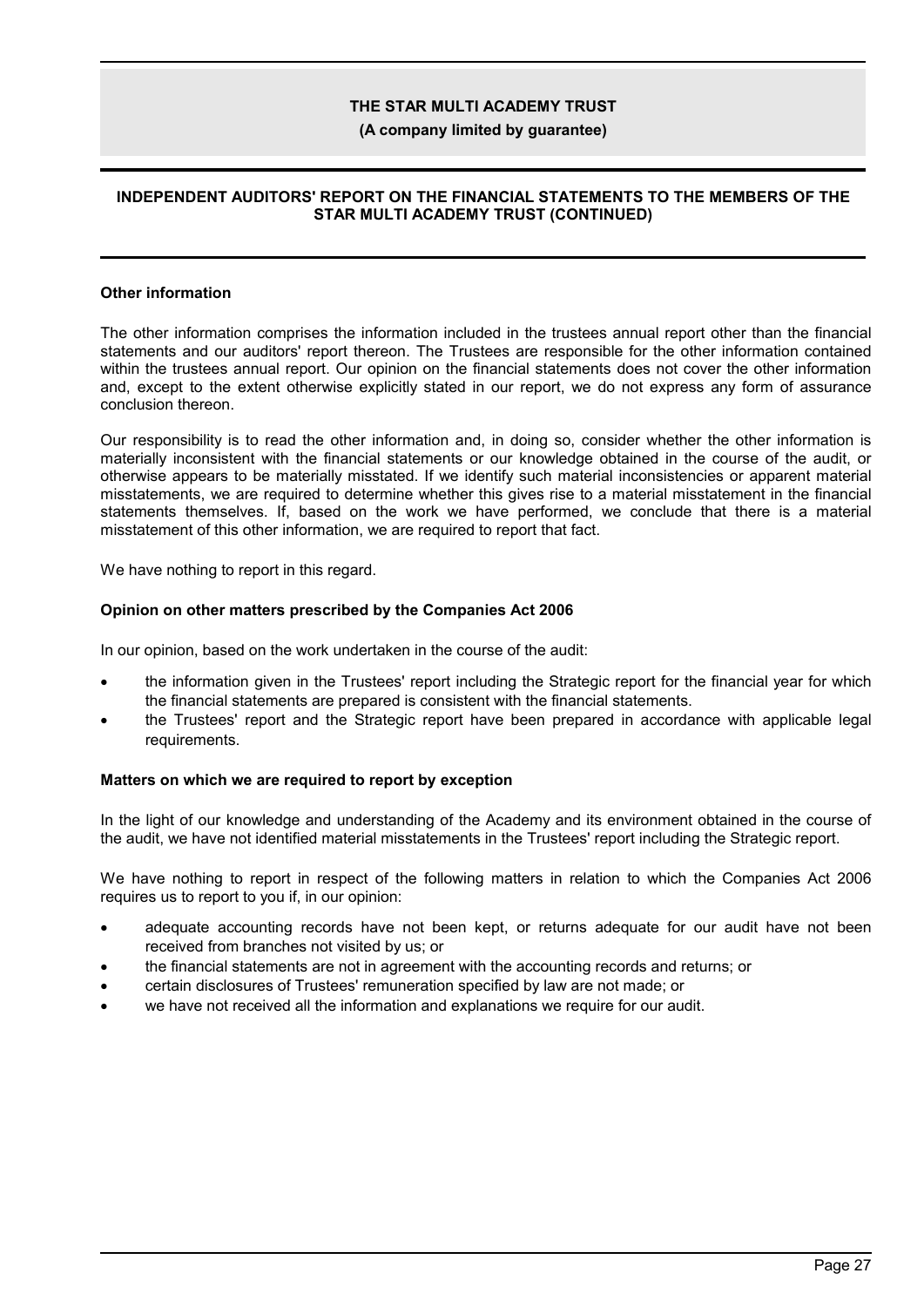#### **(A company limited by guarantee)**

### **INDEPENDENT AUDITORS' REPORT ON THE FINANCIAL STATEMENTS TO THE MEMBERS OF THE STAR MULTI ACADEMY TRUST (CONTINUED)**

#### **Responsibilities of trustees**

As explained more fully in the trustees' responsibilities statement, the Trustees (who are also the directors of the Academy for the purposes of company law) are responsible for the preparation of the financial statements and for being satisfied that they give a true and fair view, and for such internal control as the Trustees determine is necessary to enable the preparation of financial statements that are free from material misstatement, whether due to fraud or error.

In preparing the financial statements, the Trustees are responsible for assessing the Academy's ability to continue as a going concern, disclosing, as applicable, matters related to going concern and using the going concern basis of accounting unless the Trustees either intend to liquidate the Academy or to cease operations, or have no realistic alternative but to do so.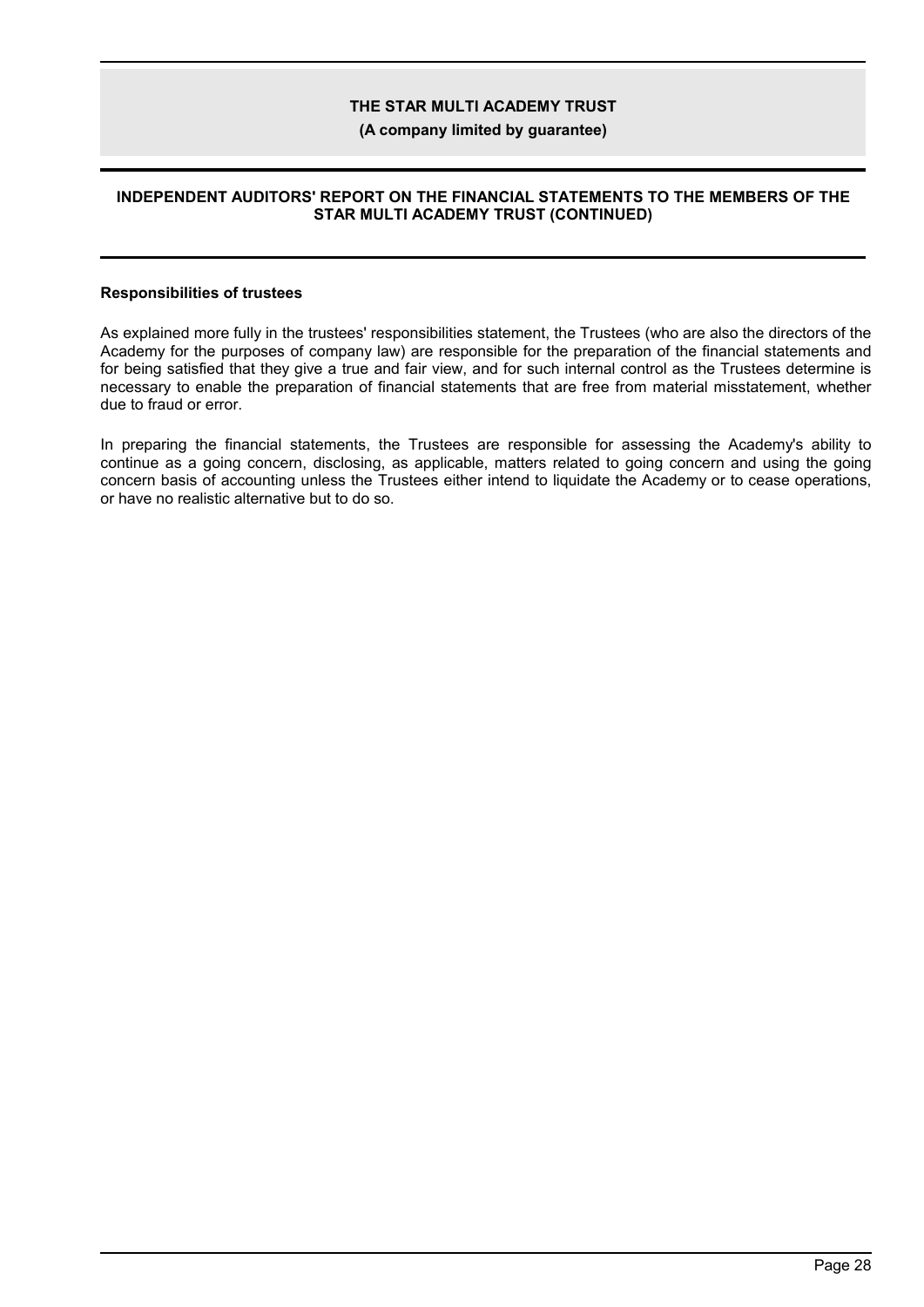#### **(A company limited by guarantee)**

### **INDEPENDENT AUDITORS' REPORT ON THE FINANCIAL STATEMENTS TO THE MEMBERS OF THE STAR MULTI ACADEMY TRUST (CONTINUED)**

#### **Auditors' responsibilities for the audit of the financial statements**

Our objectives are to obtain reasonable assurance about whether the financial statements as a whole are free from material misstatement, whether due to fraud or error, and to issue an auditors' report that includes our opinion. Reasonable assurance is a high level of assurance, but is not a guarantee that an audit conducted in accordance with ISAs (UK) will always detect a material misstatement when it exists.

Misstatements can arise from fraud or error and are considered material if, individually or in the aggregate, they could reasonably be expected to influence the economic decisions of users taken on the basis of these financial statements. Details of the extent to which the audit was considered capable of detecting irregularities, including fraud and noncompliance with laws and regulations are set out below.

Extent to which the audit was considered capable of detecting irregularities, including fraud

Irregularities, including fraud, are instances of non-compliance with laws and regulations. We identified and assessed the risks of material misstatement of the financial statements from irregularities, whether due to fraud or error, and discussed these between our audit team members. We then designed and performed audit procedures responsive to those risks, including obtaining audit evidence sufficient and appropriate to provide a basis for our opinion.

We obtained an understanding of the legal and regulatory frameworks within which the academy trust operates, focusing on those laws and regulations that have a direct effect on the determination of material amounts and disclosures in the financial statements. The laws and regulations we considered in this context were the Academies Accounts Direction and Academies Handbook issued by the Education & Skills Funding Agency, Companies Act 2006, together with the Charities SORP (FRS102) 2019.

We assessed the required compliance with these laws and regulations as part of our audit procedures on the related financial statement items.

In addition, we considered provisions of other laws and regulations that do not have a direct effect on the financial statements but compliance with which might be fundamental to the academy trust's ability to operate or to avoid a material penalty. We also considered the opportunities and incentives that may exist within the academy trust for fraud. The laws and regulations we considered in this context were Regulations from the Education & Skills Funding Agency and requirements from funders.

Auditing standards limit the required audit procedures to identify noncompliance with these laws and regulations to enquiry of the Trustees and other management and inspection of regulatory and legal correspondence, if any.

We identified the greatest risk of material impact on the financial statements from irregularities, including fraud, to be within the timing of recognition of grant and donation income and the override of controls by management.

Our audit procedures to respond to these risks included:

- enquiries of management and the Trustees about their own identification and assessment of the risks of irregularities.
- sample testing on the posting of journals,
- reviewing accounting estimates for biases,
- reviewing funding documents and carrying out detailed substantive testing on the completeness of income,
- reading minutes of meetings of those charged with governance; and
- reviewing any regulatory correspondence with the Education & Skills Funding Agency.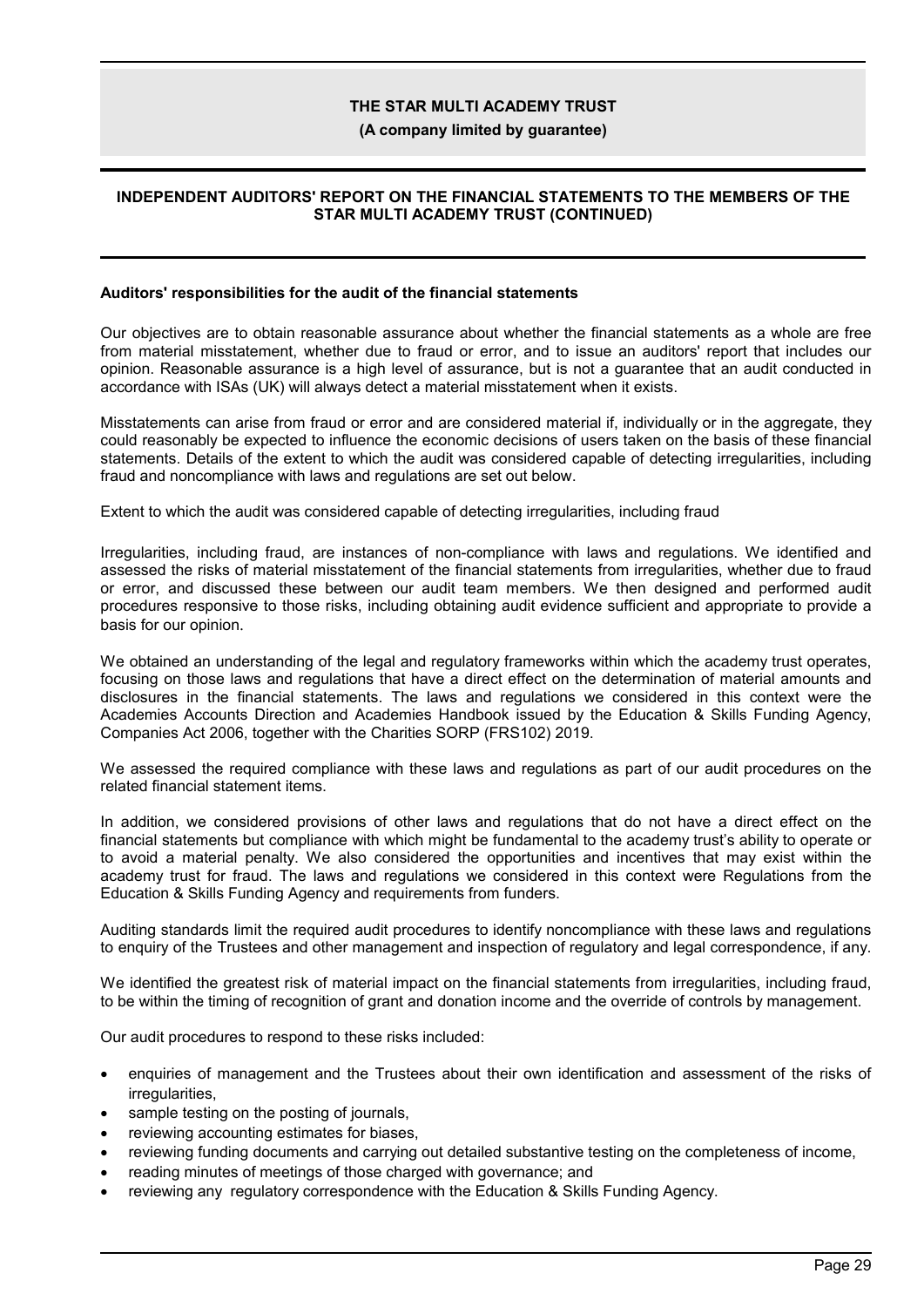**(A company limited by guarantee)**

### **INDEPENDENT AUDITORS' REPORT ON THE FINANCIAL STATEMENTS TO THE MEMBERS OF THE STAR MULTI ACADEMY TRUST (CONTINUED)**

Owing to the inherent limitations of an audit, there is an unavoidable risk that we may not have detected some material misstatements in the financial statements, even though we have properly planned and performed our audit in accordance with auditing standards. For example, the further removed noncompliance with laws and regulations (irregularities) is from the events and transactions reflected in the financial statements, the less likely the inherently limited procedures required by auditing standards would identify it. In addition, as with any audit, there remained a higher risk of nondetection of irregularities, as these may involve collusion, forgery, intentional omissions, misrepresentations, or the override of internal controls. We are not responsible for preventing noncompliance and cannot be expected to detect noncompliance with all laws and regulations.

A further description of our responsibilities for the audit of the financial statements is located on the Financial Reporting Council's website at: www.frc.org.uk/auditorsresponsibilities. This description forms part of our auditors' report.

### **Use of our report**

This report is made solely to the Academy's members, as a body, in accordance with Chapter 3 of Part 16 of the Companies Act 2006. Our audit work has been undertaken so that we might state to the Academy's members those matters we are required to state to them in an auditors' report and for no other purpose. To the fullest extent permitted by law, we do not accept or assume responsibility to anyone other than the Academy and its members, as a body, for our audit work, for this report, or for the opinions we have formed.

Schlaman

**Susan Seaman BA FCA CIOT (senior statutory auditor)** for and on behalf of **Sagars Accountants Ltd** Gresham House 5-7 St Paul's Street Leeds LS1 2JG

7 December 2021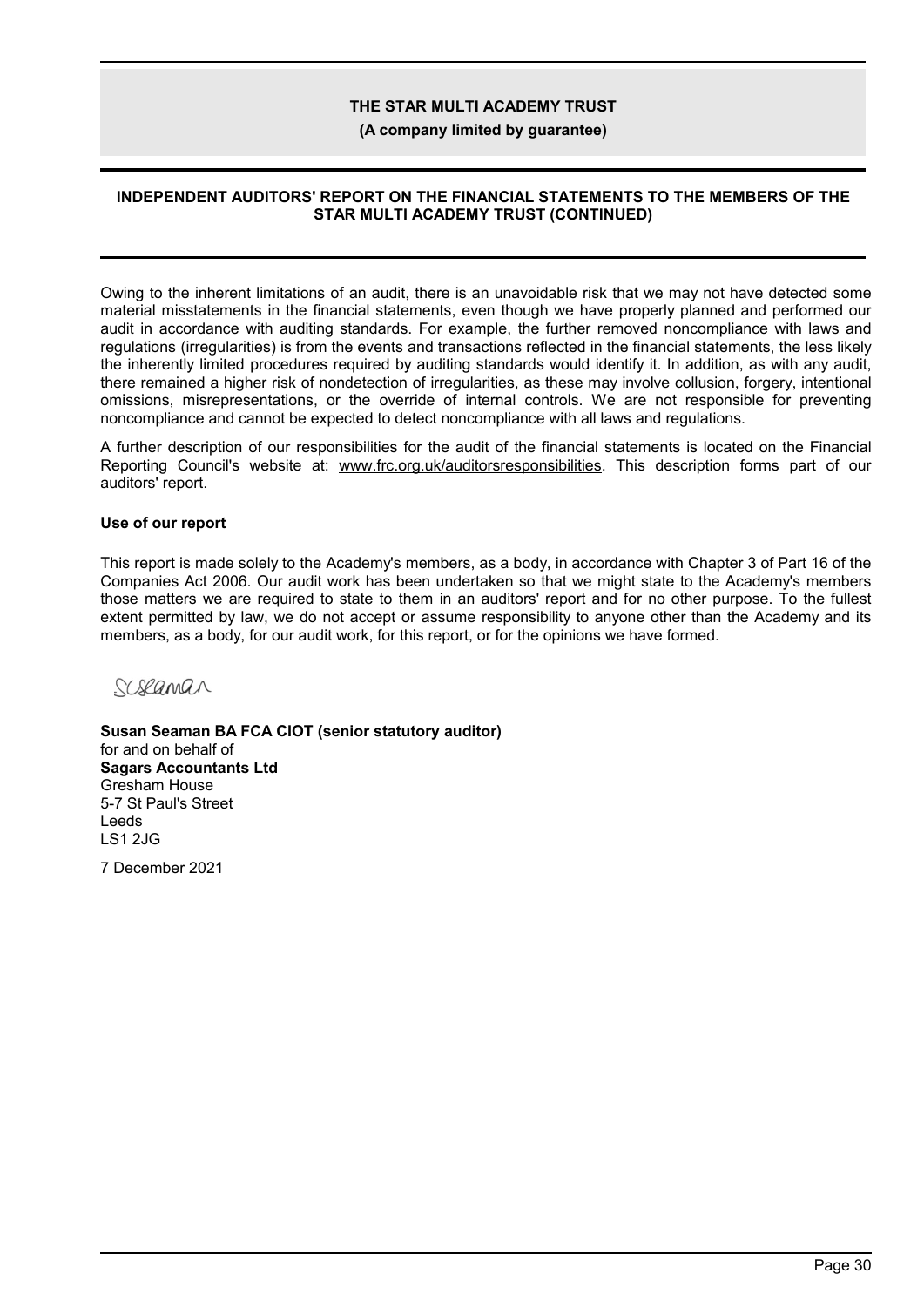#### **(A company limited by guarantee)**

### **INDEPENDENT REPORTING ACCOUNTANT'S ASSURANCE REPORT ON REGULARITY TO THE STAR MULTI ACADEMY TRUST AND THE EDUCATION & SKILLS FUNDING AGENCY**

In accordance with the terms of our engagement letter dated 16th August 2018 and further to the requirements of the Education & Skills Funding Agency (ESFA) as included in the Academies Accounts Direction 2020 to 2021, we have carried out an engagement to obtain limited assurance about whether the expenditure disbursed and income received by The STAR Multi Academy Trust during the year 1 September 2020 to 31 August 2021 have been applied to the purposes identified by Parliament and the financial transactions conform to the authorities which govern them.

This report is made solely to The STAR Multi Academy Trust and the ESFA in accordance with the terms of our engagement letter. Our work has been undertaken so that we might state to The STAR Multi Academy Trust and ESFA those matters we are required to state in a report and for no other purpose. To the fullest extent permitted by law, we do not accept or assume responsibility to anyone other than The STAR Multi Academy Trust and ESFA, for our work, for this report, or for the conclusion we have formed.

#### **Respective responsibilities of The STAR Multi Academy Trust's accounting officer and the reporting accountant**

The accounting officer is responsible, under the requirements of The STAR Multi Academy Trust's funding agreement with the Secretary of State for Education dated 26 April 2018 and the Academies Financial Handbook, extant from 1 September 2020, for ensuring that expenditure disbursed and income received is applied for the purposes intended by Parliament and the financial transactions conform to the authorities which govern them.

Our responsibilities for this engagement are established in the United Kingdom by our profession's ethical guidance and are to obtain limited assurance and report in accordance with our engagement letter and the requirements of the Academies Accounts Direction 2020 to 2021. We report to you whether anything has come to our attention in carrying out our work which suggests that in all material respects, expenditure disbursed and income received during the year 1 September 2020 to 31 August 2021 have not been applied to purposes intended by Parliament or that the financial transactions do not conform to the authorities which govern them.

### **Approach**

We conducted our engagement in accordance with the Academies Accounts Direction 2020 to 2021 issued by ESFA. We performed a limited assurance engagement as defined in our engagement letter.

The objective of a limited assurance engagement is to perform such procedures as to obtain information and explanations in order to provide us with sufficient appropriate evidence to express a negative conclusion on regularity.

A limited assurance engagement is more limited in scope than a reasonable assurance engagement and consequently does not enable us to obtain assurance that we would become aware of all significant matters that might be identified in a reasonable assurance engagement. Accordingly, we do not express a positive opinion.

Our engagement includes examination, on a test basis, of evidence relevant to the regularity and propriety of the Academy's income and expenditure.

The work undertaken to draw our conclusions includes:

- Review of the systems and assessment of the design and operational effectiveness of the internal controls
- Detailed testing based on our assessment of risk of income and expenditure
- Making appropriate enquires of the Accounting Officer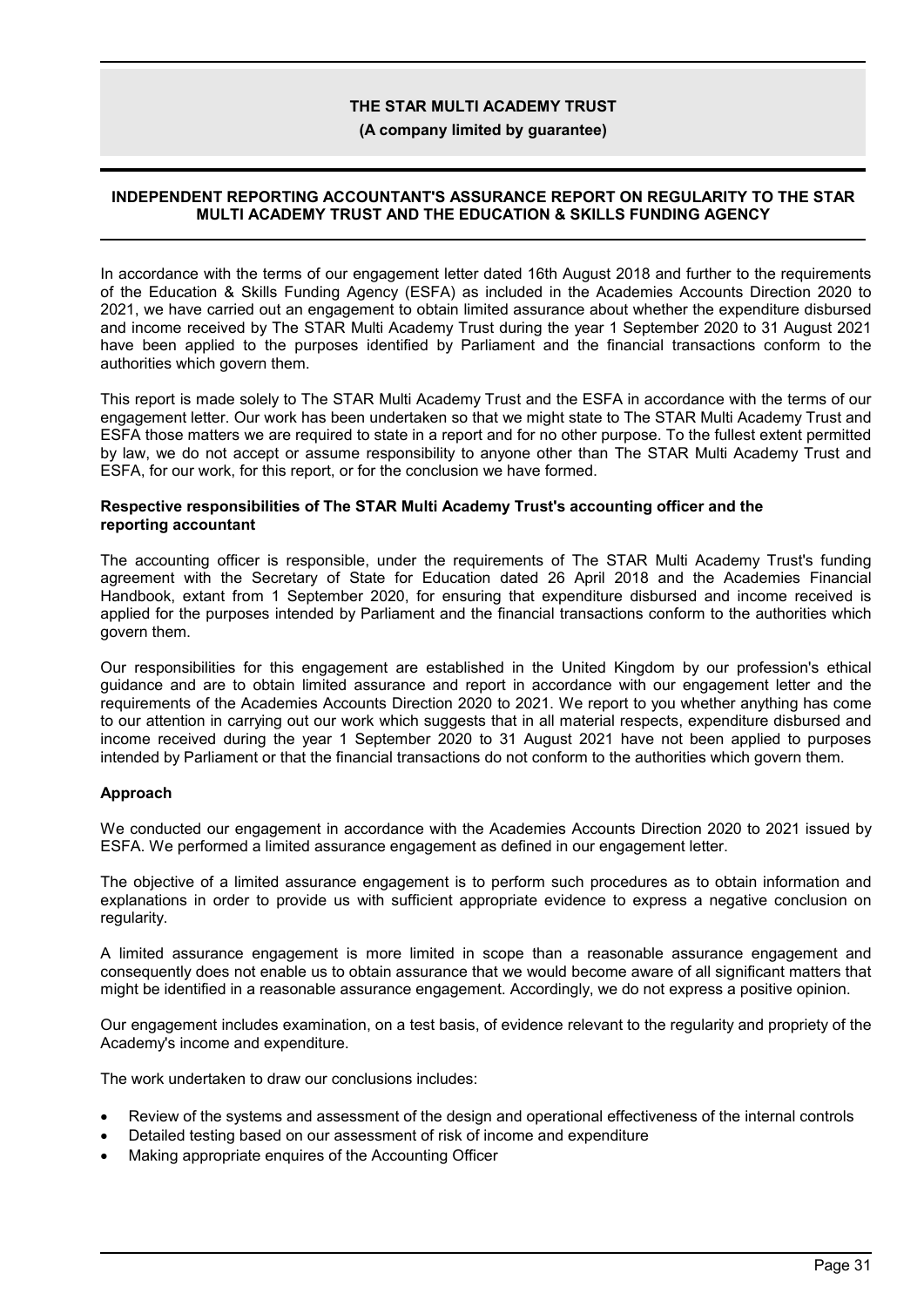**(A company limited by guarantee)**

#### **INDEPENDENT REPORTING ACCOUNTANT'S ASSURANCE REPORT ON REGULARITY TO THE STAR MULTI ACADEMY TRUST AND THE EDUCATION & SKILLS FUNDING AGENCY (CONTINUED)**

### **Conclusion**

In the course of our work, nothing has come to our attention which suggest in all material respects the expenditure disbursed and income received during the year 1 September 2020 to 31 August 2021 has not been applied to purposes intended by Parliament and the financial transactions do not conform to the authorities which govern them.

Sagars

**Reporting Accountant**

#### **Sagars Accountants Ltd**

Gresham House 5-7 St Paul's Street Leeds LS1 2JG

Date: 7 December 2021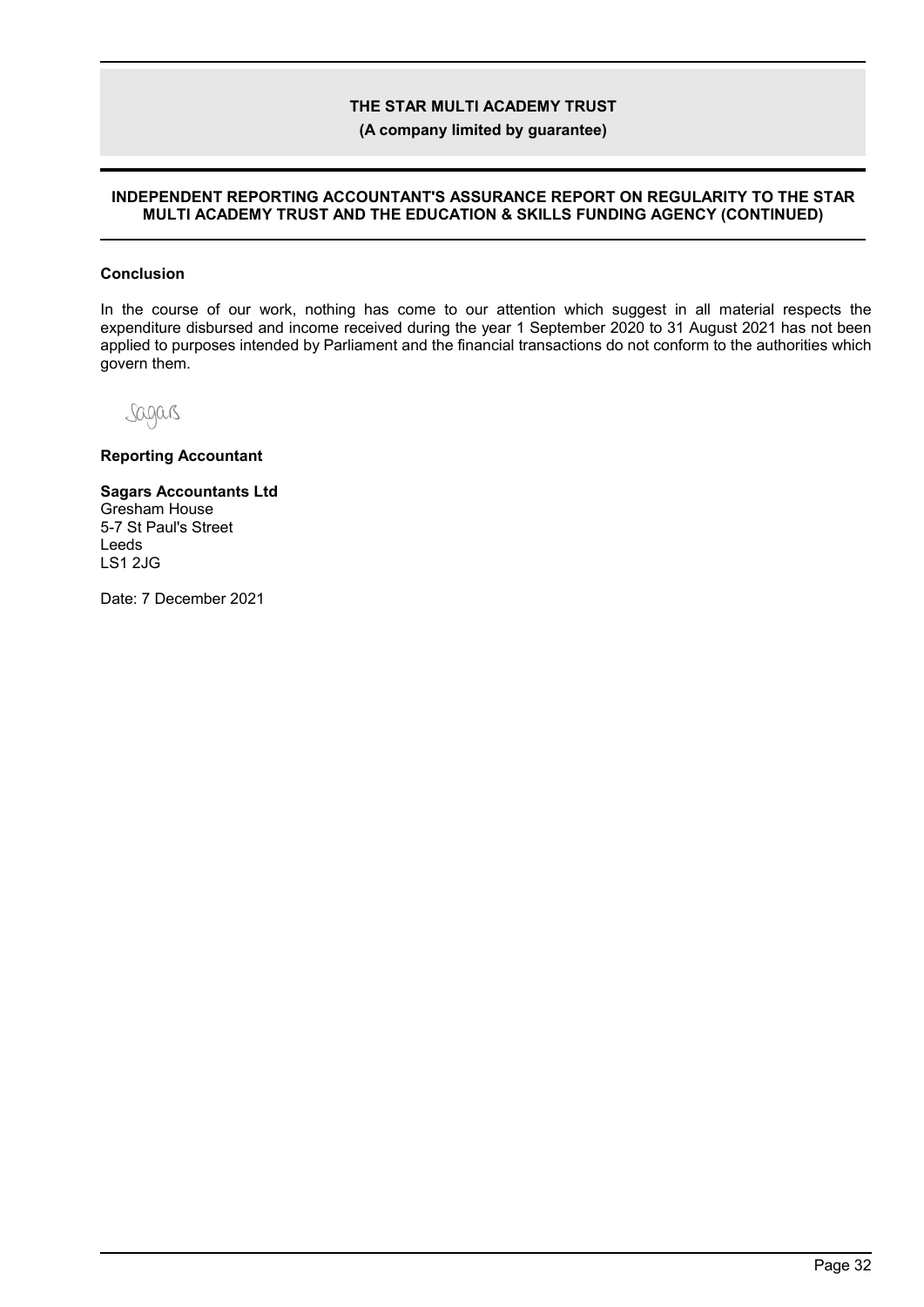**(A company limited by guarantee)**

|                                                                   | <b>Note</b> | <b>Unrestricted</b><br>funds<br>2021<br>£000 | <b>Restricted</b><br>funds<br>2021<br>£000 | <b>Restricted</b><br>fixed asset<br>funds<br>2021<br>£000 | <b>Total</b><br>funds<br>2021<br>£000 | As restated<br>Total<br>funds<br>2020<br>£000 |
|-------------------------------------------------------------------|-------------|----------------------------------------------|--------------------------------------------|-----------------------------------------------------------|---------------------------------------|-----------------------------------------------|
| Income from:                                                      |             |                                              |                                            |                                                           |                                       |                                               |
| Donations and capital<br>grants:                                  | 4           |                                              |                                            |                                                           |                                       |                                               |
| Transfer on<br>conversion                                         |             |                                              |                                            |                                                           |                                       | 23,158                                        |
| Other donations and<br>capital grants                             |             | 39                                           | 80                                         | 4,940                                                     | 5,059                                 | 2,266                                         |
| Charitable activities                                             | 5           | 554                                          | 22,269                                     |                                                           | 22,823                                | 20,978                                        |
| Teaching schools                                                  | 31          |                                              | 55                                         |                                                           | 55                                    | 70                                            |
| Other trading activities                                          | $\,6$       | 74                                           |                                            |                                                           | 74                                    | 93                                            |
| <b>Total income</b>                                               |             | 667                                          | 22,404                                     | 4,940                                                     | 28,011                                | 46,565                                        |
| <b>Expenditure on:</b>                                            |             |                                              |                                            |                                                           |                                       |                                               |
| Charitable activities                                             | 8           | 97                                           | 23,205                                     | 1,715                                                     | 25,017                                | 22,581                                        |
| Teaching schools                                                  | 31          |                                              | 18                                         |                                                           | 18                                    | 41                                            |
| <b>Total expenditure</b>                                          |             | 97                                           | 23,223                                     | 1,715                                                     | 25,035                                | 22,622                                        |
| <b>Net</b><br>income/(expenditure)                                |             | 570                                          | (819)                                      | 3,225                                                     | 2,976                                 | 23,943                                        |
|                                                                   |             |                                              |                                            |                                                           |                                       |                                               |
| Transfers between<br>funds                                        | 20          | 62                                           | (119)                                      | 57                                                        |                                       |                                               |
| Net movement in<br>funds before other                             |             |                                              |                                            |                                                           |                                       |                                               |
| recognised<br>gains/(losses)                                      |             | 632                                          | (938)                                      | 3,282                                                     | 2,976                                 | 23,943                                        |
| Other recognised<br>gains/(losses):                               |             |                                              |                                            |                                                           |                                       |                                               |
| Actuarial gains/(losses)<br>on defined benefit<br>pension schemes | 26          |                                              | 365                                        |                                                           | 365                                   | (602)                                         |
| Net movement in                                                   |             | 632                                          | (573)                                      | 3,282                                                     | 3,341                                 | 23,341                                        |
| funds                                                             |             |                                              |                                            |                                                           |                                       |                                               |

#### **STATEMENT OF FINANCIAL ACTIVITIES (INCORPORATING INCOME AND EXPENDITURE ACCOUNT) FOR THE YEAR ENDED 31 AUGUST 2021**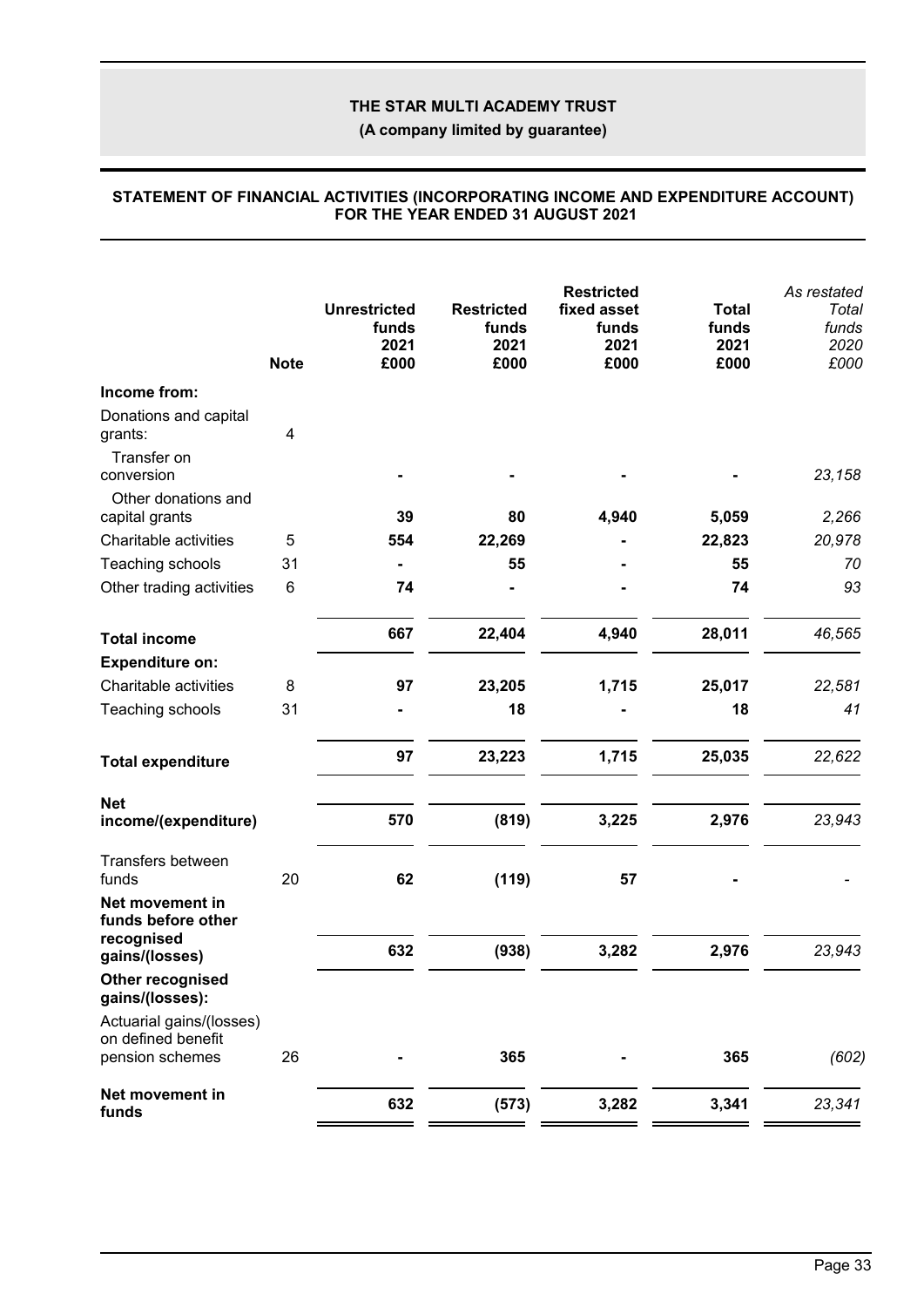**(A company limited by guarantee)**

### **STATEMENT OF FINANCIAL ACTIVITIES (INCORPORATING INCOME AND EXPENDITURE ACCOUNT) (CONTINUED) FOR THE YEAR ENDED 31 AUGUST 2021**

|                                              | <b>Note</b> | <b>Unrestricted</b><br>funds<br>2021<br>£000 | <b>Restricted</b><br>funds<br>2021<br>£000 | <b>Restricted</b><br>fixed asset<br>funds<br>2021<br>£000 | Total<br>funds<br>2021<br>£000 | As restated<br>Total<br>funds<br>2020<br>£000 |
|----------------------------------------------|-------------|----------------------------------------------|--------------------------------------------|-----------------------------------------------------------|--------------------------------|-----------------------------------------------|
| <b>Reconciliation of</b><br>funds:           |             |                                              |                                            |                                                           |                                |                                               |
| Total funds brought<br>forward as previously |             |                                              |                                            |                                                           |                                |                                               |
| stated<br>Prior year adjustment              |             | 1,189<br>۰.                                  | (6, 515)                                   | 88,982<br>(10, 541)                                       | 83,656<br>(10, 541)            | 56,198<br>(6, 424)                            |
| Total funds brought<br>forward as restated   |             | 1,189                                        | (6, 515)                                   | 78,441                                                    | 73,115                         | 49,774                                        |
| Net movement in funds                        |             | 632                                          | (573)                                      | 3,282                                                     | 3,341                          | 23,341                                        |
| <b>Total funds carried</b><br>forward        |             | 1,821                                        | (7,088)                                    | 81,723                                                    | 76,456                         | 73,115                                        |

The Statement of financial activities includes all gains and losses recognised in the year.

The notes on pages 38 to 68 form part of these financial statements.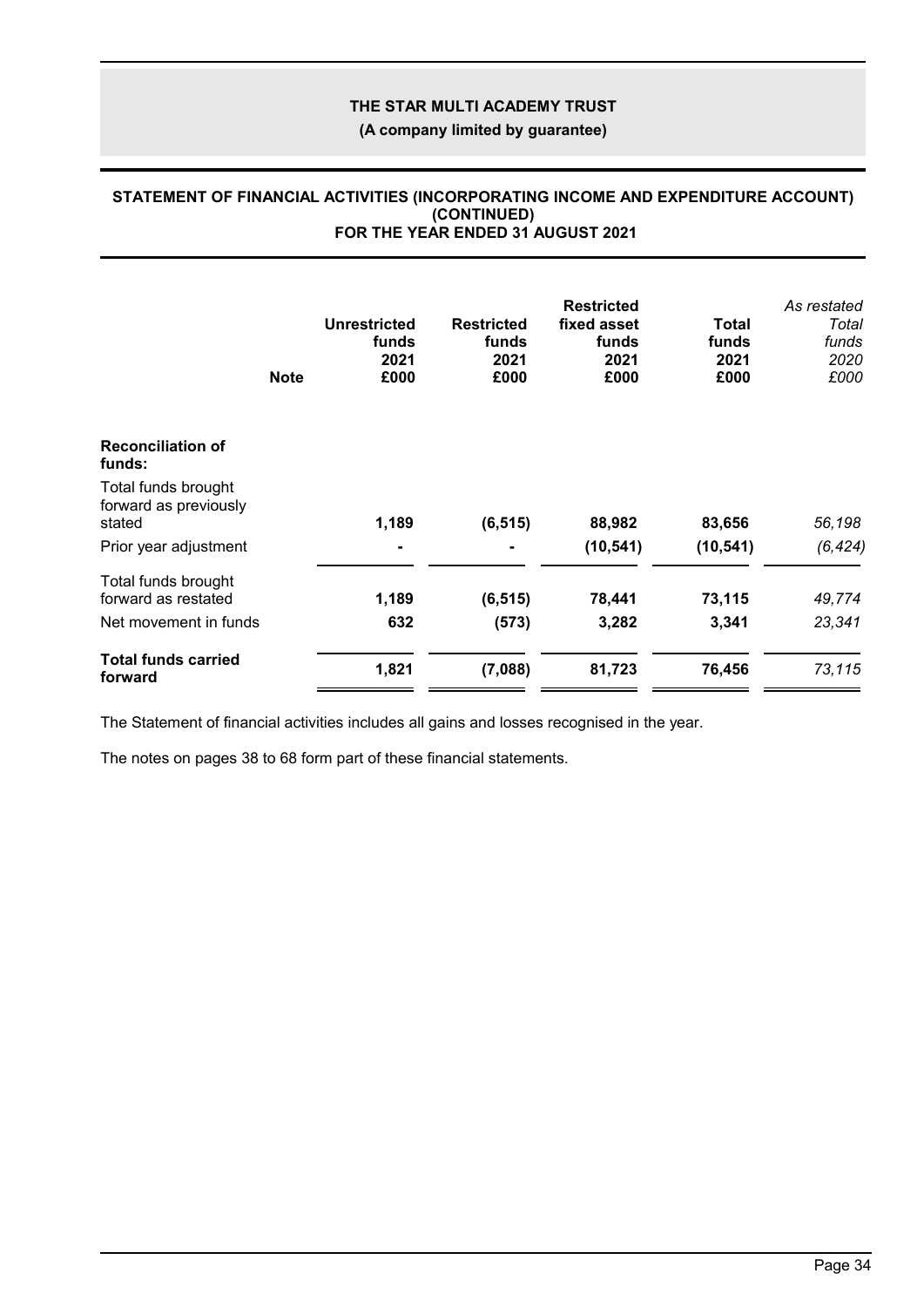#### **(A company limited by guarantee) REGISTERED NUMBER: 11291523**

### **BALANCE SHEET AS AT 31 AUGUST 2021**

|                                                            | <b>Note</b> | 2021<br>£000 | 2021<br>£000 | As restated<br>2020<br>£000 | As restated<br>2020<br>£000 |
|------------------------------------------------------------|-------------|--------------|--------------|-----------------------------|-----------------------------|
| <b>Fixed assets</b>                                        |             |              |              |                             |                             |
| Tangible assets                                            | 15          |              | 80,309       |                             | 75,901                      |
|                                                            |             |              | 80,309       |                             | 75,901                      |
| <b>Current assets</b>                                      |             |              |              |                             |                             |
| <b>Debtors</b>                                             | 16          | 1,044        |              | 1,356                       |                             |
| Cash at bank and in hand                                   |             | 5,804        |              | 4,672                       |                             |
|                                                            |             | 6,848        |              | 6,028                       |                             |
| Creditors: amounts falling due within one<br>year          | 17          | (2,986)      |              | (1,983)                     |                             |
| <b>Net current assets</b>                                  |             |              | 3,862        |                             | 4,045                       |
| <b>Total assets less current liabilities</b>               |             |              | 84,171       |                             | 79,946                      |
| Creditors: amounts falling due after more<br>than one year | 18          |              | (125)        |                             | (96)                        |
| Net assets excluding pension liability                     |             |              | 84,046       |                             | 79,850                      |
| Defined benefit pension scheme liability                   | 26          |              | (7, 590)     |                             | (6, 735)                    |
| <b>Total net assets</b>                                    |             |              | 76,456       |                             | 73,115                      |
| <b>Funds of the Academy</b><br><b>Restricted funds:</b>    |             |              |              |                             |                             |
| Fixed asset funds                                          | 20          | 81,723       |              | 78,441                      |                             |
| Restricted income funds                                    | 20          | 502          |              | 220                         |                             |
| Restricted funds excluding pension asset                   | 20          | 82,225       |              | 78,661                      |                             |
| Pension reserve                                            | 20          | (7, 590)     |              | (6, 735)                    |                             |
| <b>Total restricted funds</b>                              | 20          |              | 74,635       |                             | 71,926                      |
| <b>Unrestricted income funds</b>                           | 20          |              | 1,821        |                             | 1,189                       |
| <b>Total funds</b>                                         |             |              | 76,456       |                             | 73,115                      |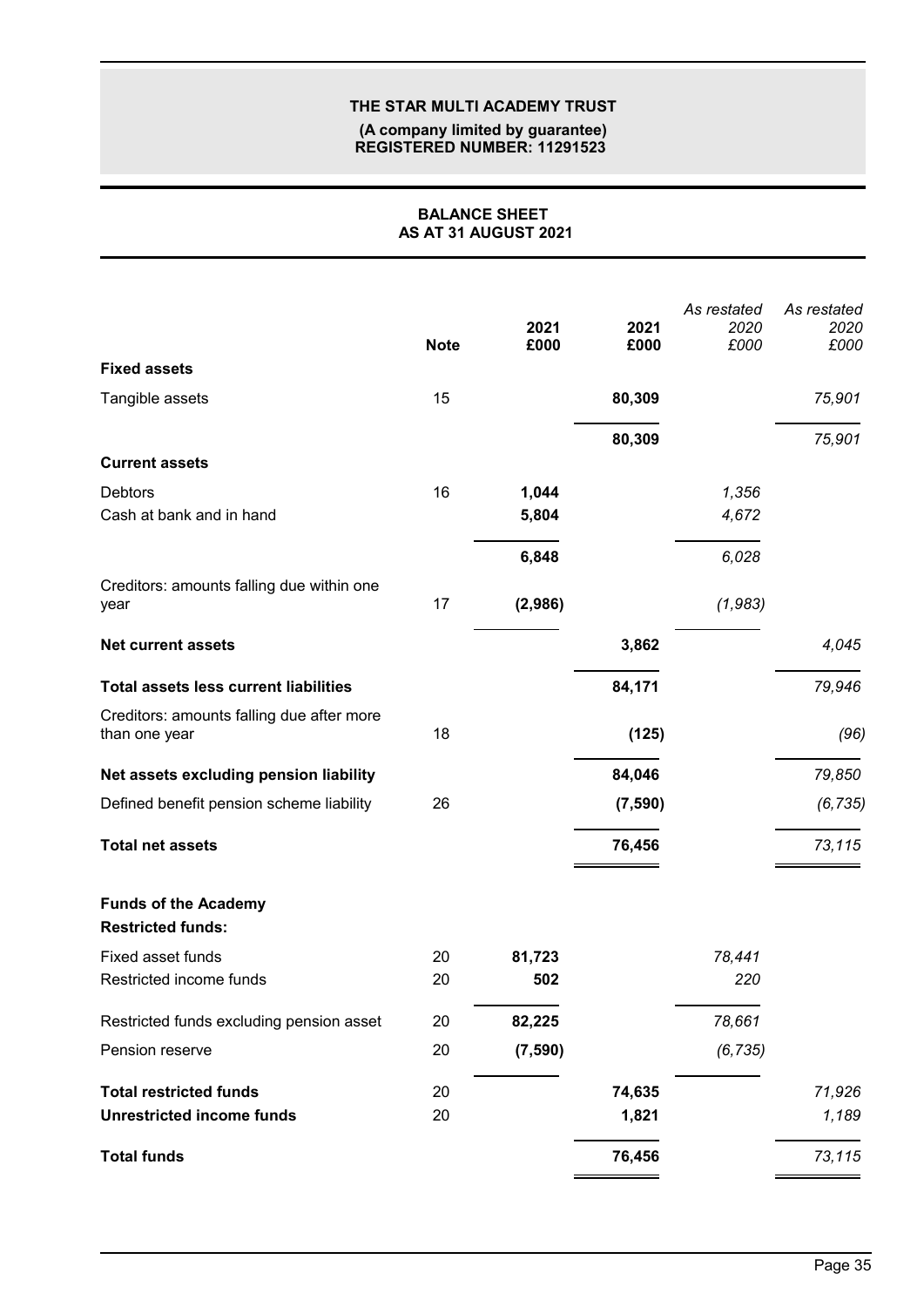**(A company limited by guarantee) REGISTERED NUMBER: 11291523**

### **BALANCE SHEET (CONTINUED) AS AT 31 AUGUST 2021**

The financial statements on pages 33 to 68 were approved by the Trustees, and authorised for issue on 07 December 2021 and are signed on their behalf, by:

### **C Thornton-Eckford**



The notes on pages 38 to 68 form part of these financial statements.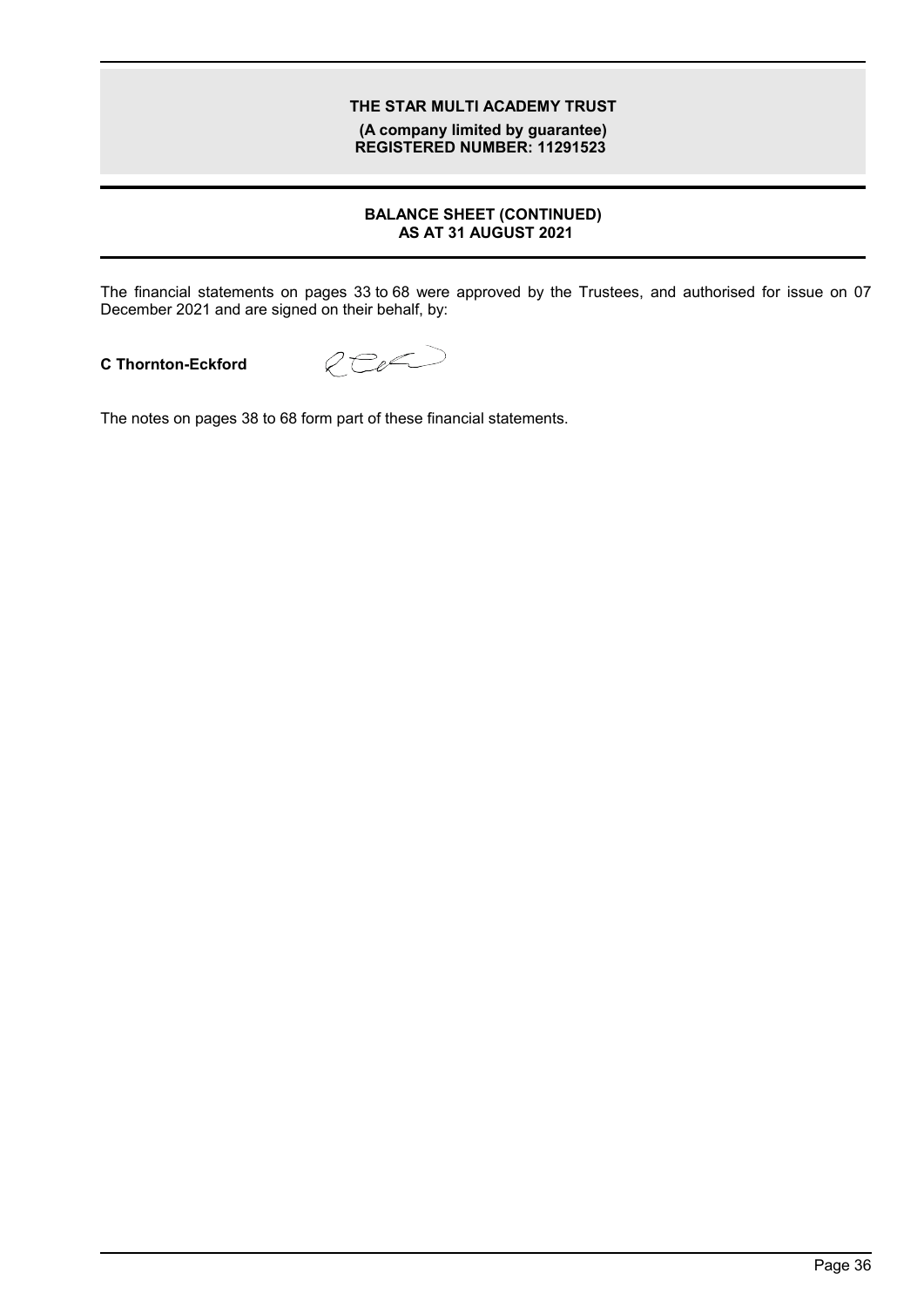**(A company limited by guarantee)**

### **STATEMENT OF CASH FLOWS FOR THE YEAR ENDED 31 AUGUST 2021**

| Cash flows from operating activities                   | <b>Note</b> | 2021<br>£000 | As restated<br>2020<br>£000 |
|--------------------------------------------------------|-------------|--------------|-----------------------------|
| Net cash (used in)/provided by operating activities    | 22          | (162)        | 1,575                       |
| Cash flows from investing activities                   | 23          | 1,294        | 1,142                       |
| Change in cash and cash equivalents in the year        |             | 1,132        | 2,717                       |
| Cash and cash equivalents at the beginning of the year |             | 4,672        | 1,955                       |
| Cash and cash equivalents at the end of the year       | 24          | 5,804        | 4,672                       |

The notes on pages 38 to 68 form part of these financial statements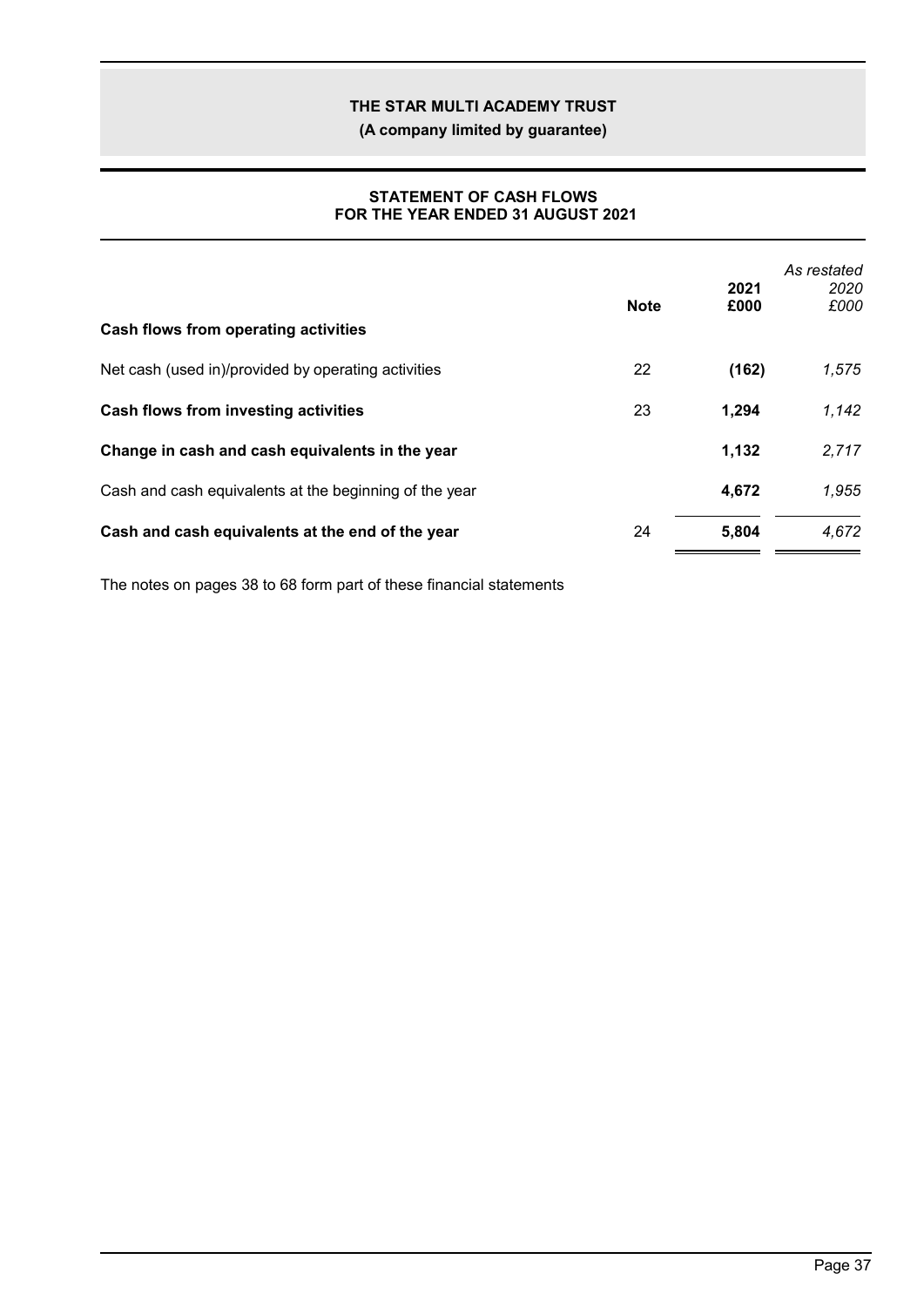**(A company limited by guarantee)**

### **NOTES TO THE FINANCIAL STATEMENTS FOR THE YEAR ENDED 31 AUGUST 2021**

#### **1. General information**

The STAR Multi Academy Trust is a company limited by guarantee (the 'Academy Trust'), which is incorporated in England and Wales (no. 11291523). The address of the Trust's principal place of business is given on page 1. The nature of the Trust's operations is set out in the Trustees' Report.

#### **2. Accounting policies**

A summary of the principal accounting policies adopted (which have been applied consistently, except where noted), judgments and key sources of estimation uncertainty, is set out below.

#### **2.1 Basis of preparation of financial statements**

The financial statements of the Academy, which is a public benefit entity under FRS 102, have been prepared under the historic cost convention in accordance with the Financial Reporting Standard Applicable in the UK and Republic of Ireland (FRS 102), the Accounting and Reporting by Charities: Statement of Recommended Practice applicable to charities preparing their accounts in accordance with the Financial Reporting Standard applicable in the UK and Republic of Ireland (FRS 102) (Charities SORP (FRS 102)), the Academies Accounts Direction 2020 to 2021 issued by ESFA, the Charities Act 2011 and the Companies Act 2006.

The STAR Multi Academy Trust meets the definition of a public benefit entity under FRS 102.

### **2.2 Going concern**

The Trustees assess whether the use of going concern is appropriate i.e. whether there are any material uncertainties related to events or conditions that may cast significant doubt on the ability of the Academy to continue as a going concern. The Trustees make this assessment in respect of a period of at least one year from the date of authorisation for issue of the financial statements and have concluded that the Academy has adequate resources to continue in operational existence for the foreseeable future and there are no material uncertainties about the Academy's ability to continue as a going concern, thus they continue to adopt the going concern basis of accounting in preparing the financial statements.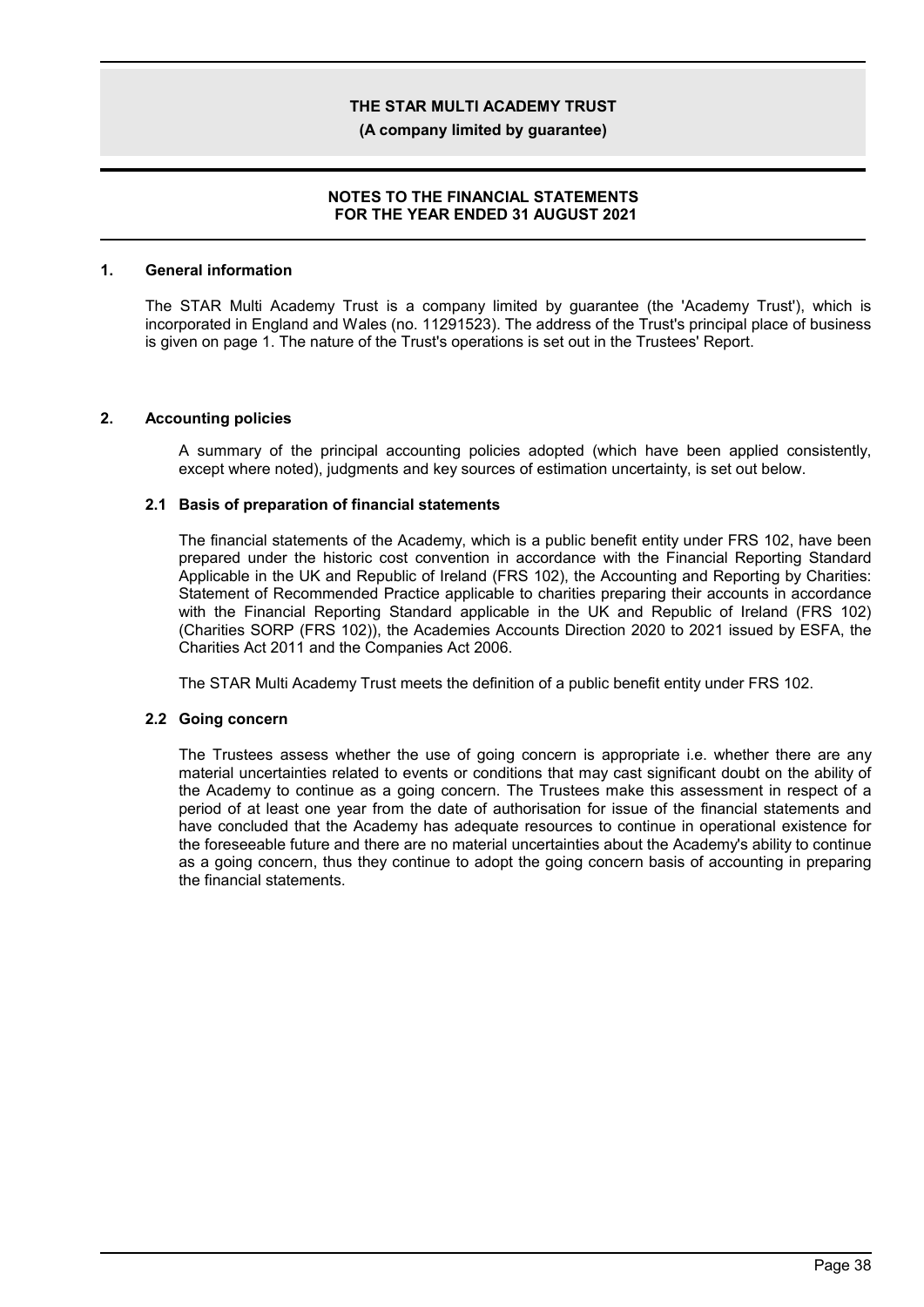**(A company limited by guarantee)**

### **NOTES TO THE FINANCIAL STATEMENTS FOR THE YEAR ENDED 31 AUGUST 2021**

### **2. Accounting policies (continued)**

#### **2.3 Income**

All incoming resources are recognised when the Academy has entitlement to the funds, the receipt is probable and the amount can be measured reliably.

### **Grants**

Grants are included in the statement of financial activities on a receivable basis. The balance of income received for specific purposes but not expended during the period is shown in the relevant funds on the balance sheet. Where income is received in advance of meeting any performancerelated conditions there is not unconditional entitlement to the income and its recognition is deferred and included in creditors as deferred income until the performance-related conditions are met. Where entitlement occurs before income is received, the income is accrued.

General Annual Grant is recognised in full in the statement of financial activities in the year for which it is receivable and any abatement in respect of the year is deducted from income and recognised as a liability.

Capital grants are recognised in full when there is an unconditional entitlement to the grant. Unspent amounts of capital grants are reflected in the balance sheet in the restricted fixed asset fund. Capital grants are recognised when there is entitlement and are not deferred over the life of the asset on which they are expended.

### **Donations**

Donations are recognised on a receivable basis (where there are no performance-related conditions) where the receipt is probable and the amount can be reliably measured.

### **Other income**

Other income, including the hire of facilities, is recognised in the year it is receivable and to the extent the Academy has provided the goods or services.

#### **Donated goods, facilities and services**

Goods donated for resale are included at fair value, being the expected proceeds from sale less the expected costs of sale. If it is practical to assess the fair value at receipt, it is recognised in 'Stocks' and 'Income from Other Trading Activities'. Upon sale, the value of the stock is charged against 'Income from Other Trading Activities' and the proceeds are recognised as 'Income from Other Trading Activities'. Where it is impractical to fair value the items due to the volume of low value items they are not recognised in the financial statements until they are sold. This income is recognised within 'Income from Other Trading Activities'.

### **Donated fixed assets (excluding transfers on conversion or into the Academy)**

Where the donated good is a fixed asset it is measured at fair value, unless it is impractical to measure this reliably, in which case the cost of the item to the donor should be used. The gain is recognised as 'Income from Donations and Capital Grants' and a corresponding amount is included in the appropriate fixed asset category and depreciated over the useful economic life in accordance with the Academy's accounting policies.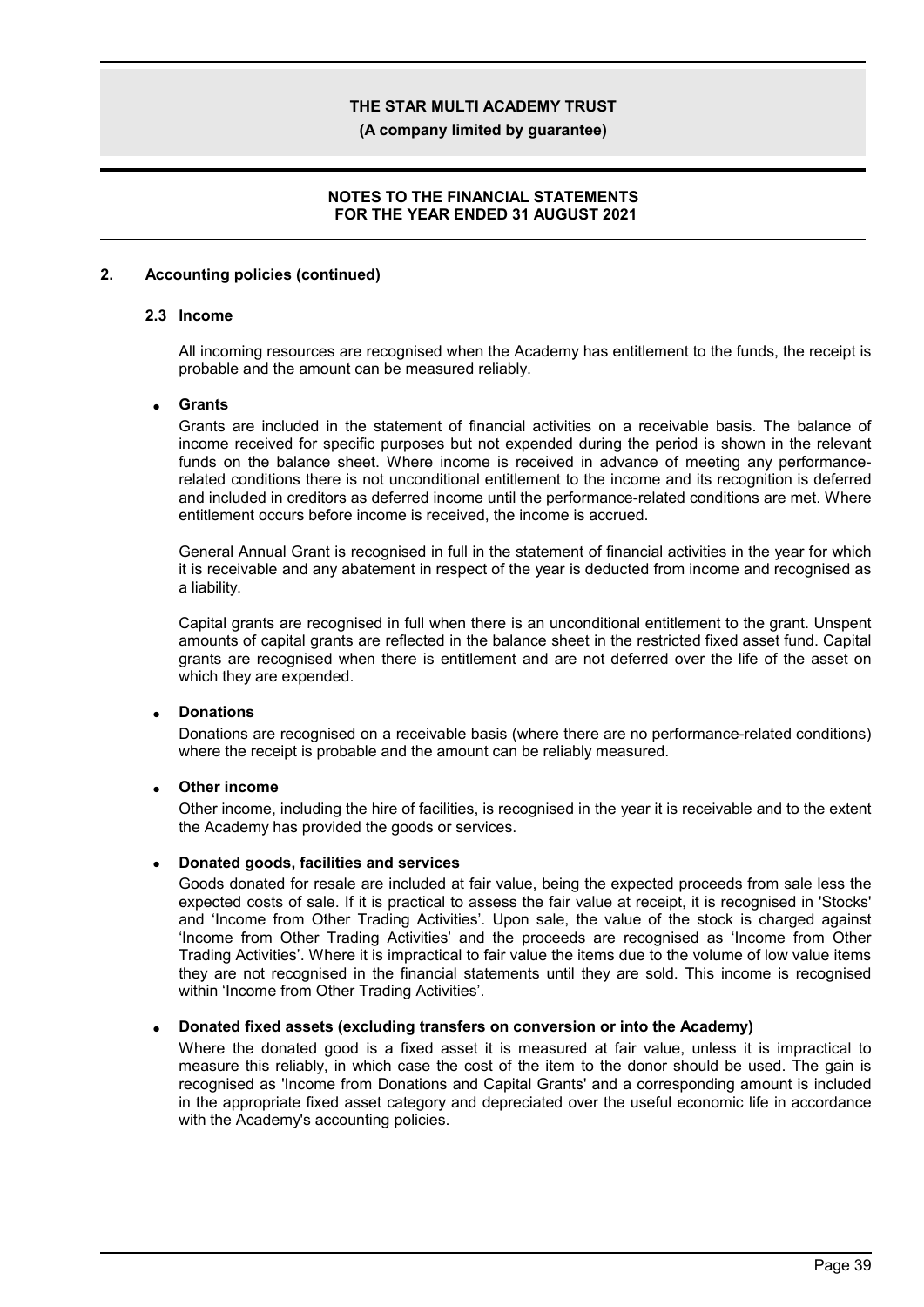**(A company limited by guarantee)**

### **NOTES TO THE FINANCIAL STATEMENTS FOR THE YEAR ENDED 31 AUGUST 2021**

### **2. Accounting policies (continued)**

#### **2.4 Expenditure**

Expenditure is recognised once there is a legal or constructive obligation to transfer economic benefit to a third party, it is probable that a transfer of economic benefits will be required in settlement and the amount of the obligation can be measured reliably. Expenditure is classified by activity. The costs of each activity are made up of the total of direct costs and shared costs, including support costs involved in undertaking each activity. Direct costs attributable to a single activity are allocated directly to that activity. Shared costs which contribute to more than one activity and support costs which are not attributable to a single activity are apportioned between those activities on a basis consistent with the use of resources. Central staff costs are allocated on the basis of time spent, and depreciation charges allocated on the portion of the asset's use.

#### **Charitable activities**

These are costs incurred on the Academy's educational operations, including support costs and costs relating to the governance of the Academy apportioned to charitable activities.

All resources expended are inclusive of irrecoverable VAT.

#### **2.5 Taxation**

The Academy is considered to pass the tests set out in Paragraph 1 Schedule 6 of the Finance Act 2010 and therefore it meets the definition of a charitable company for UK corporation tax purposes.

Accordingly, the Academy is potentially exempt from taxation in respect of income or capital gains received within categories covered by Part 11, chapter 3 of the Corporation Tax Act 2010 or Section 256 of the Taxation of Chargeable Gains Act 1992, to the extent that such income or gains are applied exclusively to charitable purposes.

#### **2.6 Tangible fixed assets**

Assets costing £1,000 or more for primary schools & £5,000 or more for secondary schools or more are capitalised as tangible fixed assets and are carried at cost, net of depreciation and any provision for impairment.

Where tangible fixed assets have been acquired with the aid of specific grants, either from the government or from the private sector, they are included in the balance sheet at cost and depreciated over their expected useful economic life. Where there are specific conditions attached to the funding requiring the continued use of the asset, the related grants are credited to a restricted fixed asset fund in the statement of financial activities and carried forward in the balance sheet. Depreciation on the relevant assets is charged directly to the restricted fixed asset fund in the statement of financial activities. Where tangible fixed assets have been acquired with unrestricted funds, depreciation on such assets is charged to the unrestricted fund.

Depreciation is provided on all tangible fixed assets other than freehold land and assets under construction, at rates calculated to write off the cost of each asset on a straight-line basis over its expected useful life, as follows: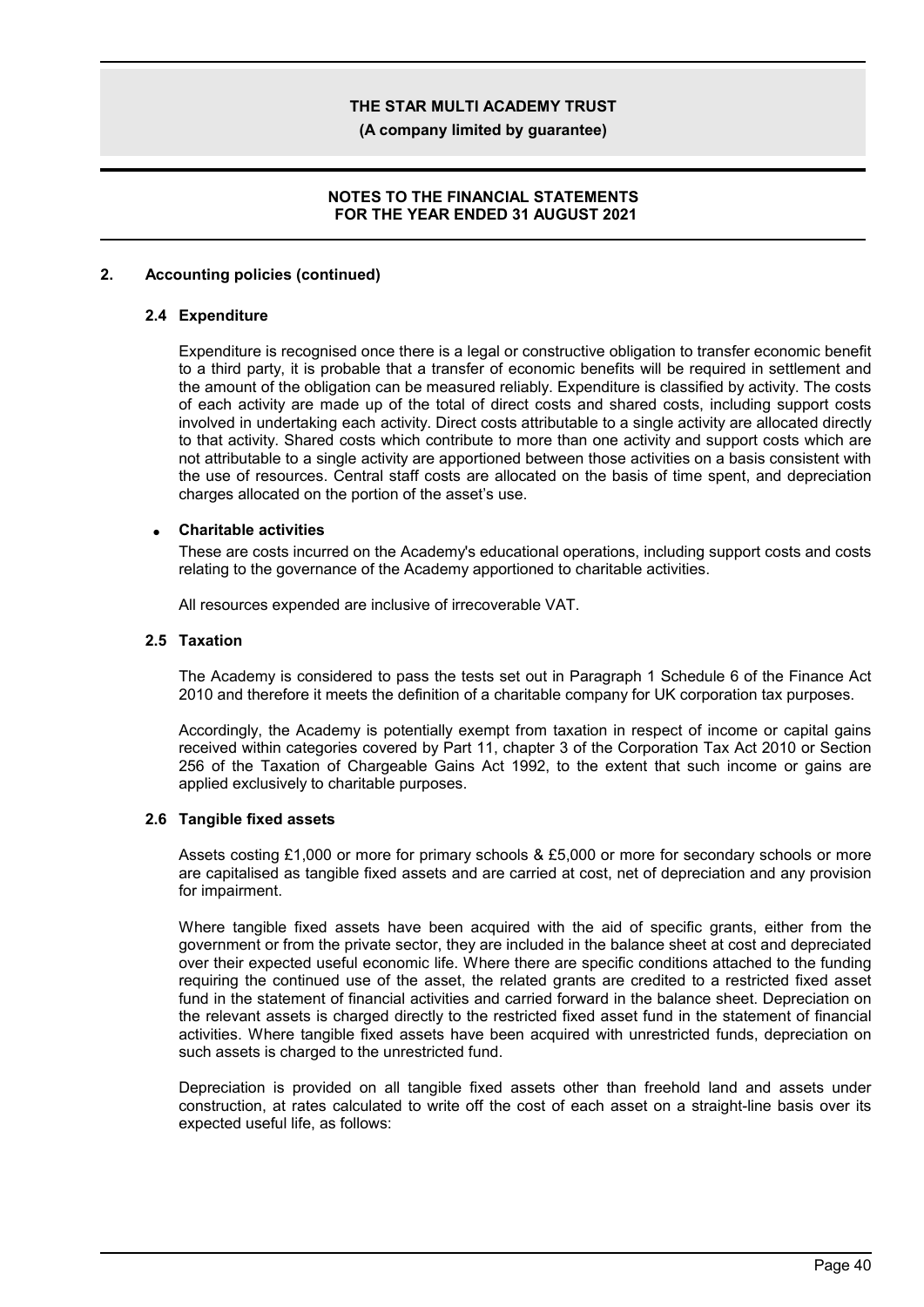**(A company limited by guarantee)**

### **NOTES TO THE FINANCIAL STATEMENTS FOR THE YEAR ENDED 31 AUGUST 2021**

### **2. Accounting policies (continued)**

#### **2.6 Tangible fixed assets (continued)**

Depreciation is provided on the following bases:

| Long-term leasehold property | - Over 15 years expected useful life |
|------------------------------|--------------------------------------|
| Furniture and equipment      | - 20%                                |
| Computer equipment           | $-20%$                               |

Assets in the course of construction are included at cost. Depreciation on these assets is not charged until they are brought into use and reclassified to freehold or leasehold land and buildings.

A review for impairment of a fixed asset is carried out if events or changes in circumstances indicate that the carrying value of any fixed asset may not be recoverable. Shortfalls between the carrying value of fixed assets and their recoverable amounts are recognised as impairments. Impairment losses are recognised in the statement of financial activities.

Land & Buildings relating to church schools are not recognised on the balance sheet but non church school Land Buildings are included on the balance sheet.

#### **2.7 Debtors**

Trade and other debtors are recognised at the settlement amount after any trade discount offered. Prepayments are valued at the amount prepaid net of any trade discounts due.

### **2.8 Liabilities**

Liabilities are recognised when there is an obligation at the balance sheet date as a result of a past event, it is probable that a transfer of economic benefit will be required in settlement, and the amount of the settlement can be estimated reliably. Liabilities are recognised at the amount that the Academy anticipates it will pay to settle the debt or the amount it has received as advanced payments for the goods or services it must provide.

#### **2.9 Provisions**

Provisions are recognised when the Academy has an obligation at the reporting date as a result of a past event which it is probable will result in the transfer of economic benefits and the obligation can be estimated reliably.

Provisions are measured at the best estimate of the amounts required to settle the obligation. Where the effect of the time value of money is material, the provision is based on the present value of those amounts, discounted at the pre-tax discount rate that reflects the risks specific to the liability. The unwinding of the discount is recognised within interest payable and similar charges.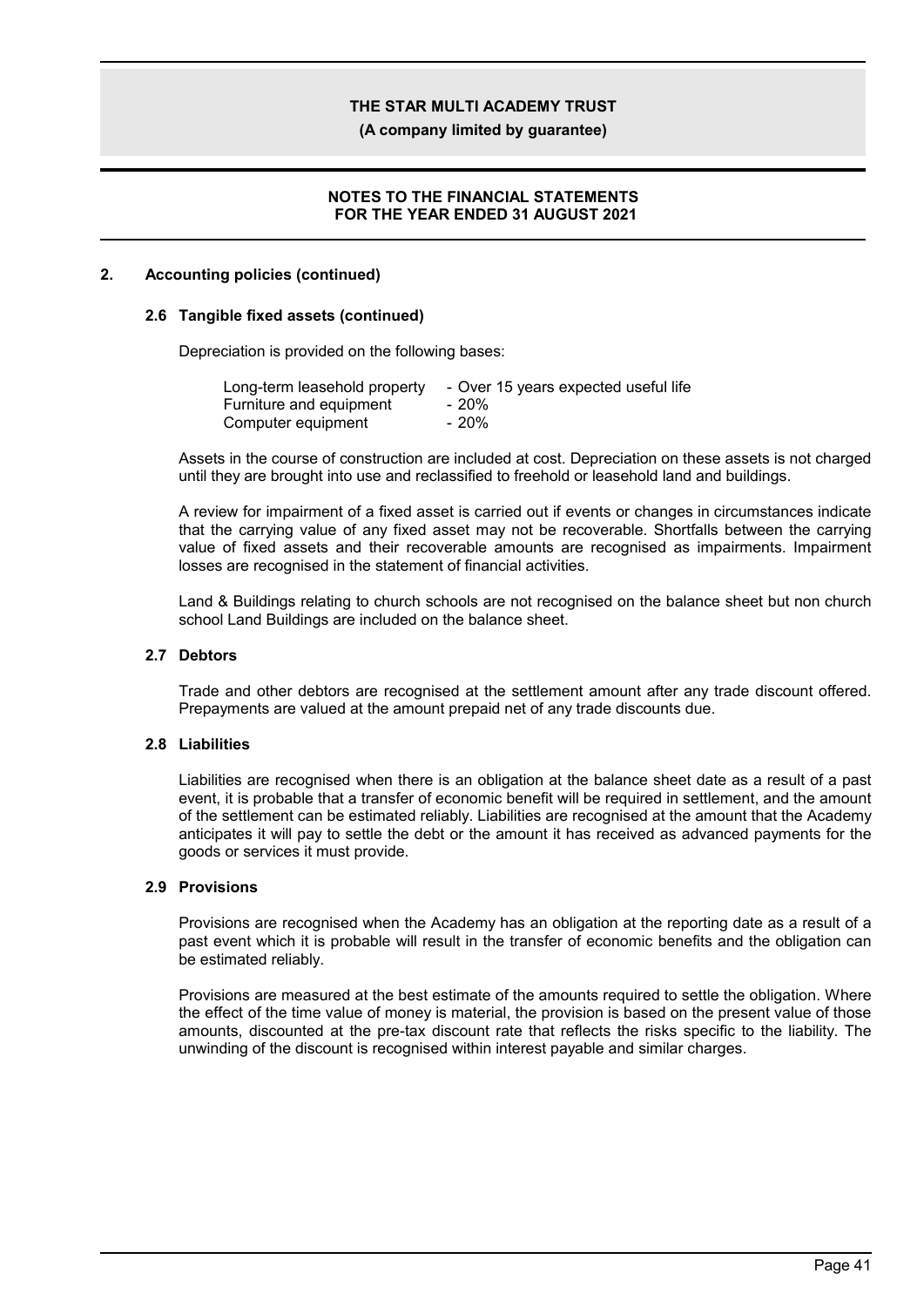**(A company limited by guarantee)**

### **NOTES TO THE FINANCIAL STATEMENTS FOR THE YEAR ENDED 31 AUGUST 2021**

### **2. Accounting policies (continued)**

### **2.10 Financial instruments**

The Academy only holds basic financial instruments as defined in FRS 102. The financial assets and financial liabilities of the Academy and their measurement bases are as follows:

*Financial assets* - trade and other debtors are basic financial instruments and are debt instruments measured at amortised cost as detailed in note 16. Prepayments are not financial instruments. Amounts due to the Academy's wholly owned subsidiary are held at face value less any impairment. Cash at bank is classified as a basic financial instrument and is measured at face value.

*Financial liabilities* - trade creditors, accruals and other creditors are financial instruments, and are measured at amortised cost as detailed in notes 17 and 18. Taxation and social security are not included in the financial instruments disclosure definition. Deferred income is not deemed to be a financial liability, as the cash settlement has already taken place and there is an obligation to deliver services rather than cash or another financial instrument. Amounts due to the Academy's wholly owned subsidiary are held at face value less any impairment.

#### **2.11 Operating leases**

Rentals paid under operating leases are charged to the statement of financial activities on a straight line basis over the lease term.

### **2.12 Pensions**

Retirement benefits to employees of the Academy are provided by the Teachers' Pension Scheme ("TPS") and the Local Government Pension Scheme ("LGPS"). These are defined benefit schemes.

The TPS is an unfunded scheme and contributions are calculated so as to spread the cost of pensions over employees' working lives with the Academy in such a way that the pension cost is a substantially level percentage of current and future pensionable payroll. The contributions are determined by the Government Actuary on the basis of quadrennial valuations using a prospective unit credit method. TPS is an unfunded multi-employer scheme with no underlying assets to assign between employers. Consequently, the TPS is treated as a defined contribution scheme for accounting purposes and the contributions recognised in the period to which they relate.

The LGPS is a funded multi-employer scheme and the assets are held separately from those of the Academy in a separate trustee administered fund. Pension scheme assets are measured at fair value and liabilities are measured on an actuarial basis using the projected unit credit method and discounted at a rate equivalent to the current rate of return on a high quality corporate bond of equivalent term and currency to the liabilities. The actuarial valuations are obtained at least triennially and are updated at each balance sheet date. The amounts charged to operating surplus are the current service costs and the costs of scheme introductions, benefit changes, settlements and curtailments. They are included as part of staff costs as incurred. Net interest on the net defined benefit liability/asset is also recognised in the statement of financial activities and comprises the interest cost on the defined benefit obligation and interest income on the scheme assets, calculated by multiplying the fair value of the scheme assets at the beginning of the period by the rate used to discount the benefit obligations. The difference between the interest income on the scheme assets and the actual return on the scheme assets is recognised in other recognised gains and losses.

Actuarial gains and losses are recognised immediately in other recognised gains and losses.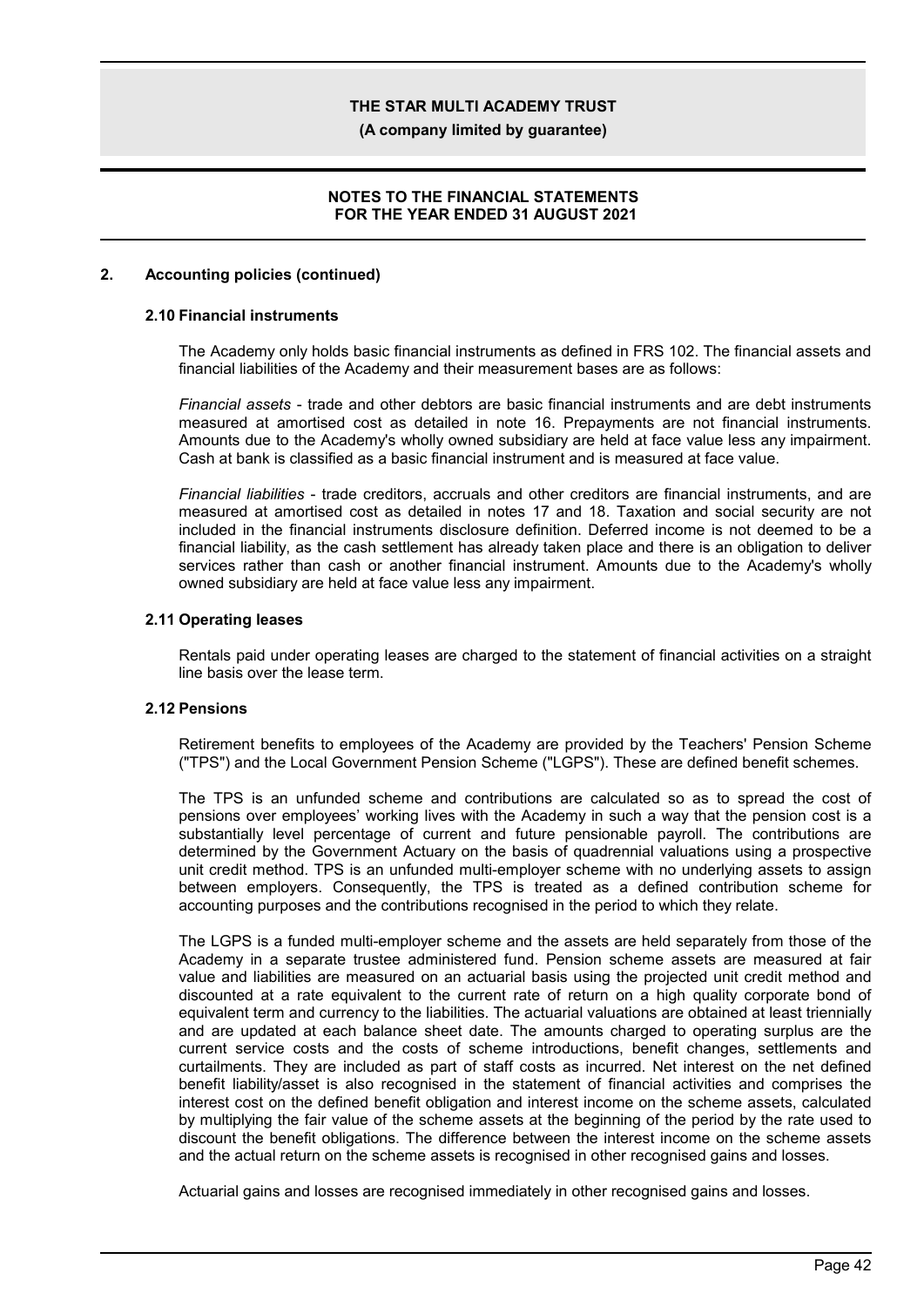**(A company limited by guarantee)**

### **NOTES TO THE FINANCIAL STATEMENTS FOR THE YEAR ENDED 31 AUGUST 2021**

### **2. Accounting policies (continued)**

#### **2.13 Conversion to an academy trust**

Last year the conversion from a state maintained school to an Academy involved the transfer of identifiable assets and liabilities and the operation of the school for £NIL consideration. The substance of the transfer is that of a gift and it has been accounted for on that basis as set out below.

Last year the assets and liabilities transferred on conversion from Brayton C of E Primary School and Sherburn High School to the Academy have been valued at their fair value. The fair value has been derived based on that of equivalent items. The amounts have been recognised under the appropriate balance sheet categories, with a corresponding amount recognised in Income from Donations and Capital Grants in the statement of financial activities and analysed under unrestricted funds, restricted general funds and restricted fixed asset funds.

The Academy Trust occupies school buildings which are owned by site trustees which have links with the Diocese. The site trustees are the providers of the land and buildings on the same basis as when the academy was a maintained school. The Academy Trust occupies the land and buildings under a mere licence. The continuing permission of the site trustees is pursuant to, and subject to, the relevant trust's charitable objects. The licence delegates aspects of the management of the land and buildings to the Academy Trust for the time being, but does not vest any rights over the land in the Academy Trust. The site trustees have given an undertaking to the Secretary of State that they will not give the Academy Trust less than two years written notice to terminate the occupation of the land and buildings. Having considered the facts under which the Academy Trust is occupying the land and buildings the Trustees have concluded that the value of the land and buildings occupied by the Academy Trust will not be recognised on the balance sheet of the academy.

#### **2.14 Agency arrangements**

The Trust acts as an agent in the administering of 16-19 Bursary Funds from the ESFA. Related payments received from the ESFA and subsequent disbursements to students are excluded from the Statement of Financial Activities to the extent that the Trust does not have a beneficial interest in the individual transactions. No allowance as contribution to administration costs has been recognised in the Statement of Financial Activities. Where funds have not been fully applied in the year then an amount will be included as amounts due to the ESFA. The funds received and paid, and any balances held are disclosed in the agency arrangements note.

#### **2.15 Fund accounting**

Unrestricted income funds represent those resources which may be used towards meeting any of the charitable objects of the Academy at the discretion of the Trustees.

Restricted fixed asset funds are resources which are to be applied to specific capital purposes imposed by the funders where the asset acquired or created is held for a specific purpose.

Restricted general funds comprise all other restricted funds received with restrictions imposed by the funder/donor and include grants from the Department for Education Group.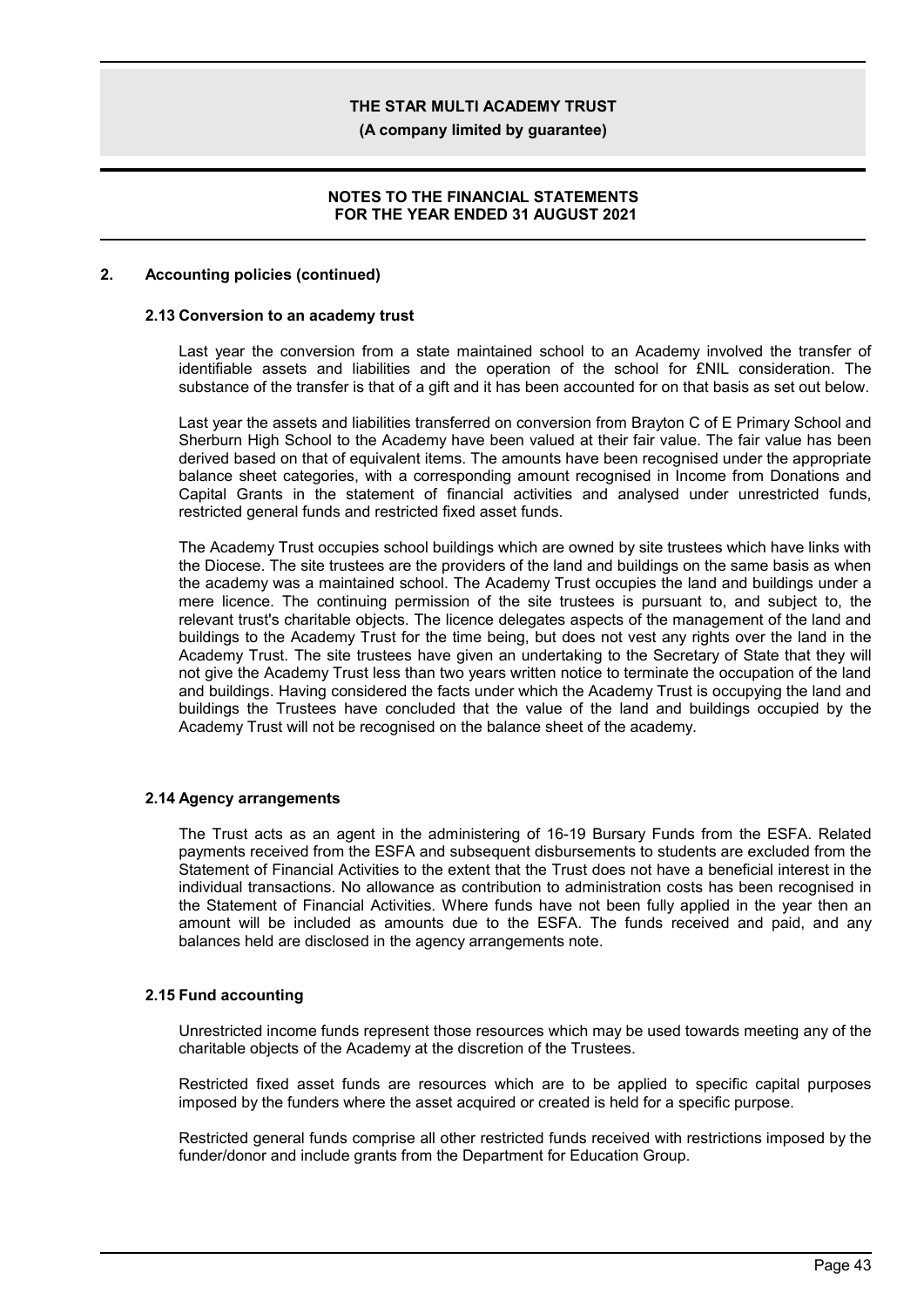**(A company limited by guarantee)**

#### **NOTES TO THE FINANCIAL STATEMENTS FOR THE YEAR ENDED 31 AUGUST 2021**

#### **3. Critical accounting estimates and areas of judgment**

Estimates and judgments are continually evaluated and are based on historical experience and other factors, including expectations of future events that are believed to be reasonable under the circumstances.

Critical accounting estimates and assumptions:

The Academy makes estimates and assumptions concerning the future. The resulting accounting estimates and assumptions will, by definition, seldom equal the related actual results. The estimates and assumptions that have a significant risk of causing a material adjustment to the carrying amounts of assets and liabilities within the next financial year are discussed below.

The present value of the Local Government Pension Scheme defined benefit liability depends on a number of factors that are determined on an actuarial basis using a variety of assumptions. The assumptions used in determining the net cost or income for pensions include the discount rate. Any changes in these assumptions, which are disclosed in note 26, will impact the carrying amount of the pension liability. Furthermore a roll forward approach which projects results from the latest full actuarial valuation performed at 31 March 2019 has been used by the actuary in valuing the pensions liability at 31 August 2021. Any differences between the figures derived from the roll forward approach and a full actuarial valuation would impact on the carrying amount of the pension liability.

### **4. Income from donations and capital grants**

|                        | <b>Unrestricted</b><br>funds<br>2021<br>£000 | <b>Restricted</b><br>funds<br>2021<br>£000 | <b>Restricted</b><br>fixed asset<br>funds<br>2021<br>£000 | <b>Total</b><br>funds<br>2021<br>£000 | As restated<br>Total<br>funds<br>2020<br>£000 |
|------------------------|----------------------------------------------|--------------------------------------------|-----------------------------------------------------------|---------------------------------------|-----------------------------------------------|
| Donations              | 39                                           | 80                                         | 2,539                                                     | 2,658                                 | 55                                            |
| <b>Capital Grants</b>  |                                              |                                            | 2,401                                                     | 2,401                                 | 2,211                                         |
| Transfer on conversion |                                              |                                            |                                                           | ٠                                     | 23,158                                        |
|                        | 39                                           | 80                                         | 4,940                                                     | 5,059                                 | 25,424                                        |
| Total 2020 as restated | 229                                          | (1, 813)                                   | 27,008                                                    | 25,424                                |                                               |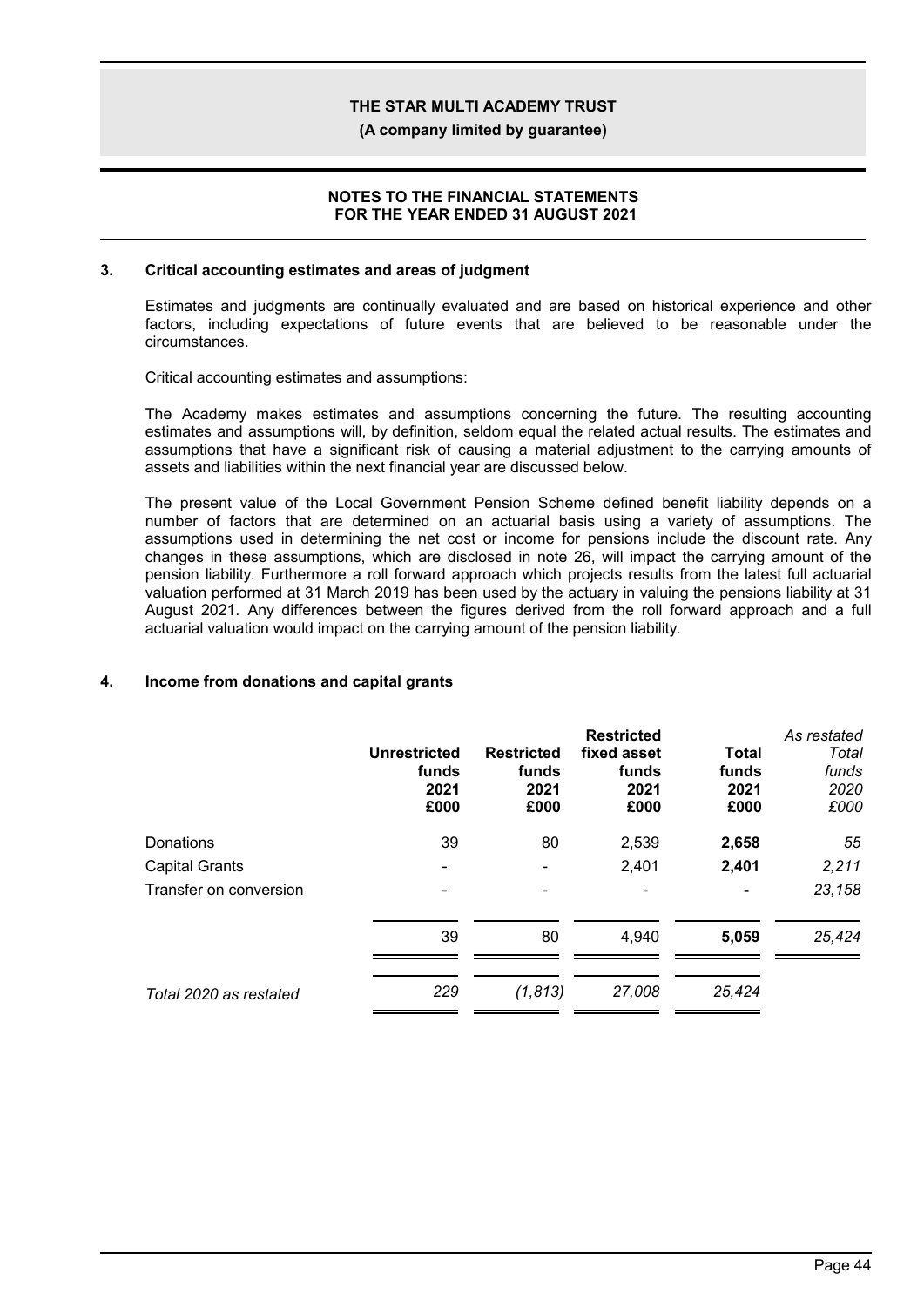**(A company limited by guarantee)**

### **NOTES TO THE FINANCIAL STATEMENTS FOR THE YEAR ENDED 31 AUGUST 2021**

## **5. Funding for the Academy's educational operations**

|                                                                 | <b>Unrestricted</b><br>funds<br>2021<br>£000 | <b>Restricted</b><br>funds<br>2021<br>£000 | <b>Total</b><br>funds<br>2021<br>£000 | Total<br>funds<br>2020<br>£000 |
|-----------------------------------------------------------------|----------------------------------------------|--------------------------------------------|---------------------------------------|--------------------------------|
| DfE/ESFA grants                                                 |                                              |                                            |                                       |                                |
| General Annual Grant (GAG)                                      |                                              | 19,909                                     | 19,909                                | 18,295                         |
| Start-up Grants                                                 |                                              | (63)                                       | (63)                                  | 120                            |
| <b>Universal Free School Meals</b>                              |                                              | 305                                        | 305                                   | 275                            |
| <b>Pupil Premium</b>                                            |                                              | 495                                        | 495                                   | 437                            |
| PE and Sports Grant                                             |                                              | 248                                        | 248                                   | 150                            |
| Other DfE Group Grants                                          |                                              | 226                                        | 226                                   |                                |
| <b>Other Government grants</b>                                  |                                              | 21,120                                     | 21,120                                | 19,277                         |
| <b>Early Years Funding</b>                                      |                                              | 302                                        | 302                                   | 331                            |
| <b>SEN Funding</b>                                              |                                              | 406                                        | 406                                   | 376                            |
|                                                                 |                                              | 708                                        | 708                                   | 707                            |
| Other income from the academy trust's<br>educational operations | 554                                          |                                            | 554                                   | 972                            |
|                                                                 | 554                                          |                                            | 554                                   | 972                            |
| <b>COVID-19 additional funding (DfE/ESFA)</b>                   |                                              | 375                                        | 375                                   |                                |
| Catch-up premium<br>Other DfE/ESFA Covid-19 funding             |                                              | 31                                         | 31                                    |                                |
|                                                                 |                                              | 406                                        | 406                                   |                                |
| <b>COVID-19 additional funding (non-</b><br>DfE/ESFA)           |                                              |                                            |                                       |                                |
| Coronavirus Job Retention Scheme Grant                          |                                              | 35                                         | 35                                    | 22                             |
|                                                                 | 554                                          | 22,269                                     | 22,823                                | 20,978                         |
| <b>Total 2020</b>                                               | 972                                          | 20,006                                     | 20,978                                |                                |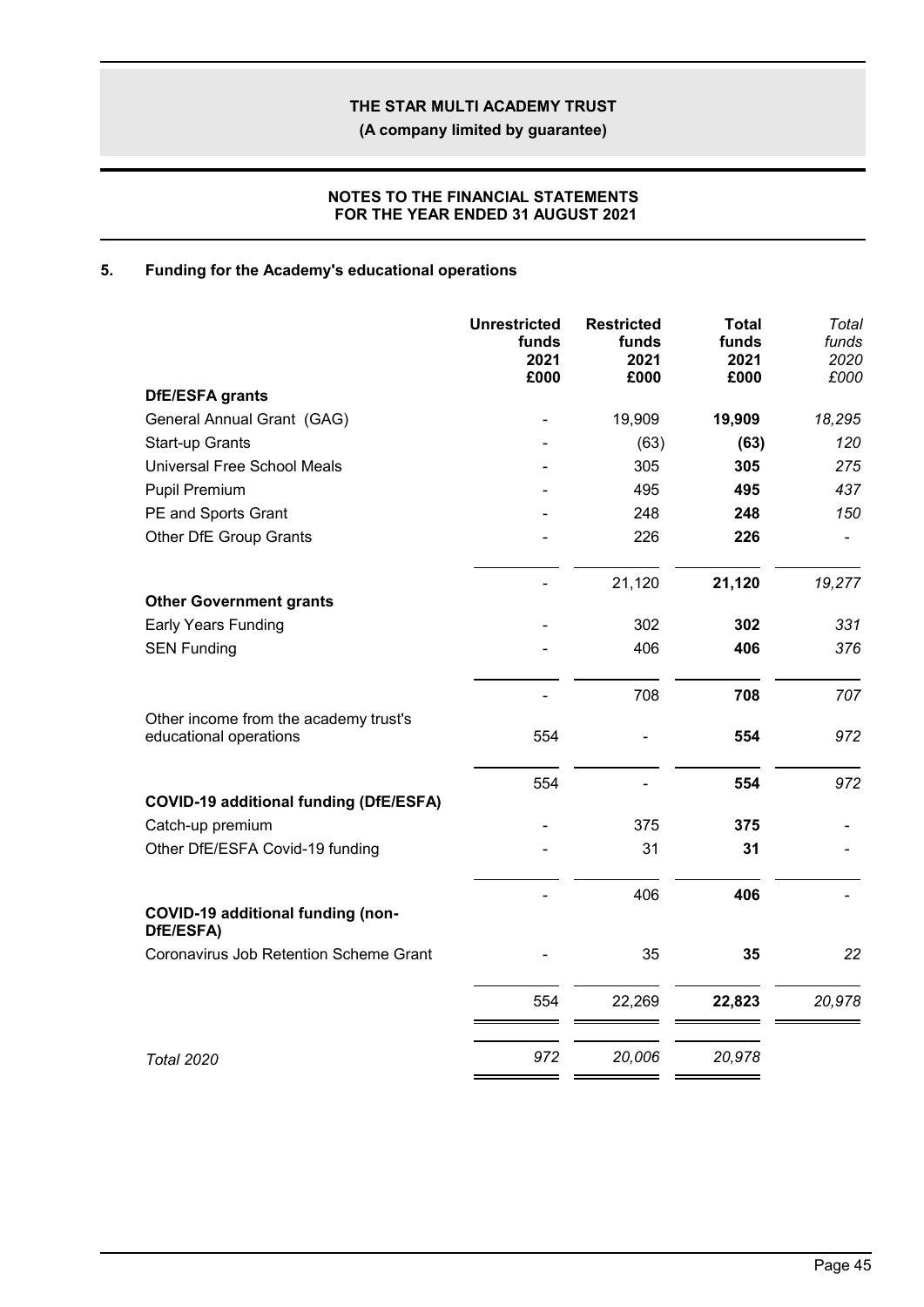**(A company limited by guarantee)**

### **NOTES TO THE FINANCIAL STATEMENTS FOR THE YEAR ENDED 31 AUGUST 2021**

## **6. Income from other trading activities**

|                   | <b>Unrestricted</b><br>funds<br>2021<br>£000 | <b>Total</b><br>funds<br>2021<br>£000 | Total<br>funds<br>2020<br>£000 |
|-------------------|----------------------------------------------|---------------------------------------|--------------------------------|
| Letting income    | 74                                           | 74                                    | 93                             |
| <b>Total 2020</b> | 93                                           | 93                                    |                                |

## **7. Expenditure**

|                         | <b>Staff Costs</b><br>2021<br>£000 | <b>Premises</b><br>2021<br>£000 | <b>Other</b><br>2021<br>£000 | <b>Total</b><br>2021<br>£000 | As restated<br>Total<br>2020<br>£000 |
|-------------------------|------------------------------------|---------------------------------|------------------------------|------------------------------|--------------------------------------|
| Educational operations: |                                    |                                 |                              |                              |                                      |
| Direct costs            | 16,744                             |                                 | 1,073                        | 17,817                       | 16,837                               |
| Allocated support costs | 2,412                              | 3,284                           | 1,504                        | 7,200                        | 5,744                                |
| Teaching school         | 14                                 |                                 | 4                            | 18                           | 41                                   |
| <b>Total 2021</b>       | 19,170                             | 3,284                           | 2,581                        | 25,035                       | 22,622                               |
| Total 2020 as restated  | 17,005                             | 2,808                           | 2,809                        | 22,622                       |                                      |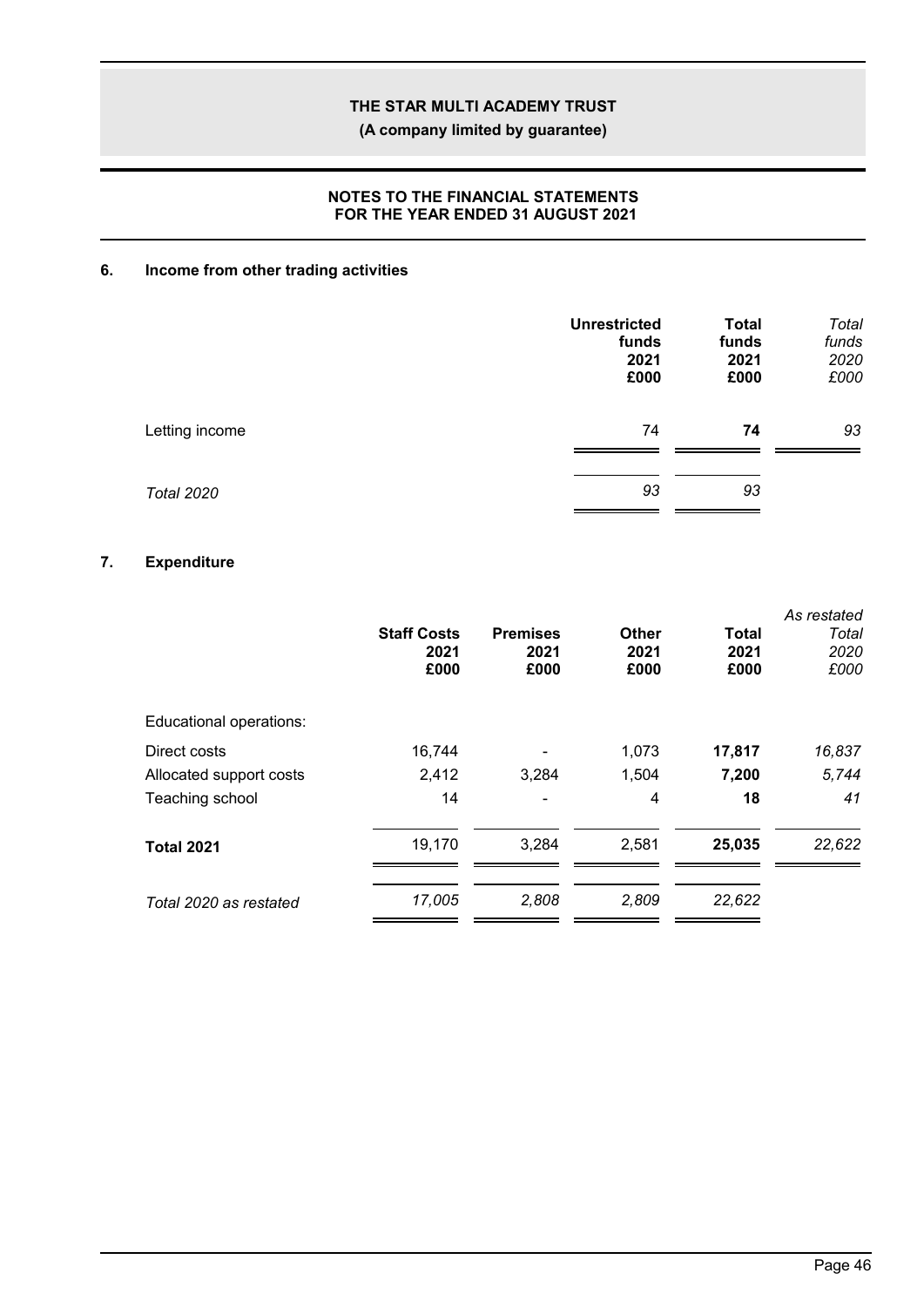**(A company limited by guarantee)**

### **NOTES TO THE FINANCIAL STATEMENTS FOR THE YEAR ENDED 31 AUGUST 2021**

### **8. Analysis of expenditure on charitable activities**

## **Summary by fund type**

|                               | <b>Unrestricted</b><br>funds<br>2021<br>£000 | <b>Restricted</b><br>funds<br>2021<br>£000 | Total<br>funds<br>2021<br>£000 | As restated<br>Total<br>funds<br>2020<br>£000 |
|-------------------------------|----------------------------------------------|--------------------------------------------|--------------------------------|-----------------------------------------------|
| <b>Educational operations</b> | 97                                           | 24.920                                     | 25,017                         | 22,581                                        |
| Total 2020 as restated        | 641                                          | 21.940                                     | 22,581                         |                                               |

## **9. Analysis of expenditure by activities**

|                               | <b>Activities</b><br>undertaken<br>directly<br>2021<br>£000 | <b>Support</b><br>costs<br>2021<br>£000 | Total<br>funds<br>2021<br>£000 | As restated<br>Total<br>funds<br>2020<br>£000 |
|-------------------------------|-------------------------------------------------------------|-----------------------------------------|--------------------------------|-----------------------------------------------|
| <b>Educational operations</b> | 17,817                                                      | 7.200                                   | 25.017                         | 22,581                                        |
| Total 2020 as restated        | 16,837                                                      | 5.744                                   | 22,581                         |                                               |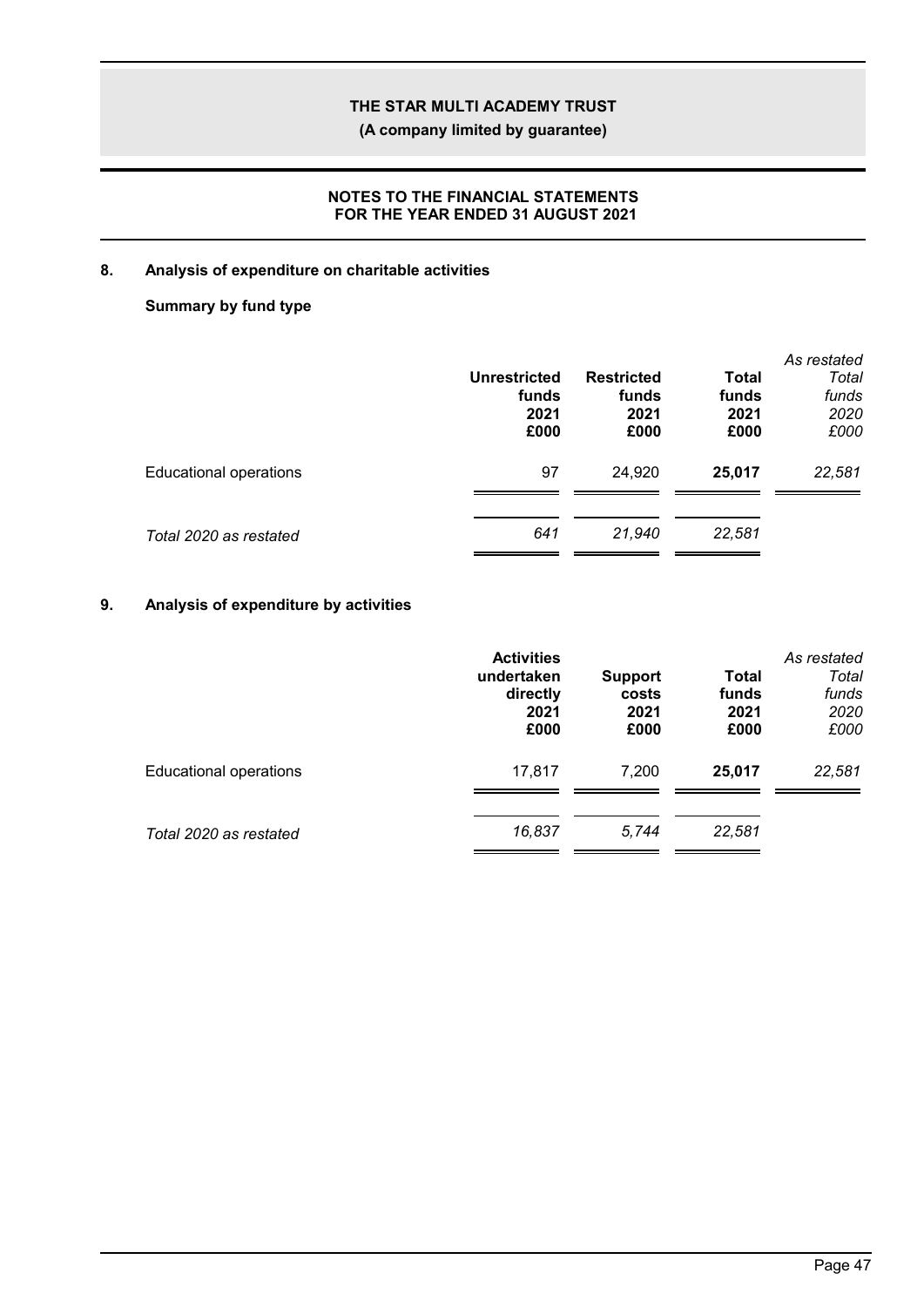**(A company limited by guarantee)**

### **NOTES TO THE FINANCIAL STATEMENTS FOR THE YEAR ENDED 31 AUGUST 2021**

### **9. Analysis of expenditure by activities (continued)**

## **Analysis of support costs**

|                                   | <b>Educational</b><br>operations<br>2021<br>£000 | Total<br>funds<br>2021<br>£000 | Total<br>funds<br>2020<br>£000 |
|-----------------------------------|--------------------------------------------------|--------------------------------|--------------------------------|
| Staff costs                       | 2,412                                            | 2,412                          | 1,597                          |
| Depreciation                      | 1,715                                            | 1,715                          | 1,460                          |
| Premises costs                    | 1,569                                            | 1,569                          | 1,348                          |
| Other support costs               | 1,283                                            | 1,283                          | 1,113                          |
| Other non pay support staff costs | 176                                              | 176                            | 186                            |
| Governance costs                  | 45                                               | 45                             | 40                             |
|                                   | 7,200                                            | 7,200                          | 5,744                          |
| <b>Total 2020</b>                 | 5,744                                            | 5,744                          |                                |

### **10. Net income/(expenditure)**

Net income/(expenditure) for the year includes:

|                                       |       | As restated |
|---------------------------------------|-------|-------------|
|                                       | 2021  | 2020        |
|                                       | £000  | £000        |
| Operating lease rentals               | 70    | 75          |
| Depreciation of tangible fixed assets | 1,715 | 1,459       |
| Fees paid to auditors for:            |       |             |
| - audit                               | 18    | 18          |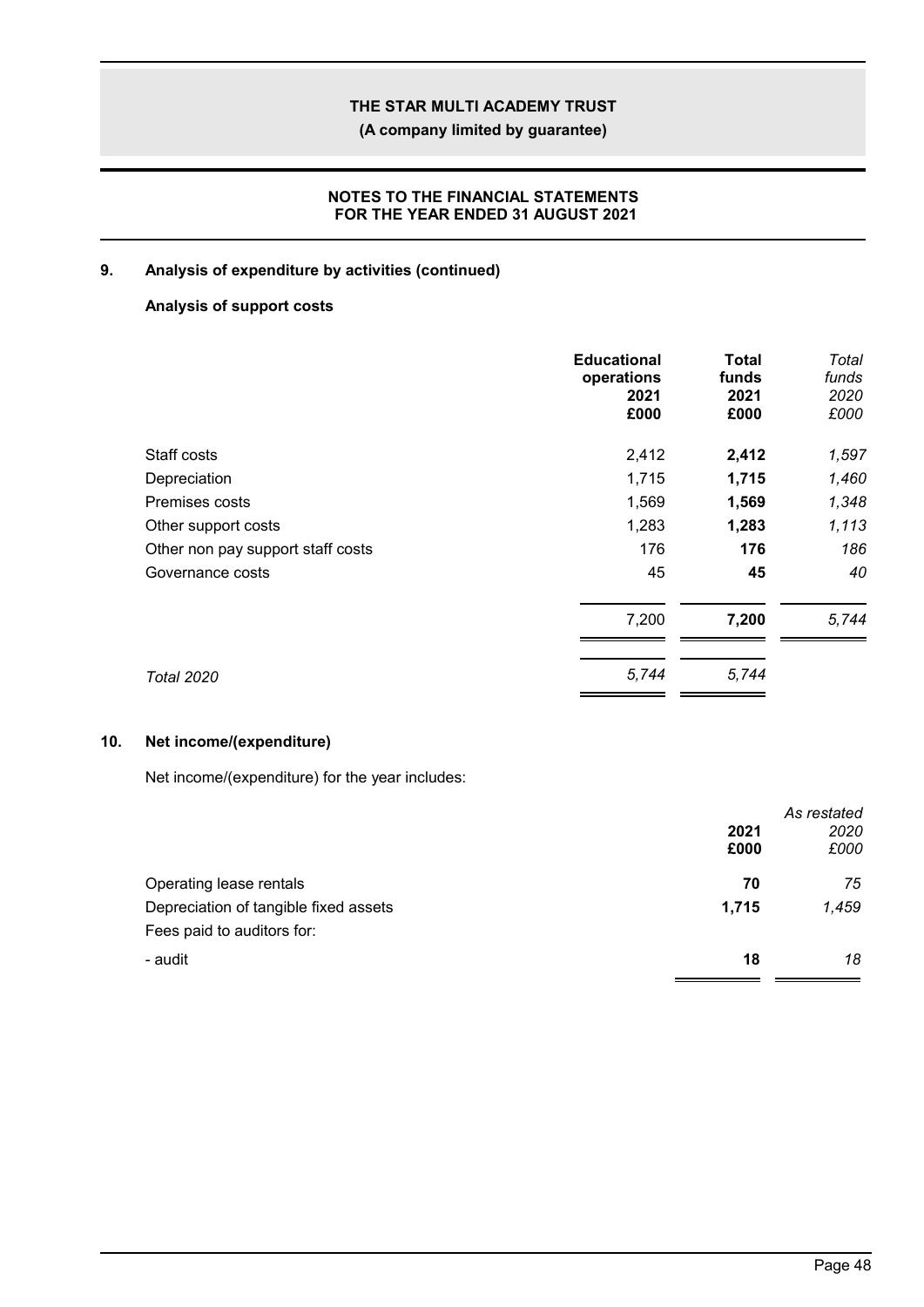**(A company limited by guarantee)**

### **NOTES TO THE FINANCIAL STATEMENTS FOR THE YEAR ENDED 31 AUGUST 2021**

### **11. Staff costs**

#### **a. Staff costs**

Staff costs during the year were as follows:

|                                     | 2021<br>£000 | 2020<br>£000 |
|-------------------------------------|--------------|--------------|
| Wages and salaries                  | 13,555       | 12,186       |
|                                     |              |              |
| Social security costs               | 1,214        | 1,087        |
| Pension costs                       | 4,112        | 3,492        |
|                                     | 18,881       | 16,765       |
| Agency staff costs                  | 274          | 181          |
| Staff restructuring costs           | 14           | 61           |
|                                     | 19,169       | 17,007       |
| Staff restructuring costs comprise: |              |              |
|                                     | 2021         | 2020         |
|                                     | £000         | £000         |
| Redundancy payments                 | 14           | 61           |
|                                     | 14           | 61           |

### **b. Non-statutory/non-contractual staff severance payments**

Included in staff costs are non-statutory/non-contractual severance payments totalling £14,000 (2020 - £61,000). Individually the payments were £14,000 (2020 - £30,000, £20,000, £8,000 and £3,000.)

### **c. Staff numbers**

The average number of persons employed by the Academy during the year was as follows:

|                            | 2021<br>No. | 2020<br>No. |
|----------------------------|-------------|-------------|
| Teachers                   | 213         | 216         |
| Administration and support | 316         | 299         |
| Management                 | 35          | 36          |
|                            | 564         | 551         |

r i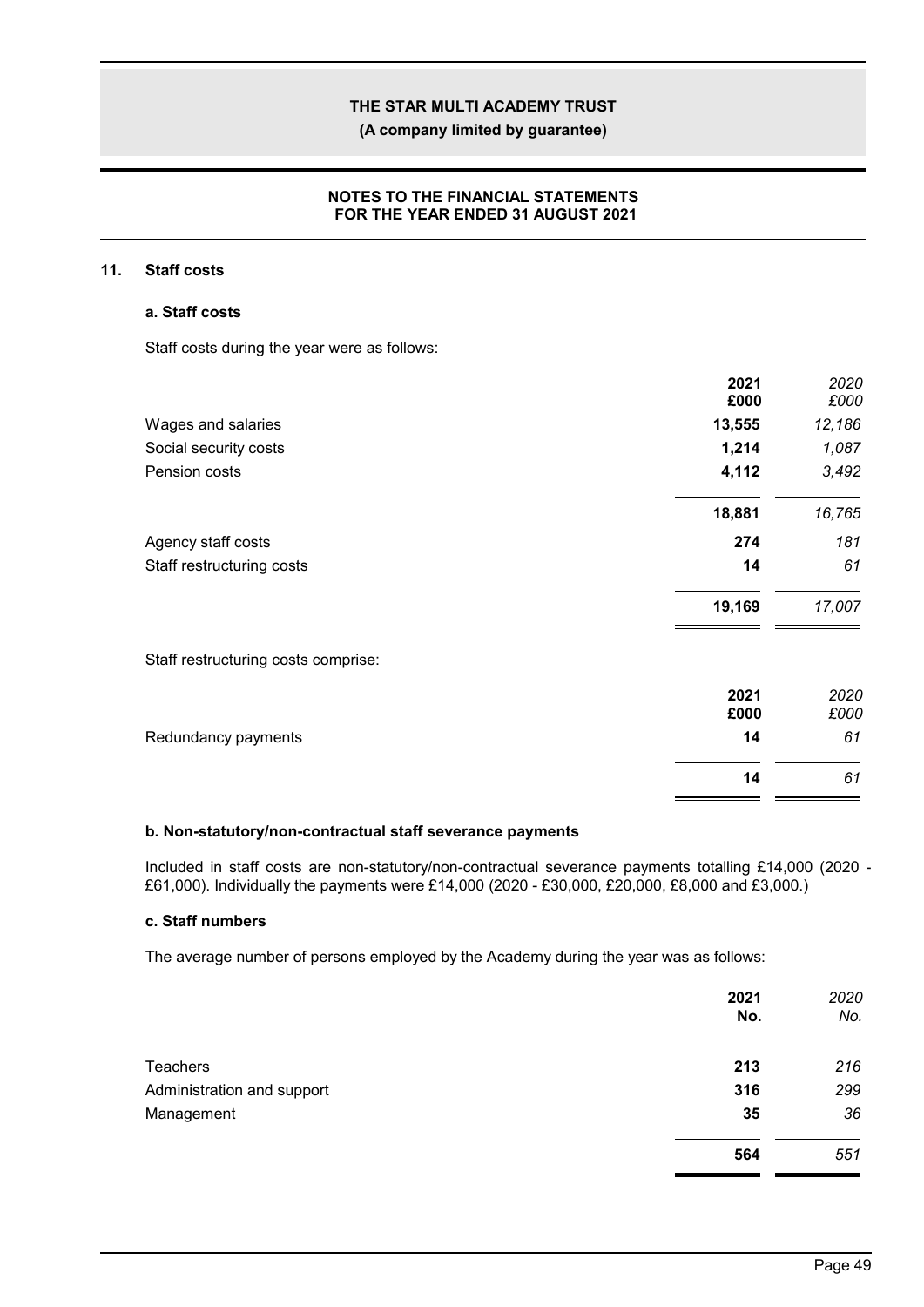**(A company limited by guarantee)**

### **NOTES TO THE FINANCIAL STATEMENTS FOR THE YEAR ENDED 31 AUGUST 2021**

### **11. Staff costs (continued)**

### **d. Higher paid staff**

The number of employees whose employee benefits (excluding employer pension costs) exceeded £60,000 was:

|                                 | 2021<br>No. | 2020<br>No. |
|---------------------------------|-------------|-------------|
| In the band £60,001 - £70,000   |             | 6           |
| In the band £70,001 - £80,000   | Δ           | 2           |
| In the band £80,001 - £90,000   |             |             |
| In the band £90,001 - £100,000  |             | 2           |
| In the band £110,001 - £120,000 |             |             |

### **e. Key management personnel**

The key management personnel of the academy trust comprise the trustees and the CEO and COO. The total amount of employee benefits (including employer pension contributions and employer national insurance contributions) received by key management personnel for their services to the academy trust was £224,564 (2020: £205,670).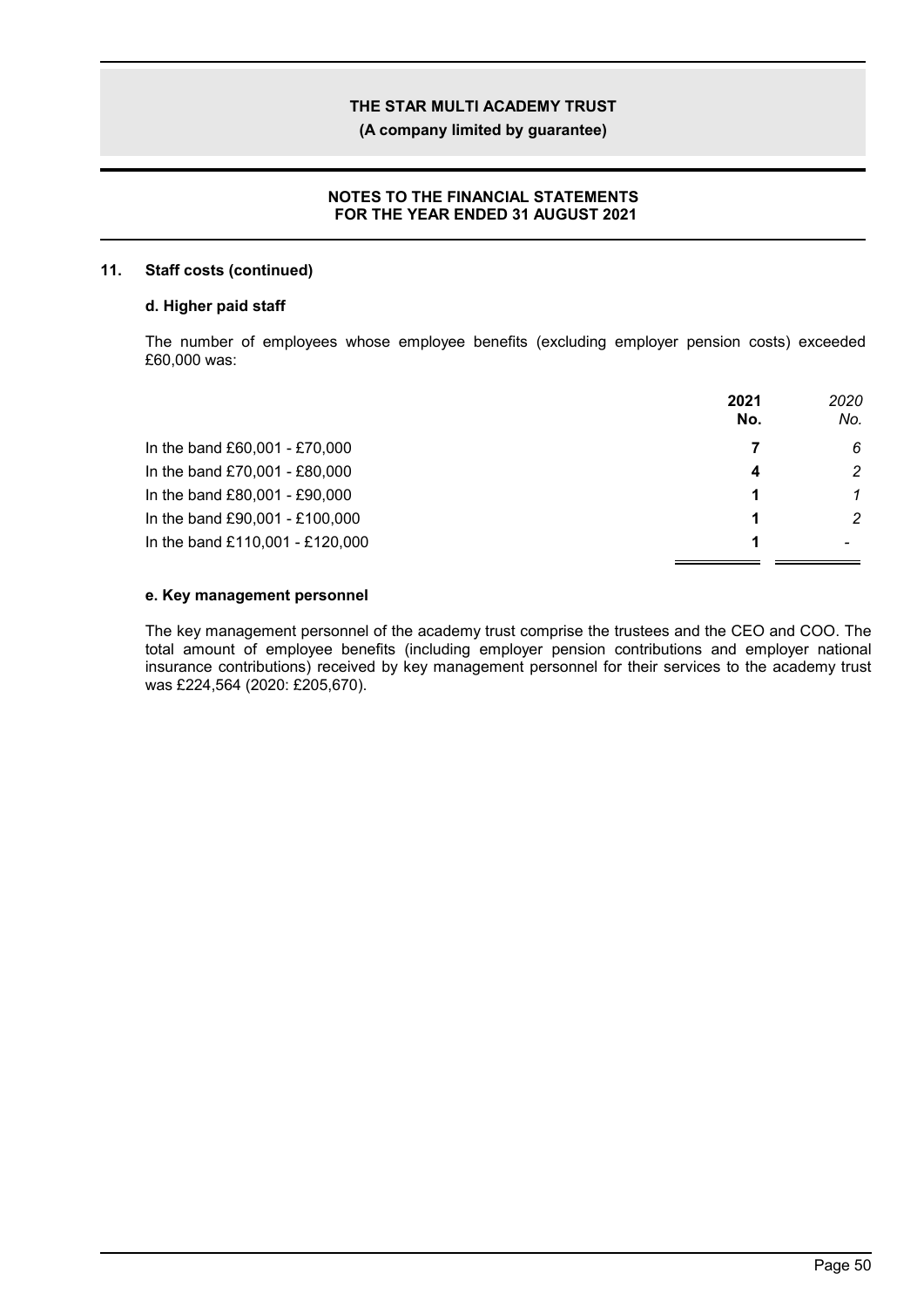**(A company limited by guarantee)**

### **NOTES TO THE FINANCIAL STATEMENTS FOR THE YEAR ENDED 31 AUGUST 2021**

#### **12. Central services**

The Academy has provided the following central services to its academies during the year:

- School Improvement
- Finance, Audit and Banking
- HR Advisory
- Payroll
- ICT Support for trust wide finance systems
- Health & Safety
- GDPR/DPO
- MAT Governance
- Public Relations/ Crisis Communications

The Academy charges for these services on the following basis:

#### 3% of GAG and Early Years Funding

The actual amounts charged during the year were as follows:

|                                    | 2021<br>£000 | 2020<br>£000 |
|------------------------------------|--------------|--------------|
| Tadcaster Grammar School           | 398          | 215          |
| Monk Fryston C of E Primary School | 46           | 22           |
| <b>Riverside Primary School</b>    | 86           | 45           |
| <b>Kellington Primary School</b>   | 29           | 15           |
| Kirk Fenton C of E Primary School  | 48           | 23           |
| Saxton C of E Primary School       | 20           | 10           |
| Appleton Roebuck Primary School    | 31           | 15           |
| Sherburn Hungate Primary School    | 48           | 26           |
| South Milford Primary School       | 44           | 20           |
| Sherburn High School               | 213          | 103          |
| Brayton C of E Primary School      | 74           | 33           |
| Total                              | 1,037        | 527          |

### **13. Trustees' remuneration and expenses**

During the year, no Trustees received any remuneration or other benefits *(2020 - £NIL)*.

During the year ended 31 August 2021, no Trustee expenses have been incurred *(2020 - £NIL)*.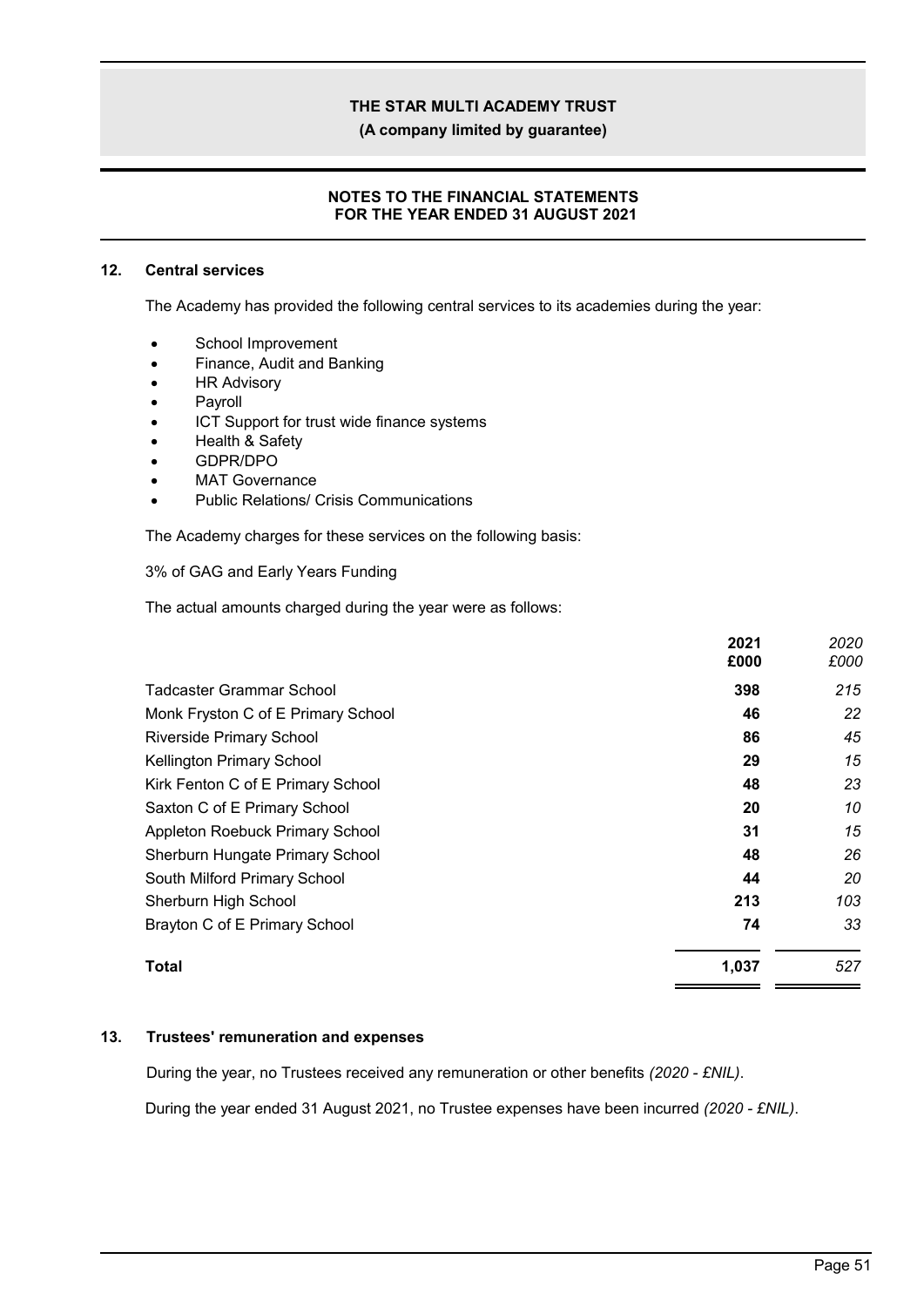**(A company limited by guarantee)**

#### **NOTES TO THE FINANCIAL STATEMENTS FOR THE YEAR ENDED 31 AUGUST 2021**

#### **14. Trustees' and Officers' insurance**

The Academy has opted into the Department for Education's risk protection arrangement (RPA), an alternative to insurance where UK government funds cover losses that arise. This scheme protects Trustees and officers from claims arising from negligent acts, errors or omissions occurring whilst on academy business, and provides cover up to £10,000,000. It is not possible to quantify the Trustees and officers indemnity element from the overall cost of the RPA scheme membership.

#### **15. Tangible fixed assets**

| Long-term<br>leasehold<br>property<br>£000 | <b>Furniture</b><br>and<br>equipment<br>£000 | Computer<br>equipment<br>£000 | <b>Total</b><br>£000 |
|--------------------------------------------|----------------------------------------------|-------------------------------|----------------------|
|                                            |                                              |                               |                      |
| 89,161                                     | 114                                          | 261                           | 89,536               |
| (10, 895)                                  |                                              |                               | (10, 895)            |
| 78,266                                     | 114                                          | 261                           | 78,641               |
| 5,500                                      | 307                                          | 316                           | 6,123                |
| 83,766                                     | 421                                          | 577                           | 84,764               |
|                                            |                                              |                               |                      |
| 2,994                                      | 34                                           | 66                            | 3,094                |
| (354)                                      |                                              |                               | (354)                |
| 2,640                                      | 34                                           | 66                            | 2,740                |
| 1,574                                      | 48                                           | 93                            | 1,715                |
| 4,214                                      | 82                                           | 159                           | 4,455                |
|                                            |                                              |                               |                      |
| 79,552                                     | 339                                          | 418                           | 80,309               |
| 75,626                                     | 80                                           | 195                           | 75,901               |
|                                            |                                              |                               |                      |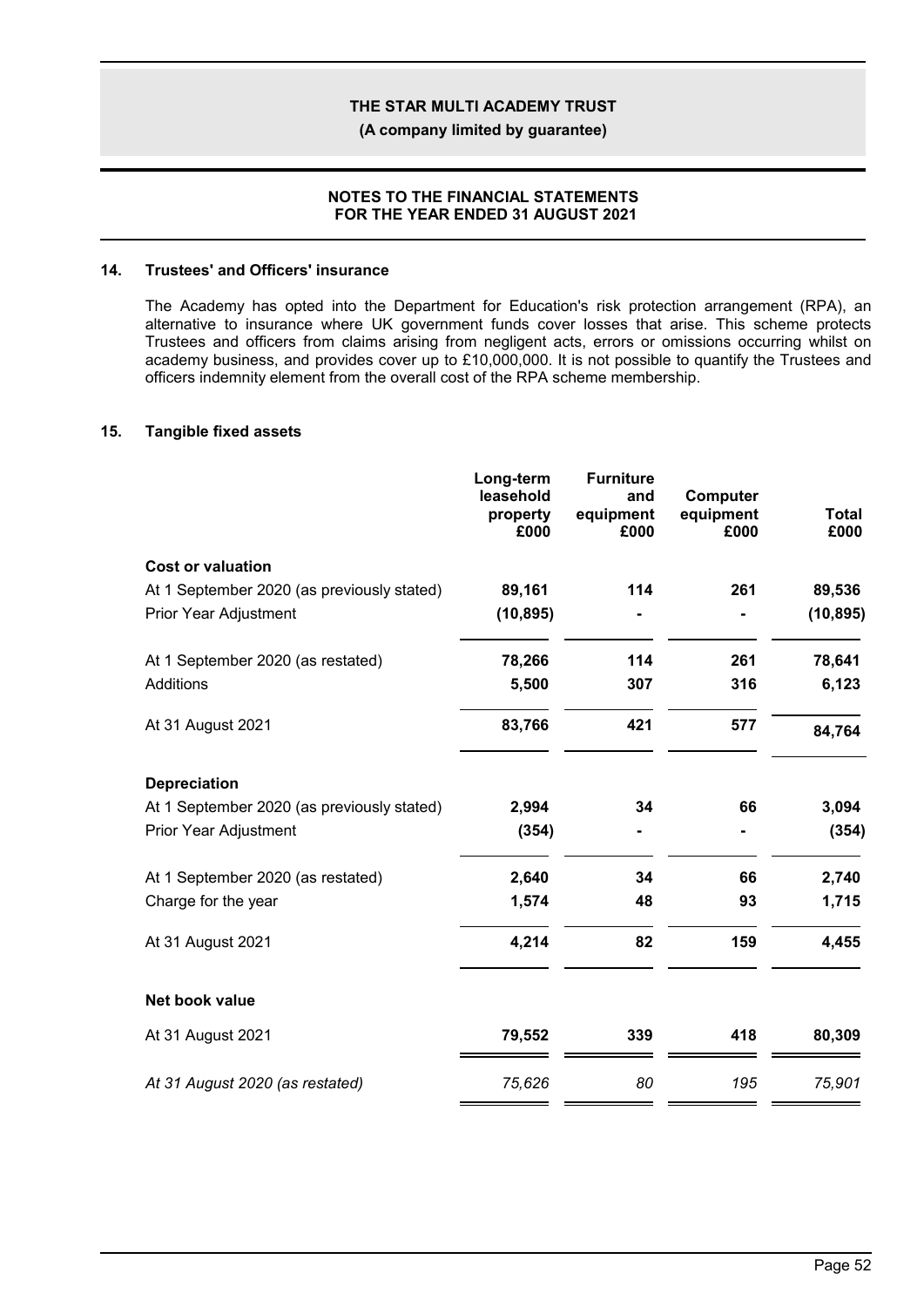**(A company limited by guarantee)**

#### **NOTES TO THE FINANCIAL STATEMENTS FOR THE YEAR ENDED 31 AUGUST 2021**

#### **15. Tangible fixed assets (continued)**

The Academy Trust occupies school buildings which are owned by site trustees which have links with the Diocese. The site trustees are the providers of the land and buildings on the same basis as when the academy was a maintained school. The Academy Trust occupies the land and buildings under a mere licence. The continuing permission of the site trustees is pursuant to, and subject to, the relevant trust's charitable objects. The licence delegates aspects of the management of the land and buildings to the Academy Trust for the time being, but does not vest any rights over the land in the Academy Trust. The site trustees have given an undertaking to the Secretary of State that they will not give the Academy Trust less than two years written notice to terminate the occupation of the land and buildings. Having considered the facts under which the Academy Trust is occupying the land and buildings the Trustees have concluded that the value of the land and buildings occupied by the Academy Trust will not be recognised on the balance sheet of the academy.

The Trust's transactions relating to land and buildings include the taking up of the leasehold on the land and buildings at Appleton Roebuck Primary School, Tadcaster Grammar School, Kellington Primary School, Sherburn Hungate Community Primary School, South Milford Community Primary School, Riverside Community Primary School and Sherburn High School over a term of 125 years at a peppercorn rent.

Additionally, a separate area of leasehold land relating to the Playing fields at Brayton Church of England Primary School has been made available to the Trust in the prior year over a term of 125 years at a peppercorn rent and has been recognised in the balance sheet at fair value at the time of conversion.

During the year a building was built for the use of Sherburn Hungate School. Trustees have valued the donation on the same basis as if it were a transfer of a building on conversion and an equivalent amount has been included in donation's income on the statement of financial activity.

A prior year adjustment is included above, as detailed in note 19, resulting in the restated 31 August 2020 figures.

#### **16. Debtors**

|                                | 2021<br>£000 | 2020<br>£000 |
|--------------------------------|--------------|--------------|
| Due within one year            |              |              |
| Trade debtors                  | 61           | 11           |
| Other debtors                  | 447          | 833          |
| Prepayments and accrued income | 536          | 512          |
|                                | 1,044        | 1,356        |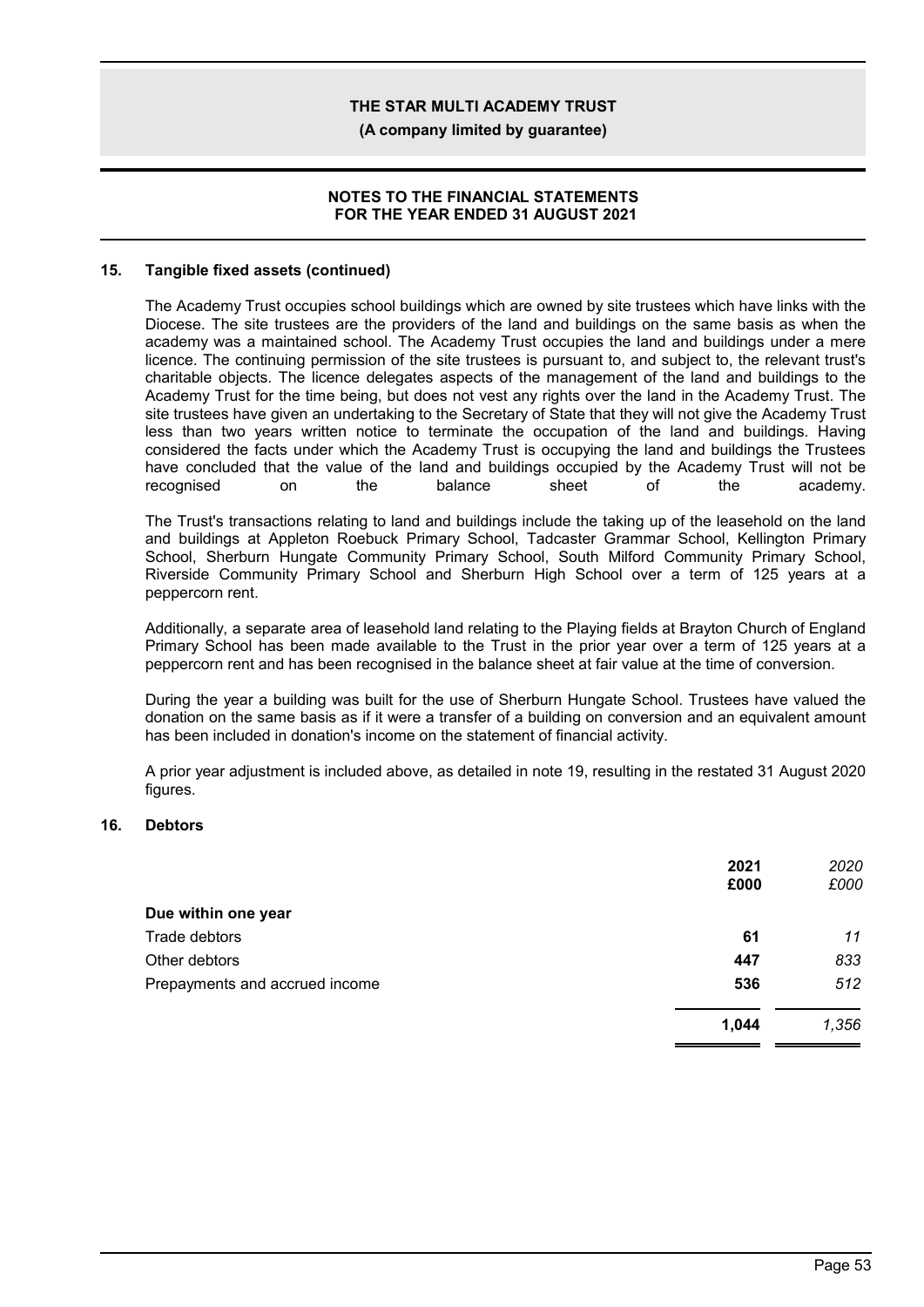**(A company limited by guarantee)**

### **NOTES TO THE FINANCIAL STATEMENTS FOR THE YEAR ENDED 31 AUGUST 2021**

### **17. Creditors: Amounts falling due within one year**

|                                        | 2021<br>£000 | 2020<br>£000 |
|----------------------------------------|--------------|--------------|
| Trade creditors                        | 1,140        | 708          |
| Other taxation and social security     | 296          | 273          |
| Other creditors                        | 400          | 406          |
| Accruals and deferred income           | 1,150        | 596          |
|                                        | 2,986        | 1,983        |
|                                        | 2021<br>£000 | 2020<br>£000 |
| Deferred income at 1 September 2020    | 361          | 396          |
| Resources deferred during the year     | 394          | 361          |
| Amounts released from previous periods | (361)        | (396)        |
|                                        | 394          | 361          |

At the balance sheet date the academy trust was holding funds received in advance for free school meals was £178,048 (2020: £181,354), rates relief was £46,318 (2020: £46,157), school trips was £128,326 (2020: £121,845) and other deferred income was £41,680 (2020: £11,713).

### **18. Creditors: Amounts falling due after more than one year**

|                 | 2021<br>£000 | 2020<br>£000 |
|-----------------|--------------|--------------|
| Other creditors | 125          | 96           |

Included within other creditors is a balance of £100,000 (2020: £75,000) which relates to a commitment to set aside an amount annually to provide for the cost of resurfacing the 3G pitch at Sherburn High School when required.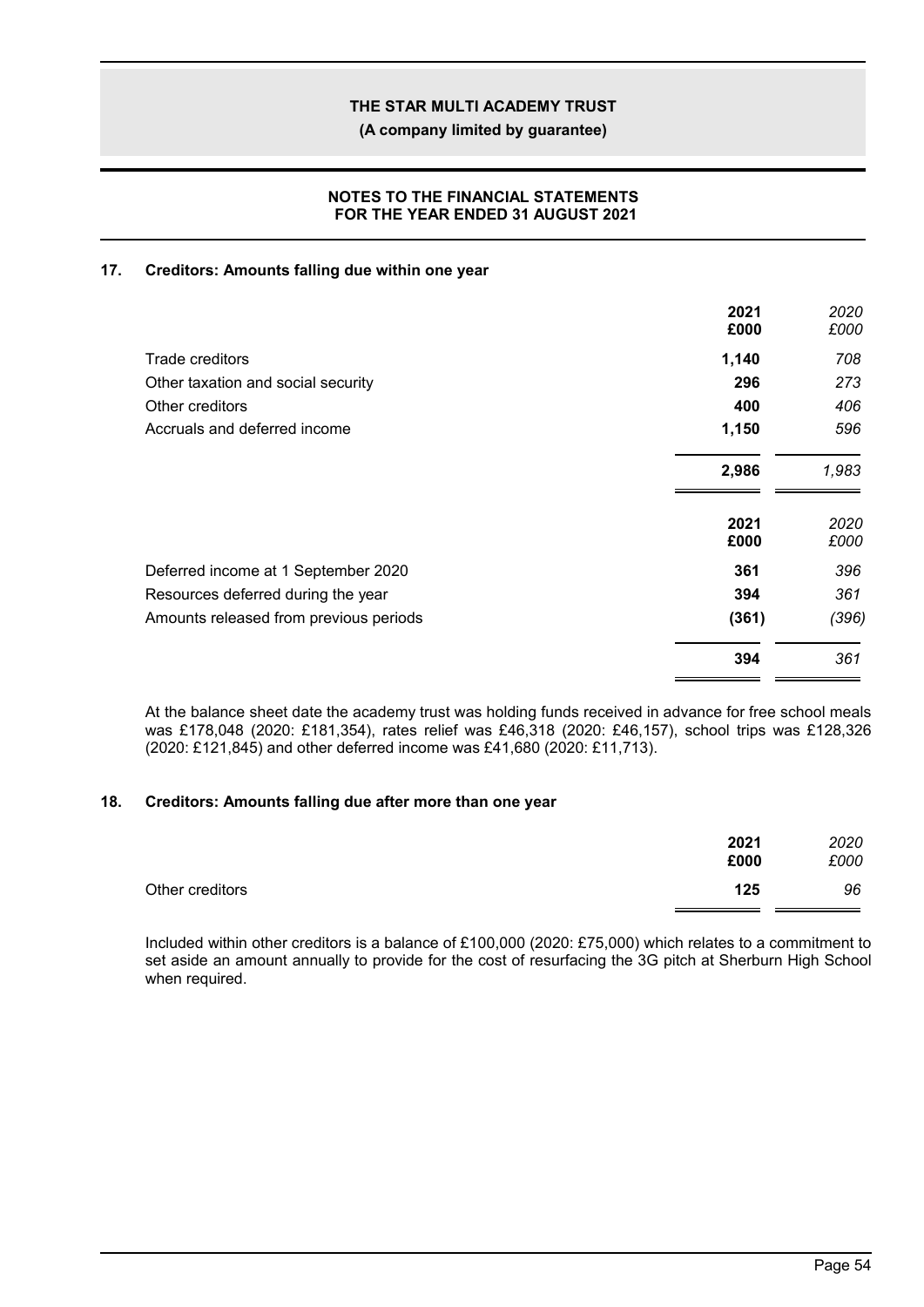**(A company limited by guarantee)**

### **NOTES TO THE FINANCIAL STATEMENTS FOR THE YEAR ENDED 31 AUGUST 2021**

#### **19. Prior year adjustment**

| Reconciliation of total funds                   | 1 September 2019<br>£000's |
|-------------------------------------------------|----------------------------|
| Total funds brought forwards                    | 56,198                     |
| previously reported                             |                            |
| Diocesan owned Land & Buildings<br>cost         | (6, 581)                   |
| Diocesan owned Land & Buildings<br>depreciation | 157                        |
| Total funds brought forward restated            | 49,774                     |
| Adjusted net movement in funds                  | 23,341                     |
| Total funds carried forward                     | 73,115                     |
| Reconciliation of net income                    | 31 August 2020             |
|                                                 | £000's                     |
| Net income previously reported                  | 27,458                     |
| Removal of assets transferred on<br>conversion  | (4, 314)                   |
| Reduction in depreciation charged in<br>year    | 197                        |
| Net income restated                             | 23,341                     |

In previous years all occupied land and buildings were recognised within the academy trust's Balance Sheet as a Tangible Fixed Asset. After a full review of the academy trust's land and buildings accounting policies and recognition criteria, the directors took the decision to remove the diocesan owned land and buildings from the Trust's Balance Sheet.

Diocesan owned land and buildings are occupied under a mere licence which is terminable by giving two years notice. The majority of the risks and rewards of ownership remain with the diocese. Given the nature of the mere licence the land and buildings have more characteristics of a rolling short term lease with a two year notice period of termination. Under FRS 102 current guidance this would be treated as an operating lease rather than a finance lease therefore not included as a tangible fixed asset.

Consideration of substance over form: the academy trust could be asked to vacate the Diocesan owned land and buildings with a two year notice period which would result in the closure of the academy or transfer of the academy to another location. Since there is no ongoing right to use a Diocesan owned land and building beyond two years the academy trust should not recognise the Diocesan owned land and buildings as a tangible fixed asset in the financial statements.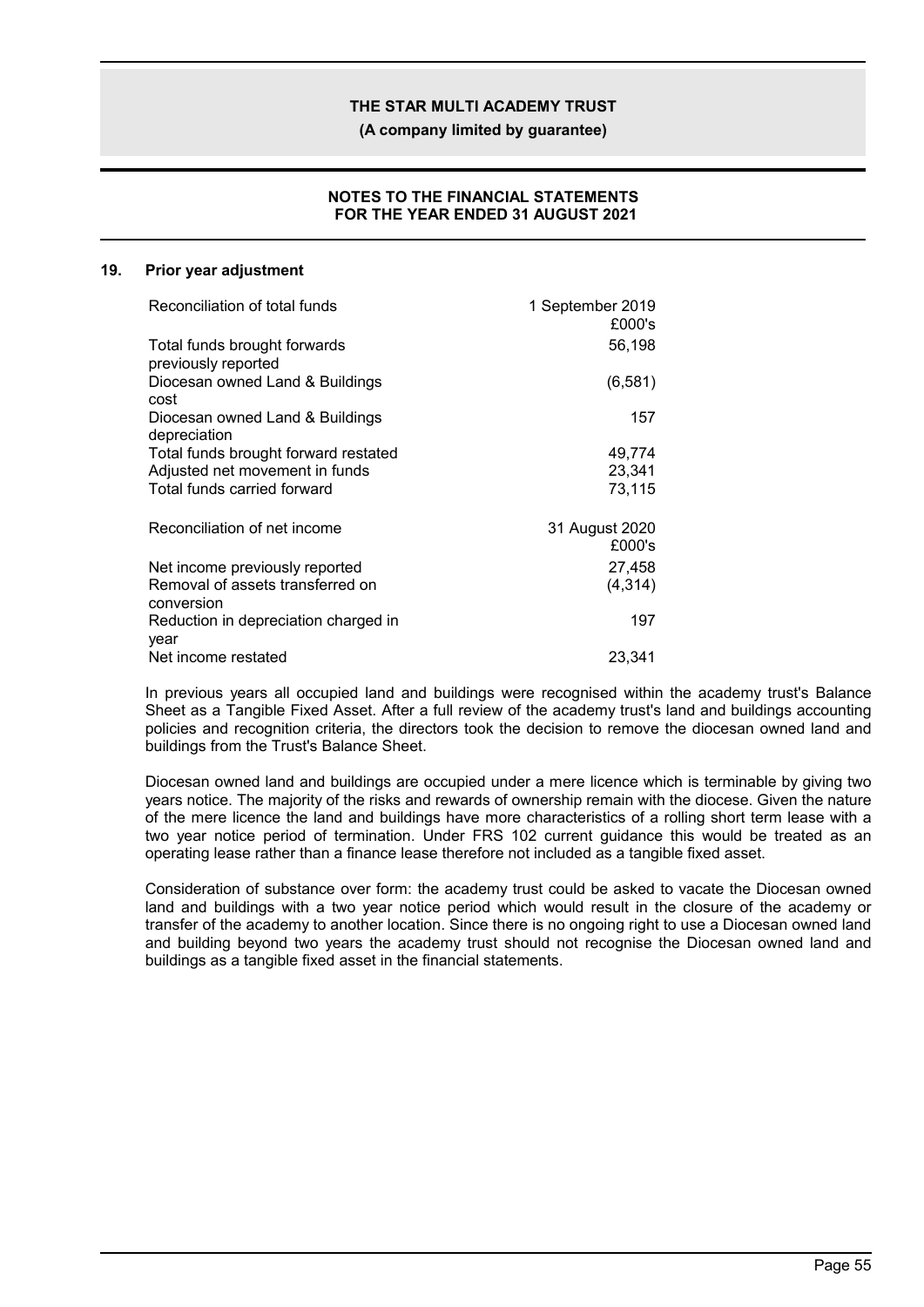**(A company limited by guarantee)**

### **NOTES TO THE FINANCIAL STATEMENTS FOR THE YEAR ENDED 31 AUGUST 2021**

### **20. Statement of funds**

|                                                                 | As restated<br><b>Balance at 1</b><br><b>September</b><br>2020<br>£000 | £000   | Income Expenditure<br>£000 | <b>Transfers</b><br>in/out<br>£000 | Gains/<br>(Losses)<br>£000 | <b>Balance at</b><br>31 August<br>2021<br>£000 |
|-----------------------------------------------------------------|------------------------------------------------------------------------|--------|----------------------------|------------------------------------|----------------------------|------------------------------------------------|
| <b>Unrestricted</b><br>funds                                    |                                                                        |        |                            |                                    |                            |                                                |
| General Funds -<br>all funds                                    | 1,189                                                                  | 667    | (97)                       | 62                                 |                            | 1,821                                          |
| <b>Restricted</b><br>general funds                              |                                                                        |        |                            |                                    |                            |                                                |
| <b>General Annual</b><br>Grant (GAG)                            |                                                                        | 19,909 | (19,681)                   | 29                                 |                            | 257                                            |
| Pupil Premium                                                   |                                                                        | 495    | (495)                      |                                    |                            |                                                |
| Teaching school                                                 |                                                                        |        |                            |                                    |                            |                                                |
| provision                                                       | 29                                                                     | 55     | (18)                       | (29)                               |                            | 37                                             |
| Other grants                                                    | 92                                                                     | 1,928  | (1,729)                    | (83)                               |                            | 208                                            |
| Donations                                                       | 11                                                                     | 80     | (80)                       | (11)                               |                            |                                                |
| Start-up Grants                                                 | 88                                                                     | (63)   |                            | (25)                               |                            |                                                |
| Pension reserve                                                 | (6, 735)                                                               |        | (1, 220)                   |                                    | 365                        | (7, 590)                                       |
|                                                                 | (6, 515)                                                               | 22,404 | (23, 223)                  | (119)                              | 365                        | (7,088)                                        |
| <b>Restricted fixed</b><br>asset funds                          |                                                                        |        |                            |                                    |                            |                                                |
| Transfer on<br>conversion                                       | 74,796                                                                 |        | (1, 496)                   |                                    |                            | 73,300                                         |
| Dfe Group<br>capital grants<br><b>Private Sector</b><br>capital | 3,629                                                                  | 2,401  | (219)                      | (62)                               |                            | 5,749                                          |
| sponsorship                                                     | 16                                                                     | -      |                            |                                    |                            | 16                                             |
| Capital<br>donations                                            |                                                                        | 2,539  |                            |                                    |                            | 2,539                                          |
| Capital<br>expenditure from<br>restricted                       |                                                                        |        |                            |                                    |                            |                                                |
| general funds                                                   |                                                                        |        |                            | 119                                |                            | 119                                            |
|                                                                 | 78,441                                                                 | 4,940  | (1,715)                    | 57                                 |                            | 81,723                                         |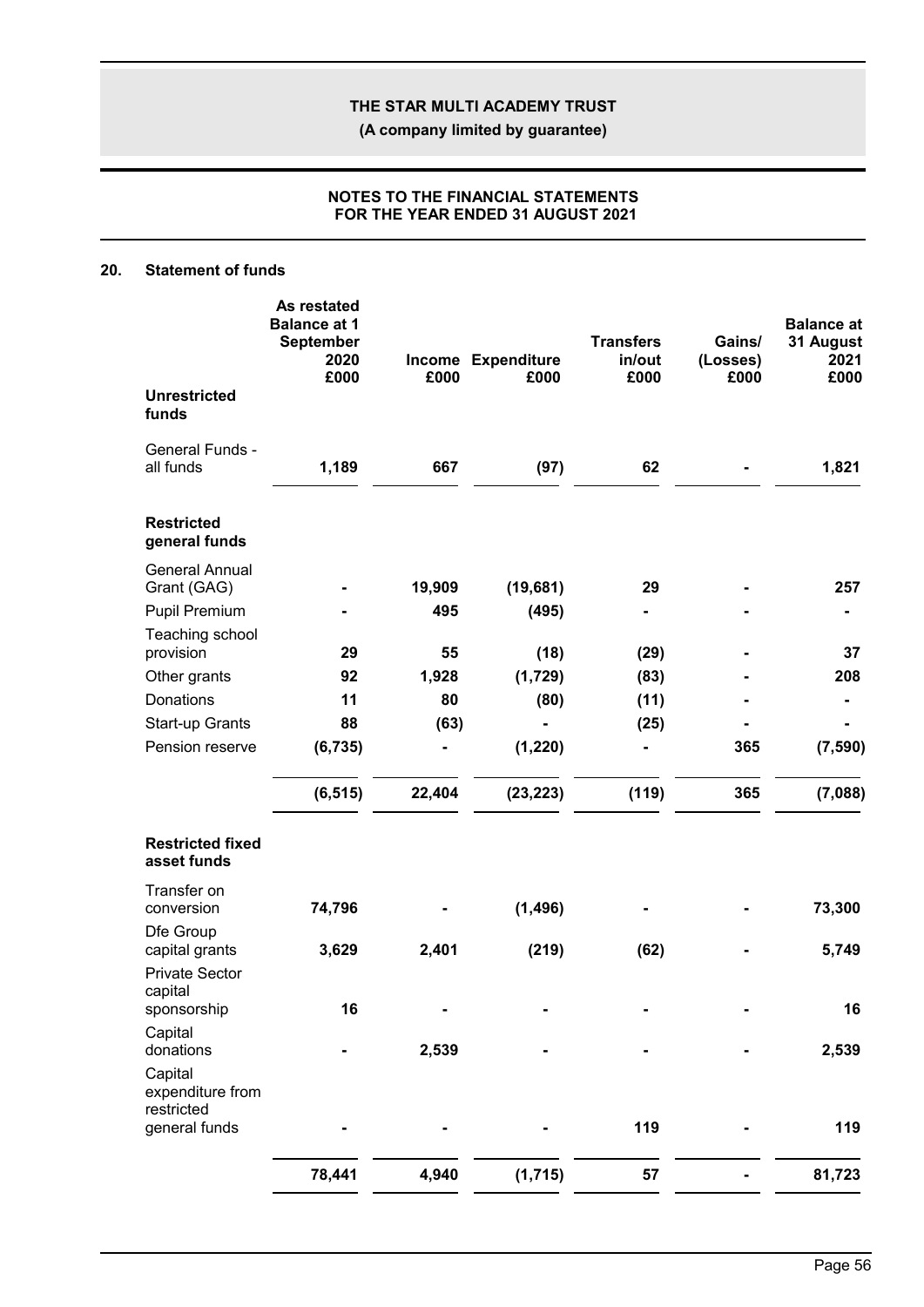**(A company limited by guarantee)**

### **NOTES TO THE FINANCIAL STATEMENTS FOR THE YEAR ENDED 31 AUGUST 2021**

#### **20. Statement of funds (continued)**

|                                  | As restated<br><b>Balance at 1</b><br><b>September</b><br>2020<br>£000 | £000   | Income Expenditure<br>£000 | <b>Transfers</b><br>in/out<br>£000 | Gains/<br>(Losses)<br>£000 | <b>Balance at</b><br>31 August<br>2021<br>£000 |
|----------------------------------|------------------------------------------------------------------------|--------|----------------------------|------------------------------------|----------------------------|------------------------------------------------|
| <b>Total Restricted</b><br>funds | 71,926                                                                 | 27,344 | (24, 938)                  | (62)                               | 365                        | 74,635                                         |
| <b>Total funds</b>               | 73,115                                                                 | 28,011 | (25, 035)                  | $\blacksquare$                     | 365                        | 76,456                                         |

The specific purposes for which the funds are to be applied are as follows:

General Annual Grant (GAG) must be used for the normal running costs of the academies. Under the funding agreement with the Secretary of State, the Academy Trust was not subject to a limit on the amount of GAG it could carry forward at 31 August 2021.

Funding for the Teaching School are funding for the teaching school, relevant expenditure is allocated against this income.

Restricted Fixed Asset funds are resources which are to be applied to specific capital purposes.

Donations include restricted donations received for various projects during the year.

The balances carried forward on start up grants and other grants (which relates to sports grant) will be spent in accordance with the funding agreements.

The transfer from fixed asset fund to unrestricted funds of £62,000 relates to the salary of the estate manager.

#### **Total funds analysis by academy**

Fund balances at 31 August 2021 were allocated as follows:

|                                    | 2021<br>£000   | 2020<br>£000 |
|------------------------------------|----------------|--------------|
| Tadcaster Grammar School           | 496            | 107          |
| Monk Fryston C of E Primary School | 140            | 102          |
| <b>Riverside Primary School</b>    | 130            | 75           |
| Kellington Primary School          | 46             | (26)         |
| Kirk Fenton C of E Primary School  | (8)            | (45)         |
| Saxton C of E Primary School       | 38             | 6            |
| Appleton Roebuck Primary School    | $\blacksquare$ | 45           |
| Sherburn Hungate Primary School    | 125            | 96           |
| South Milford Primary School       | 63             | 71           |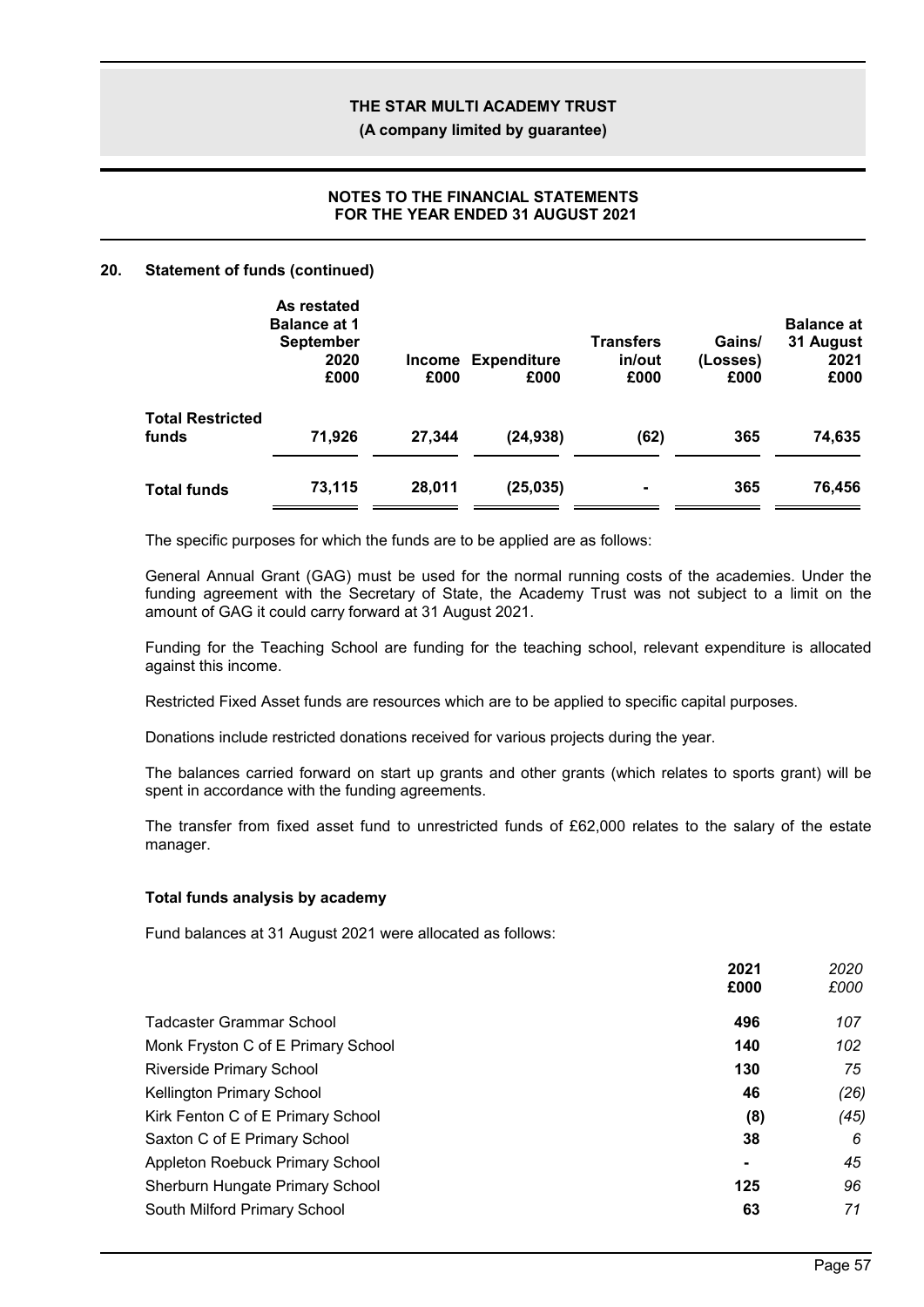**(A company limited by guarantee)**

### **NOTES TO THE FINANCIAL STATEMENTS FOR THE YEAR ENDED 31 AUGUST 2021**

### **20. Statement of funds (continued)**

|                                                    | 2021    | 2020     |
|----------------------------------------------------|---------|----------|
|                                                    | £000    | £000     |
| <b>Teaching School Alliance</b>                    | 78      | 99       |
| Sherburn High School                               | 467     | 453      |
| Brayton C of E Primary School                      | 32      | 43       |
| <b>Central Services</b>                            | 716     | 383      |
| Total before fixed asset funds and pension reserve | 2,323   | 1,409    |
| Restricted fixed asset fund                        | 81,723  | 78,441   |
| Pension reserve                                    | (7,590) | (6, 735) |
| Total                                              | 76,456  | 73,115   |

The following academy is carrying a net deficit on its portion of the funds as follows:

|                                   | <b>Deficit</b><br>£000 |
|-----------------------------------|------------------------|
| Kirk Fenton C of E Primary School | (8)                    |

Kirk Fenton has reduced their deficit from £45k to £8k in the 2020-21 academic year. This is due to robust financial management monitoring that is in place for the school. Their deficit was a result of an inconsistent PAN. This was changed and increased pupil numbers will result in a balanced or better financial position for the year ending 31 August 2022.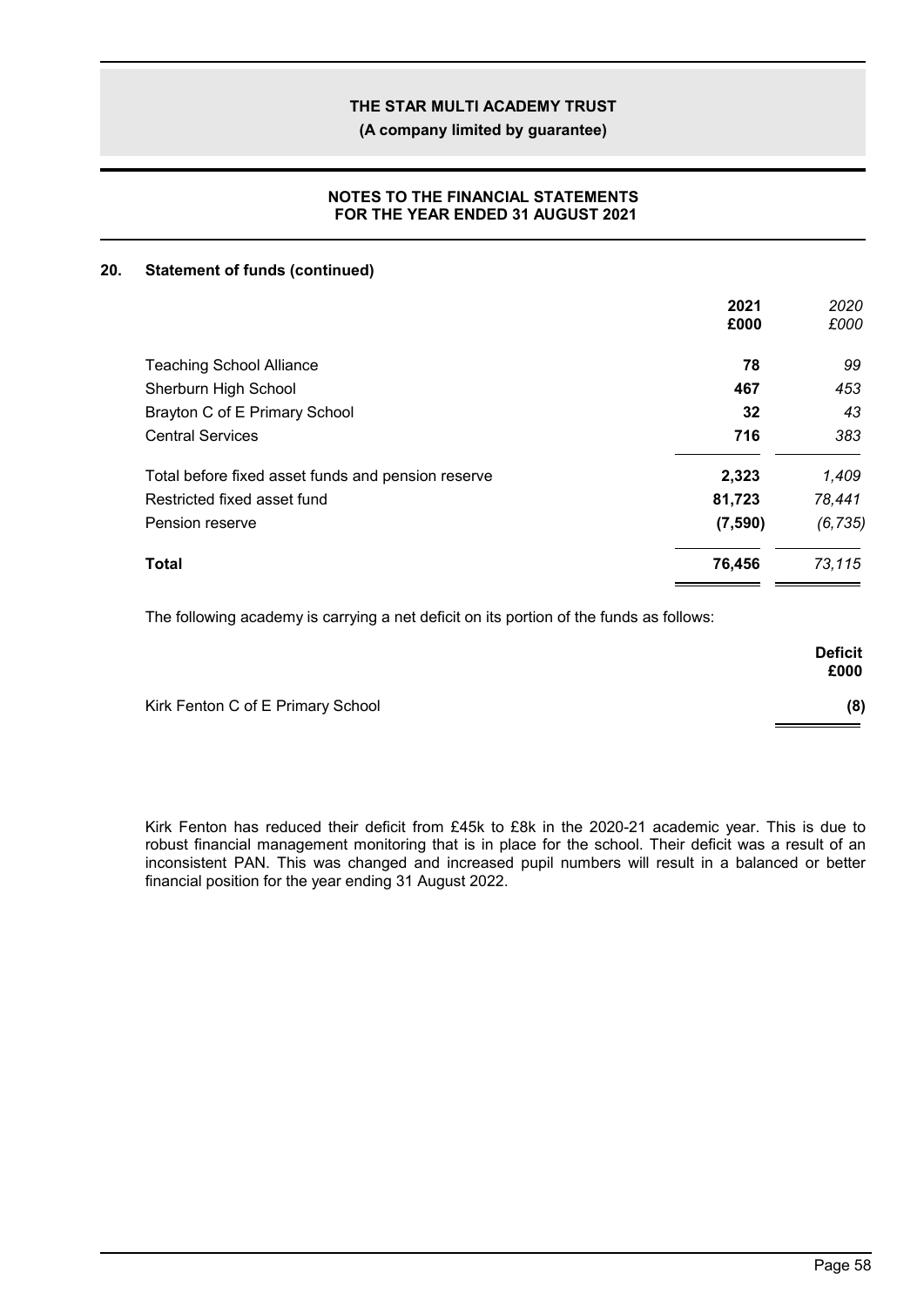**(A company limited by guarantee)**

### **NOTES TO THE FINANCIAL STATEMENTS FOR THE YEAR ENDED 31 AUGUST 2021**

### **20. Statement of funds (continued)**

# **Total cost analysis by academy**

Expenditure incurred by each academy during the year was as follows:

| and<br>educational<br>support<br>staff costs<br>£000 | <b>Other</b><br>staff costs<br>£000 | £000        | <b>Other costs</b><br>excluding<br>£000 | Total<br>2021<br>£000 | Total<br>2020<br>£000 |
|------------------------------------------------------|-------------------------------------|-------------|-----------------------------------------|-----------------------|-----------------------|
| 5,475                                                | 1,311                               | 519         | 902                                     | 8,207                 | 7,806                 |
| 436                                                  | 252                                 | 104         | 124                                     | 916                   | 798                   |
| 928                                                  | 619                                 | 169         | 229                                     | 1,945                 | 1,760                 |
| 256                                                  | 204                                 | 62          | 51                                      | 573                   | 576                   |
| 499                                                  | 257                                 | 77          | 148                                     | 981                   | 843                   |
| 202                                                  | 69                                  | 48          | 51                                      | 370                   | 363                   |
| 332                                                  | 183                                 | 72          | 103                                     | 690                   | 522                   |
| 584                                                  | 324                                 | 144         | 134                                     | 1,186                 | 949                   |
| 462                                                  | 221                                 | 96          | 133                                     | 912                   | 746                   |
| $\qquad \qquad \blacksquare$                         | 14                                  | $\mathbf 1$ | 32                                      | 47                    | 41                    |
| 2,882                                                | 1,062                               | 326         | 546                                     | 4,816                 | 3,694                 |
| 825                                                  | 452                                 | 117         | 214                                     | 1,608                 | 1,184                 |
| 131                                                  | 368                                 | 60          | 510                                     | 1,069                 | 1,880                 |
| 13,012                                               | 5,336                               | 1,795       | 3,177                                   | 23,320                | 21,162                |
|                                                      | <b>Teaching</b>                     |             | support Educational                     | supplies depreciation |                       |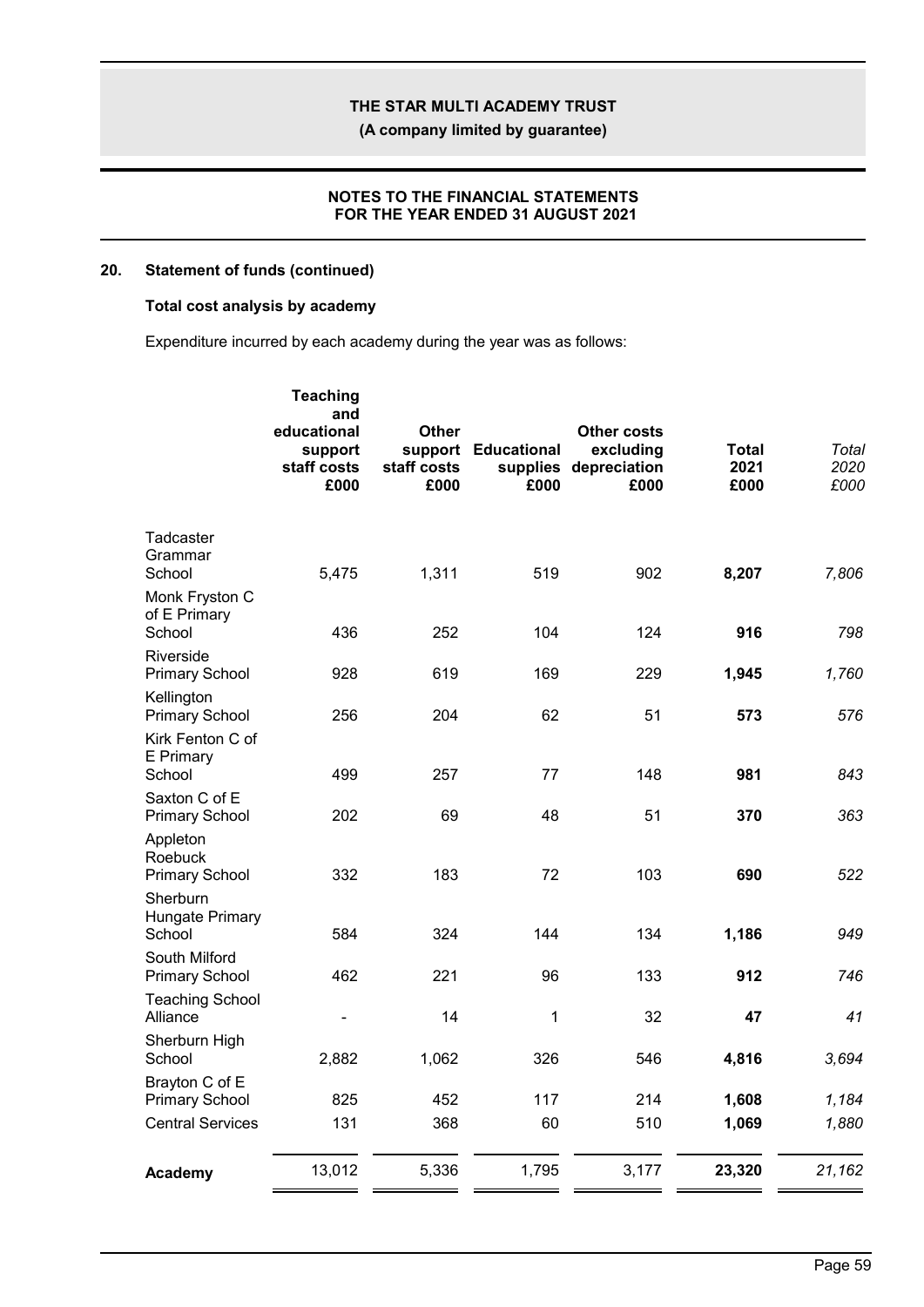**(A company limited by guarantee)**

### **NOTES TO THE FINANCIAL STATEMENTS FOR THE YEAR ENDED 31 AUGUST 2021**

## **20. Statement of funds (continued)**

Comparative information in respect of the preceding year is as follows:

|                                                    | As restated<br><b>Balance</b> at<br>1 September | As restated    | As restated         | Gains/           | As restated<br><b>Balance</b> at<br>31 August |
|----------------------------------------------------|-------------------------------------------------|----------------|---------------------|------------------|-----------------------------------------------|
|                                                    | 2019<br>£000                                    | Income<br>£000 | Expenditure<br>£000 | (Losses)<br>£000 | 2020<br>£000                                  |
| <b>Unrestricted funds</b>                          |                                                 |                |                     |                  |                                               |
| General Funds - all funds                          | 270                                             | 1,294          | (375)               |                  | 1,189                                         |
| <b>Restricted general funds</b>                    |                                                 |                |                     |                  |                                               |
| General Annual Grant (GAG)                         |                                                 | 18,295         | (18, 295)           |                  |                                               |
| Pupil Premium                                      |                                                 | 437            | (437)               |                  |                                               |
| Teaching school provision                          |                                                 | 70             | (41)                |                  | 29                                            |
| Other grants                                       | 38                                              | 1,154          | (1, 100)            |                  | 92                                            |
| Donations                                          |                                                 | 11             |                     |                  | 11                                            |
| Start-up Grants                                    |                                                 | 120            | (32)                |                  | 88                                            |
| Pension reserve                                    | (3, 427)                                        | (1,824)        | (882)               | (602)            | (6, 735)                                      |
|                                                    | (3,389)                                         | 18,263         | (20, 787)           | (602)            | (6, 515)                                      |
| <b>Restricted fixed asset funds</b>                |                                                 |                |                     |                  |                                               |
| Transfer on conversion                             | 51,369                                          | 24,797         | (1, 370)            |                  | 74,796                                        |
| Dfe Group capital grants<br>Private Sector capital | 1,508                                           | 2,211          | (90)                |                  | 3,629                                         |
| sponsorship                                        | 16                                              |                |                     |                  | 16                                            |
|                                                    | 52,893                                          | 27,008         | (1,460)             |                  | 78,441                                        |
| <b>Total Restricted funds</b>                      | 49,504                                          | 45,271         | (22, 247)           | (602)            | 71,926                                        |
| <b>Total funds</b>                                 | 49,774                                          | 46,565         | (22, 622)           | (602)            | 73,115                                        |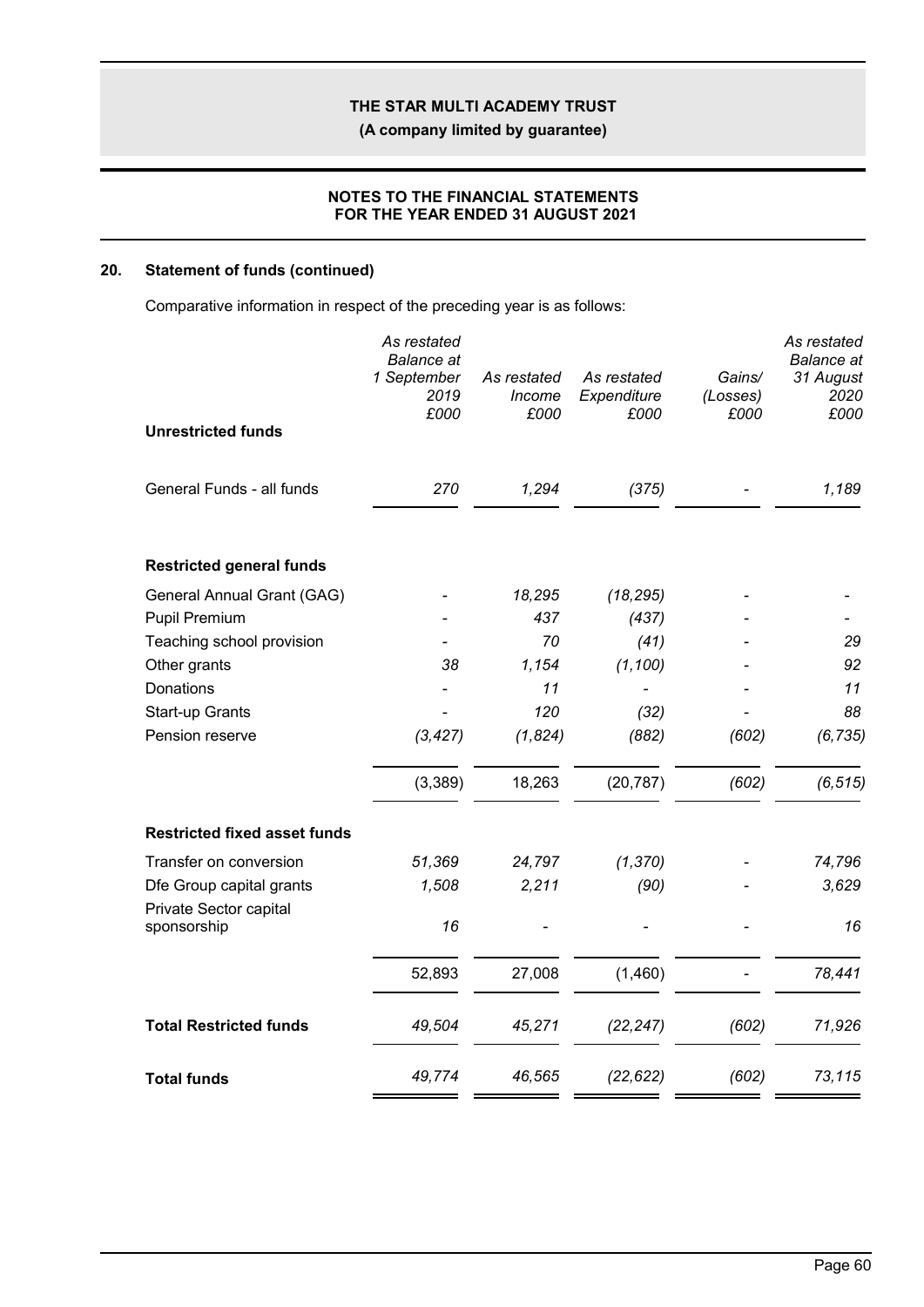**(A company limited by guarantee)**

### **NOTES TO THE FINANCIAL STATEMENTS FOR THE YEAR ENDED 31 AUGUST 2021**

## **21. Analysis of net assets between funds**

### **Analysis of net assets between funds - current year**

|                                        | Unrestricted<br>funds<br>2021<br>£000 | <b>Restricted</b><br>funds<br>2021<br>£000 | <b>Restricted</b><br>fixed asset<br>funds<br>2021<br>£000 | Total<br>funds<br>2021<br>£000 |
|----------------------------------------|---------------------------------------|--------------------------------------------|-----------------------------------------------------------|--------------------------------|
| Tangible fixed assets                  |                                       |                                            | 80,309                                                    | 80,309                         |
| <b>Current assets</b>                  | 4,932                                 | 502                                        | 1,414                                                     | 6,848                          |
| Creditors due within one year          | (2,986)                               | -                                          | ۰                                                         | (2,986)                        |
| Creditors due in more than one year    | (125)                                 | -                                          | ۰                                                         | (125)                          |
| Provisions for liabilities and charges |                                       | (7,590)                                    | -                                                         | (7,590)                        |
| <b>Total</b>                           | 1,821                                 | (7,088)                                    | 81,723                                                    | 76,456                         |
|                                        |                                       |                                            |                                                           |                                |

### **Analysis of net assets between funds - prior year**

|                                        |              |            | As restated |             |
|----------------------------------------|--------------|------------|-------------|-------------|
|                                        |              |            | Restricted  | As restated |
|                                        | Unrestricted | Restricted | fixed asset | Total       |
|                                        | funds        | funds      | funds       | funds       |
|                                        | 2020         | 2020       | 2020        | 2020        |
|                                        | £000         | £000       | £000        | £000        |
| Tangible fixed assets                  |              |            | 75,901      | 75,901      |
| Current assets                         | 3,268        | 220        | 2,540       | 6,028       |
| Creditors due within one year          | (1,983)      |            |             | (1,983)     |
| Creditors due in more than one year    | (96)         |            |             | (96)        |
| Provisions for liabilities and charges |              | (6, 735)   |             | (6, 735)    |
| <b>Total As restated</b>               | 1,189        | (6, 515)   | 78,441      | 73,115      |
|                                        |              |            |             |             |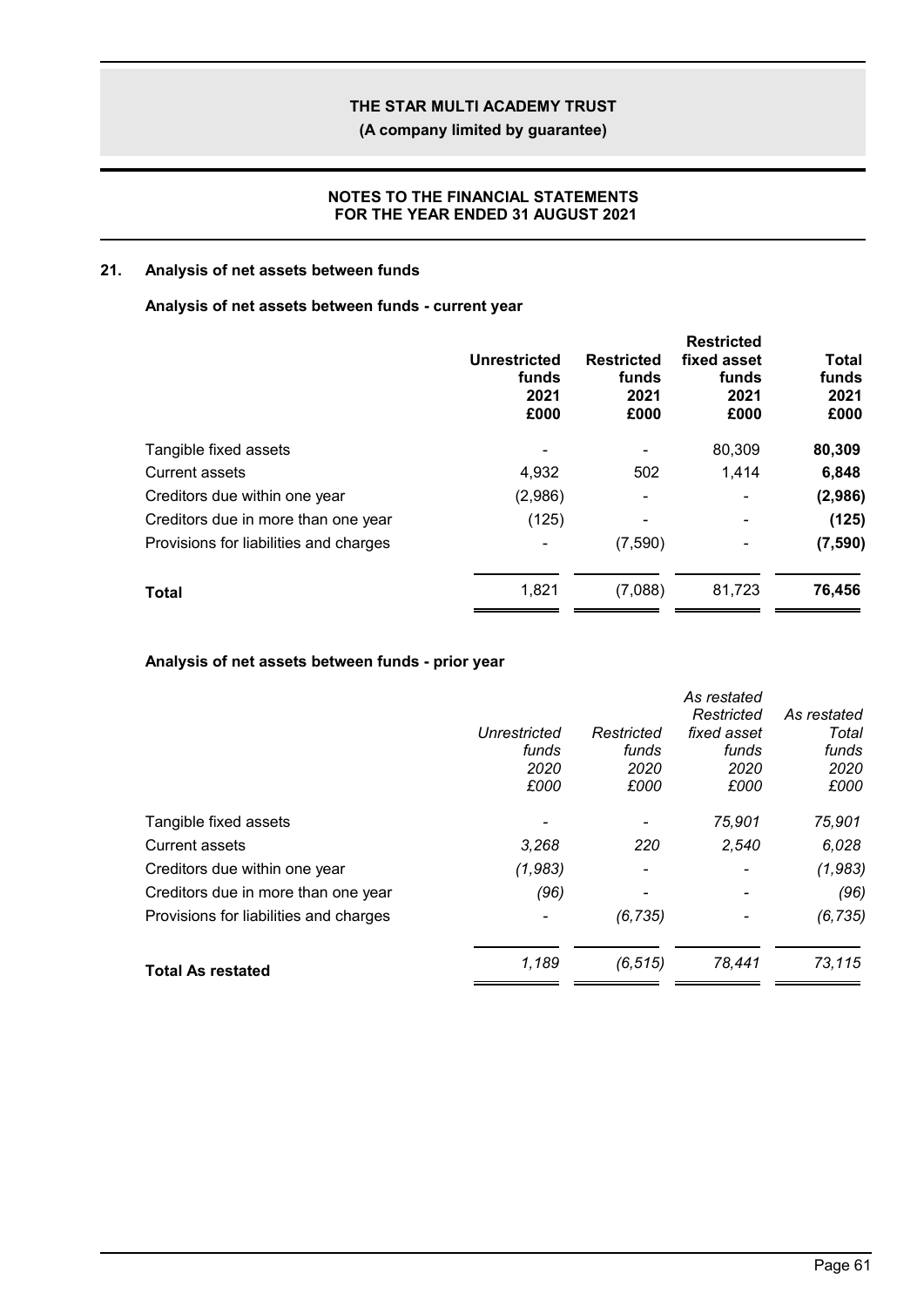**(A company limited by guarantee)**

### **NOTES TO THE FINANCIAL STATEMENTS FOR THE YEAR ENDED 31 AUGUST 2021**

## **22. Reconciliation of net income to net cash flow from operating activities**

|     |                                                                    | 2021<br>£000  | As restated<br>2020<br>£000 |
|-----|--------------------------------------------------------------------|---------------|-----------------------------|
|     | Net income for the year (as per statement of financial activities) | 2,976         | 23,943                      |
|     | <b>Adjustments for:</b>                                            |               |                             |
|     | Depreciation                                                       | 1,715         | 1,460                       |
|     | Capital grants from DfE and other capital income                   | (4,940)       | (2, 211)                    |
|     | Defined benefit pension scheme obligation inherited                |               | 1,824                       |
|     | Defined benefit pension scheme cost less contributions payable     | 1,113         | 797                         |
|     | Defined benefit pension scheme finance cost                        | 107           | 85                          |
|     | Decrease/(increase) in debtors                                     | 312           | (168)                       |
|     | Increase in creditors                                              | 1,032         | 624                         |
|     | Fixed assets transferred on conversion                             |               | (24, 779)                   |
|     | Non cash donation on transfer of new school                        | (2, 477)      |                             |
|     | Net cash (used in)/provided by operating activities                | (162)         | 1,575                       |
| 23. | Cash flows from investing activities                               |               |                             |
|     |                                                                    | 2021<br>£000  | 2020<br>£000                |
|     | Purchase of tangible fixed assets                                  | (3,646)       | (1,069)                     |
|     | Capital grants from DfE Group                                      | 4,940         | 2,211                       |
|     | Net cash provided by investing activities                          | 1,294         | 1,142                       |
| 24. | Analysis of cash and cash equivalents                              |               |                             |
|     |                                                                    | 2021          | 2020                        |
|     | Cash in hand                                                       | £000<br>5,804 | £000<br>4,672               |
|     | Total cash and cash equivalents                                    | 5,804         | 4,672                       |
|     |                                                                    |               |                             |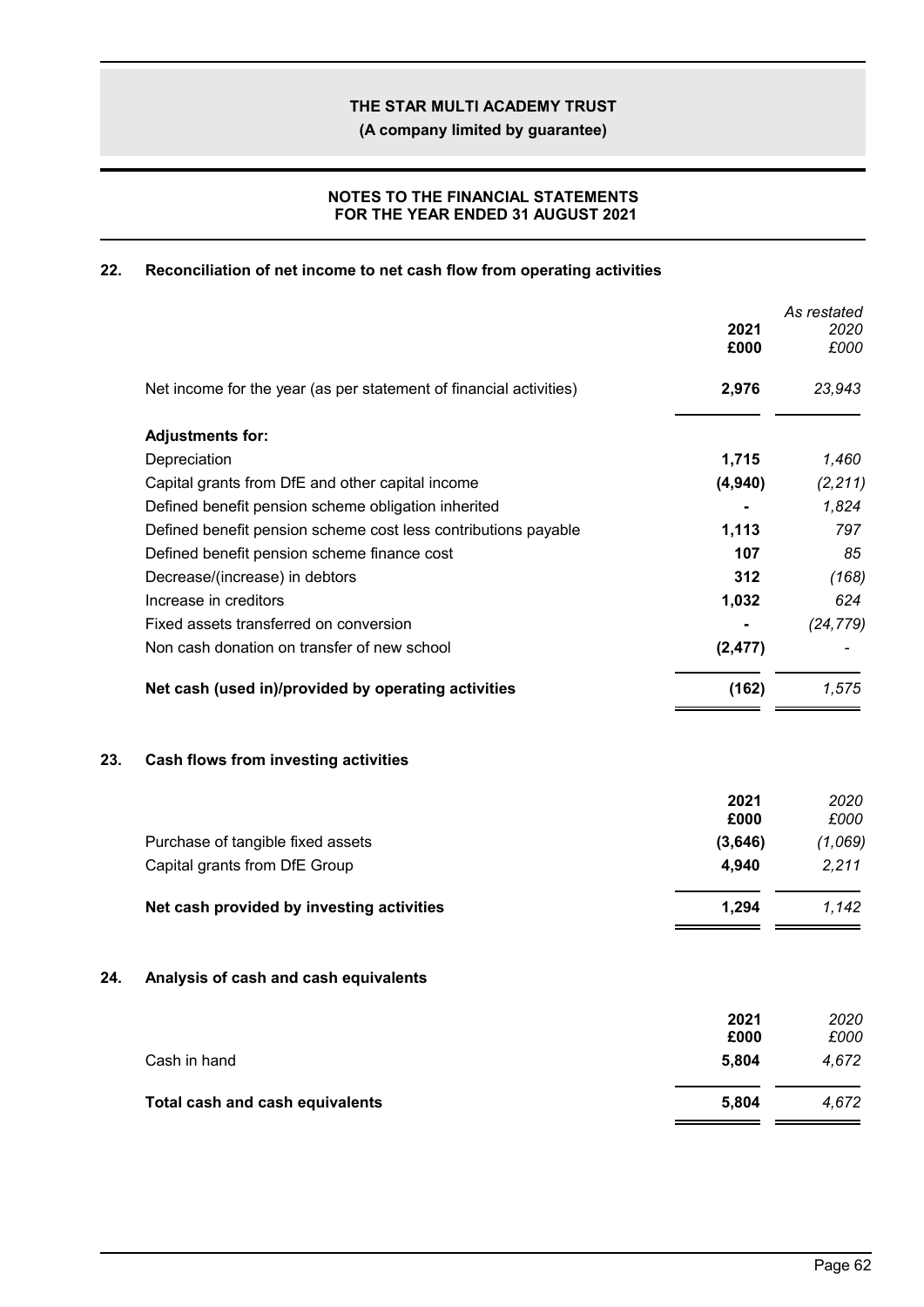**(A company limited by guarantee)**

### **NOTES TO THE FINANCIAL STATEMENTS FOR THE YEAR ENDED 31 AUGUST 2021**

## **25. Capital commitments**

|                                                               | 2021<br>£000 | 2020<br>£000 |
|---------------------------------------------------------------|--------------|--------------|
| Contracted for but not provided in these financial statements |              |              |
| Acquisition of tangible fixed assets                          | 115          | 291          |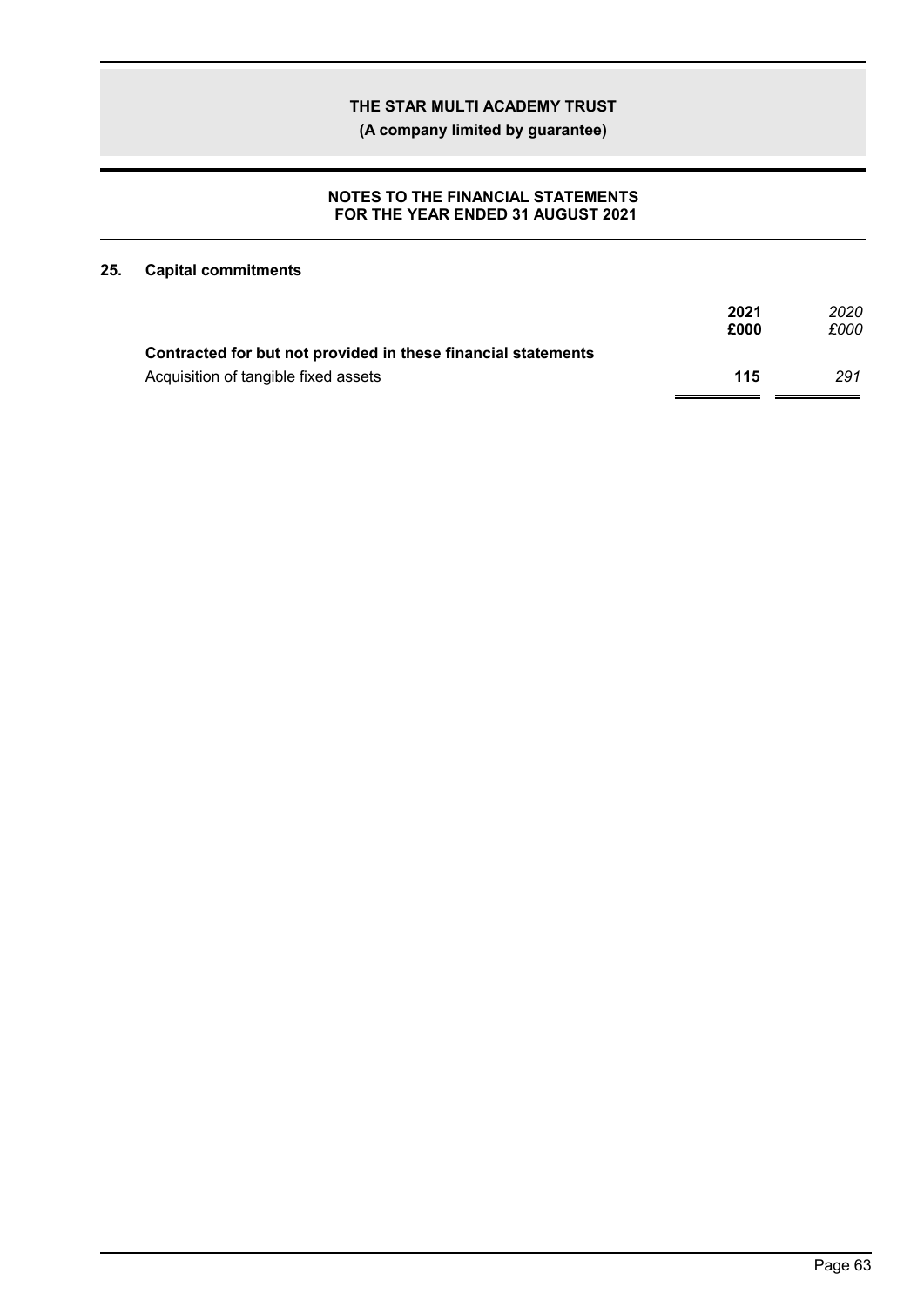**(A company limited by guarantee)**

### **NOTES TO THE FINANCIAL STATEMENTS FOR THE YEAR ENDED 31 AUGUST 2021**

#### **26. Pension commitments**

The Academy's employees belong to two principal pension schemes: the Teachers' Pension Scheme for England and Wales (TPS) for academic and related staff; and the Local Government Pension Scheme (LGPS) for non-teaching staff, which is managed by North Yorkshire Pension Fund. Both are multiemployer defined benefit schemes.

The latest actuarial valuation of the TPS related to the period ended 31 March 2016 and of the LGPS 31 March 2016.

Contributions amounting to £345,232 were payable to the schemes at 31 August 2021 *(2020 - £319,549)* and are included within creditors.

### **Teachers' Pension Scheme**

.

The Teachers' Pension Scheme (TPS) is a statutory, contributory, defined benefit scheme, governed by the Teachers' Pension Scheme Regulations 2014. Membership is automatic for full-time teachers in academies and, from 1 January 2007, automatic for teachers in part-time employment following appointment or a change of contract, although they are able to opt out.

The TPS is an unfunded scheme and members contribute on a 'pay as you go' basis - these contributions along with those made by employers are credited to the Exchequer. Retirement and other pension benefits are paid by public funds provided by Parliament.

#### **Valuation of the Teachers' Pension Scheme**

The Government Actuary, using normal actuarial principles, conducts a formal actuarial review of the TPS in accordance with the Public Service Pensions (Valuations and Employer Cost Cap) Directions 2014 published by HM Treasury. The aim of the review is to specify the level of future contributions. Actuarial scheme valuations are dependent on assumptions about the value of future costs, design of benefits and many other factors. The latest actuarial valuation of the TPS was carried out as at 31 March 2016 and in accordance with the Public Service Pensions (Valuations and Employer Cost Cap) Directions 2014. The valuation report was published by the Department for Education on 5 March 2019. The key elements of the valuation and subsequent consultation are:

- employer contribution rates set at 23.68% of pensionable pay (including a 0.08% employer administration charge)
- total scheme liabilities (pensions currently in payment and the estimated cost of future benefits) for service to the effective date of £218,100 million, and notional assets (estimated future contributions together with the notional investments held at the valuation date) of £196,100 million giving a notional past service deficit of £22,000 million
- the SCAPE rate, set by HMT, is used to determine the notional investment return. The current SCAPE rate is 2.4% above the rate of CPI. assumed real rate of return is 2.4% in excess of prices and 2% in excess of earnings. The rate of real earnings growth is assumed to be 2.2%. The assumed nominal rate of return including earnings growth is 4.45%.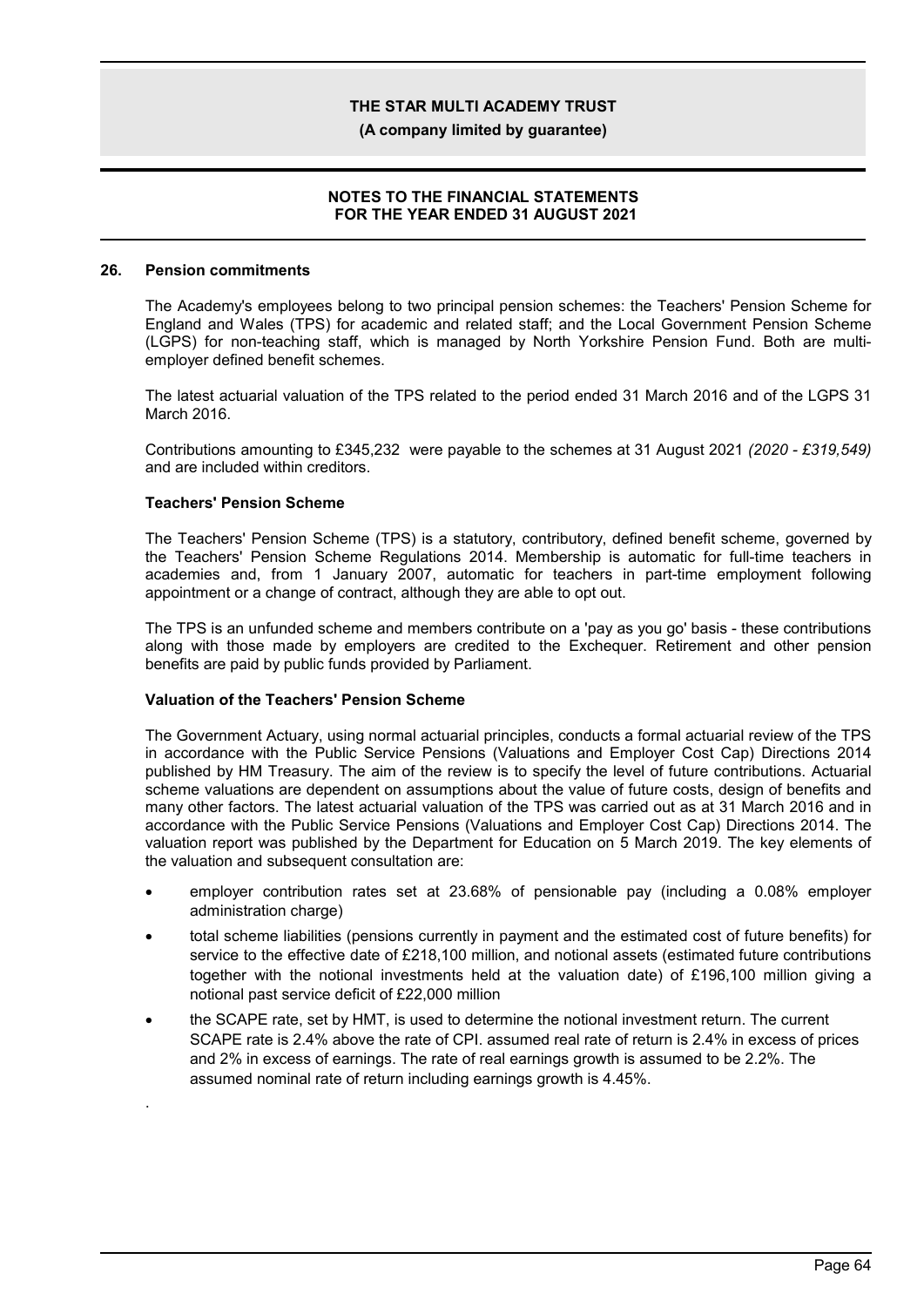**(A company limited by guarantee)**

### **NOTES TO THE FINANCIAL STATEMENTS FOR THE YEAR ENDED 31 AUGUST 2021**

#### **26. Pension commitments (continued)**

The next valuation result is due to be implemented from 1 April 2023.

The employer's pension costs paid to TPS in the year amounted to £2,144,468 *(2020 - £1,989,989)*.

A copy of the valuation report and supporting documentation is on the Teachers' Pensions website.

Under the definitions set out in FRS 102, the TPS is an unfunded multi-employer pension scheme. The Academy has accounted for its contributions to the scheme as if it were a defined contribution scheme. The Academy has set out above the information available on the scheme.

#### **Local Government Pension Scheme**

The LGPS is a funded defined benefit pension scheme, with the assets held in separate trusteeadministered funds. The total contribution made for the year ended 31 August 2021 was £1,091,000 *(2020 - £934,000)*, of which employer's contributions totalled £857,000 *(2020 - £731,000)* and employees' contributions totalled £ 234,000 *(2020 - £203,000)*. The agreed contribution rates for future years are 19.2 per cent for employers and 5.5 to 12.5 per cent for employees.

Parliament has agreed, at the request of the Secretary of State for Education, to a guarantee that, in the event of academy closure, outstanding Local Government Pension Scheme liabilities would be met by the Department for Education. The guarantee came into force on 18 July 2013.

#### **Principal actuarial assumptions**

|                                                    | 2021 | 2020 |
|----------------------------------------------------|------|------|
|                                                    | %    | ℅    |
| Rate of increase in salaries                       | 3.85 | 3.55 |
| Rate of increase for pensions in payment/inflation | 2.60 | 2.30 |
| Discount rate for scheme liabilities               | 1.70 | 1.70 |
| Inflation assumption (CPI)                         | 2.60 | 2.30 |

The current mortality assumptions include sufficient allowance for future improvements in mortality rates. The assumed life expectations on retirement age 65 are:

| 2021  | 2020  |
|-------|-------|
| Years | Years |
|       |       |
| 21.9  | 21.8  |
| 24.0  | 23.9  |
|       |       |
| 23.6  | 23.5  |
| 25.8  | 25.7  |
|       |       |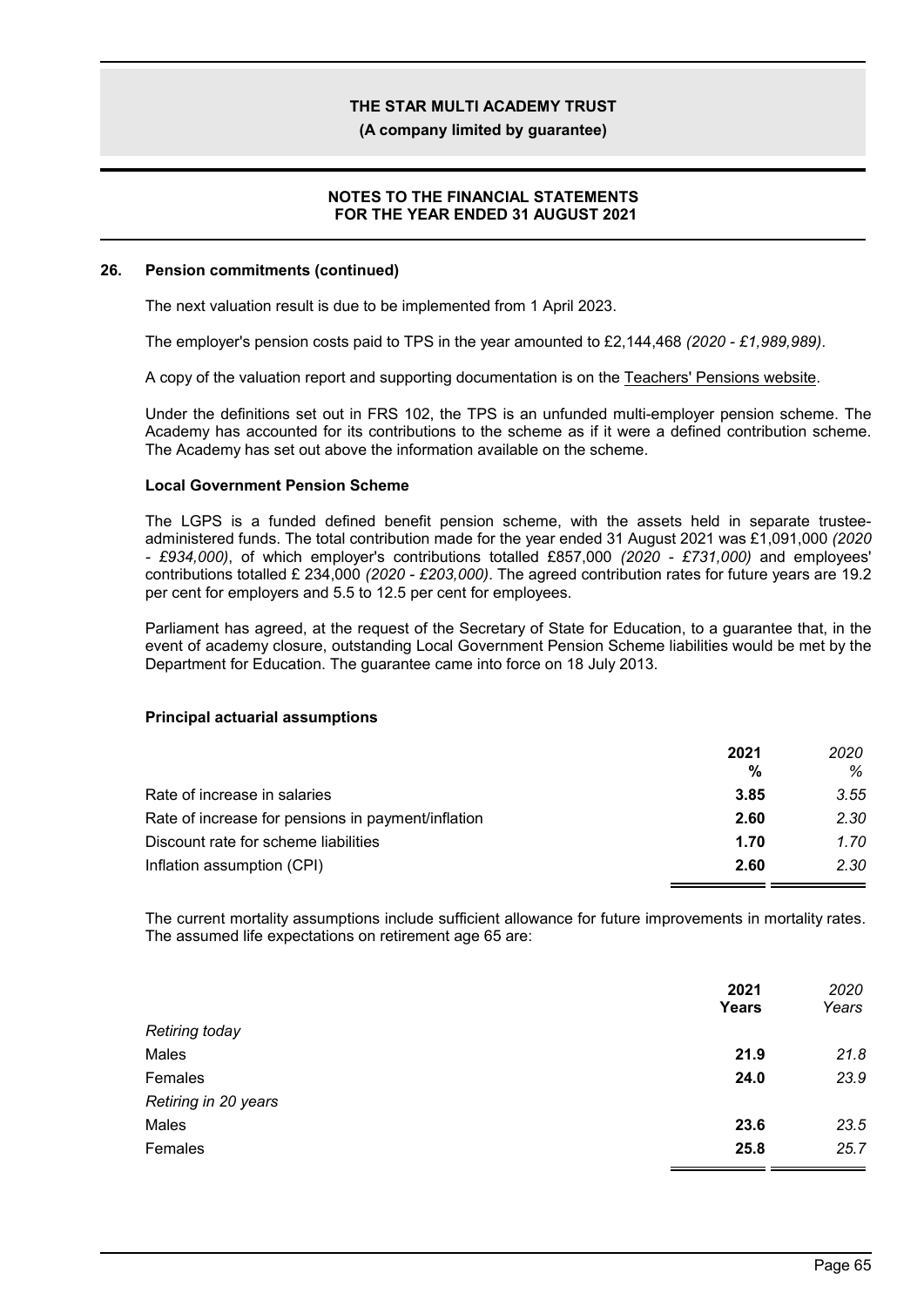**(A company limited by guarantee)**

### **NOTES TO THE FINANCIAL STATEMENTS FOR THE YEAR ENDED 31 AUGUST 2021**

### **26. Pension commitments (continued)**

### **Sensitivity analysis**

|                                        | 2021<br>£000 | 2020<br>£000 |
|----------------------------------------|--------------|--------------|
| Discount rate $+0.1\%$                 | 19,690       | 16,252       |
| Discount rate -0.1%                    | 20,658       | 17,052       |
| Mortality assumption - 1 year increase | 19.428       | 16,053       |
| Mortality assumption - 1 year decrease | 20.941       | 17,268       |
| CPI rate $+0.1\%$                      | 20,255       | 16.719       |
| CPI rate $-0.1\%$                      | 20,093       | 16,585       |

The Academy's share of the assets in the scheme was:

|                                     | August 2021<br>£000 | At 31 At 31 August<br>2020<br>£000 |
|-------------------------------------|---------------------|------------------------------------|
| Equities                            | 7,587               | 5,871                              |
| Gilts                               | 1,800               | 1,983                              |
| Corporate bonds                     | 516                 |                                    |
| Property                            | 768                 | 655                                |
| Cash and other liquid assets        | 214                 | 357                                |
| Other                               | 1,699               | 1,051                              |
| <b>Total market value of assets</b> | 12,584              | 9,917                              |

The actual return on scheme assets was £1,805,000 *(2020 - £959,000)*.

The amounts recognised in the Statement of financial activities are as follows:

|                                                                  | 2021<br>£000 | 2020<br>£000 |
|------------------------------------------------------------------|--------------|--------------|
| Current service cost                                             | (1,970)      | (1, 528)     |
| Interest cost                                                    | (107)        | (85)         |
| Total amount recognised in the Statement of financial activities | (2,077)      | (1,613)      |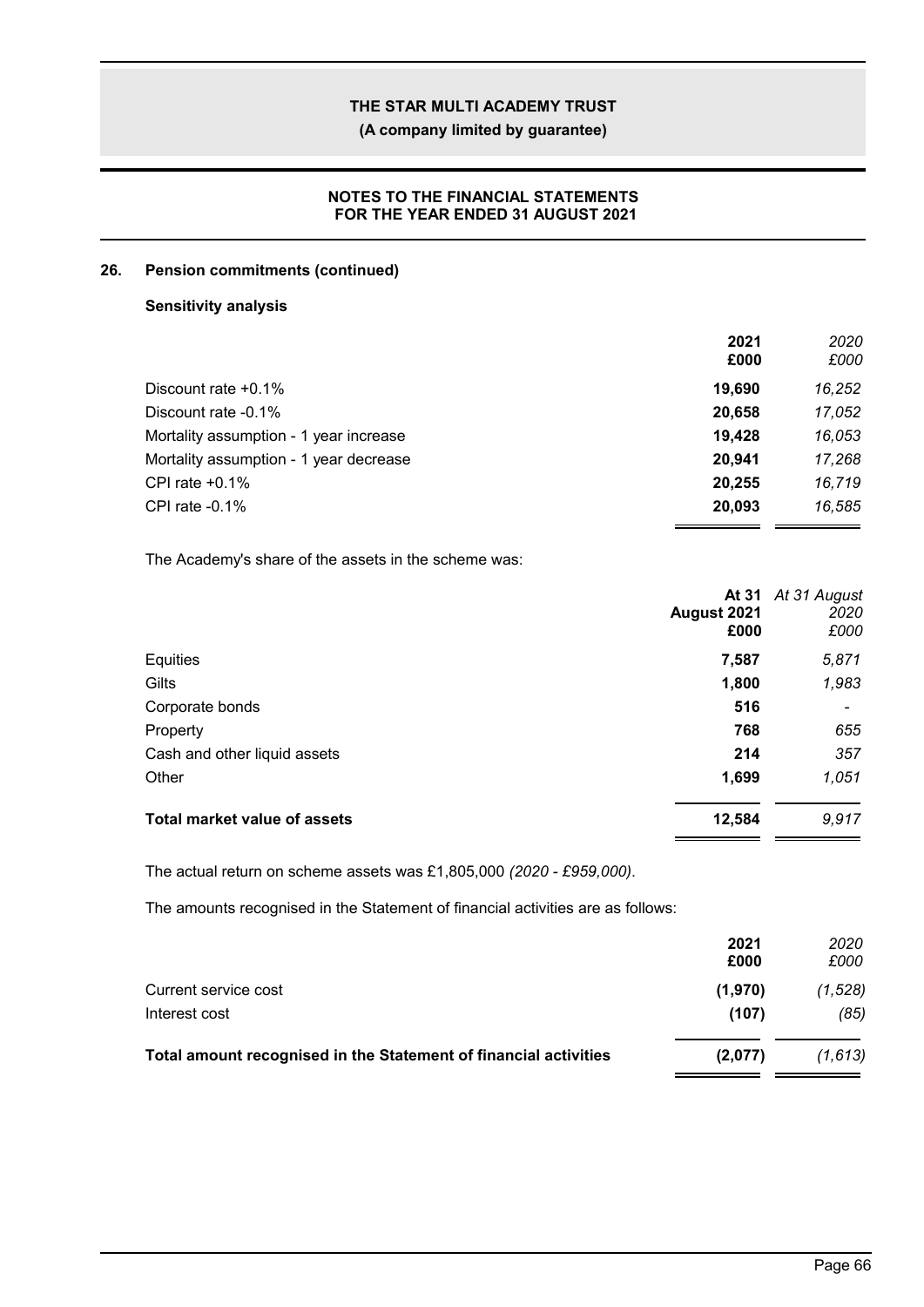**(A company limited by guarantee)**

### **NOTES TO THE FINANCIAL STATEMENTS FOR THE YEAR ENDED 31 AUGUST 2021**

#### **26. Pension commitments (continued)**

Changes in the present value of the defined benefit obligations were as follows:

| At 1 September<br>Conversion of academy trusts<br>Current service cost | 2021<br>£000   | 2020<br>£000 |
|------------------------------------------------------------------------|----------------|--------------|
|                                                                        | 16,652         | 9,155        |
|                                                                        | $\blacksquare$ | 4,187        |
|                                                                        | 1,970          | 1,528        |
| Interest cost                                                          | 283            | 235          |
| Employee contributions                                                 | 234            | 203          |
| <b>Actuarial losses</b>                                                | 1,264          | 1,411        |
| Benefits paid                                                          | (229)          | (67)         |
| At 31 August                                                           | 20,174         | 16,652       |

Changes in the fair value of the Academy's share of scheme assets were as follows:

|                               | 2021<br>£000   | 2020<br>£000 |
|-------------------------------|----------------|--------------|
| At 1 September                | 9,917          | 5,728        |
| Conversion of academy trusts  | $\blacksquare$ | 2,363        |
| Interest income               | 176            | 150          |
| Actuarial gains               | 1,629          | 809          |
| <b>Employer contributions</b> | 857            | 731          |
| Employee contributions        | 234            | 203          |
| Benefits paid                 | (229)          | (67)         |
| At 31 August                  | 12,584         | 9,917        |

### **27. Operating lease commitments**

At 31 August 2021 the Academy had commitments to make future minimum lease payments under noncancellable operating leases as follows:

|                                              | 2021<br>£000 | 2020<br>£000 |
|----------------------------------------------|--------------|--------------|
| Not later than 1 year                        | 65           | 47           |
| Later than 1 year and not later than 5 years | 149          | 172          |
|                                              | 214          | 219          |